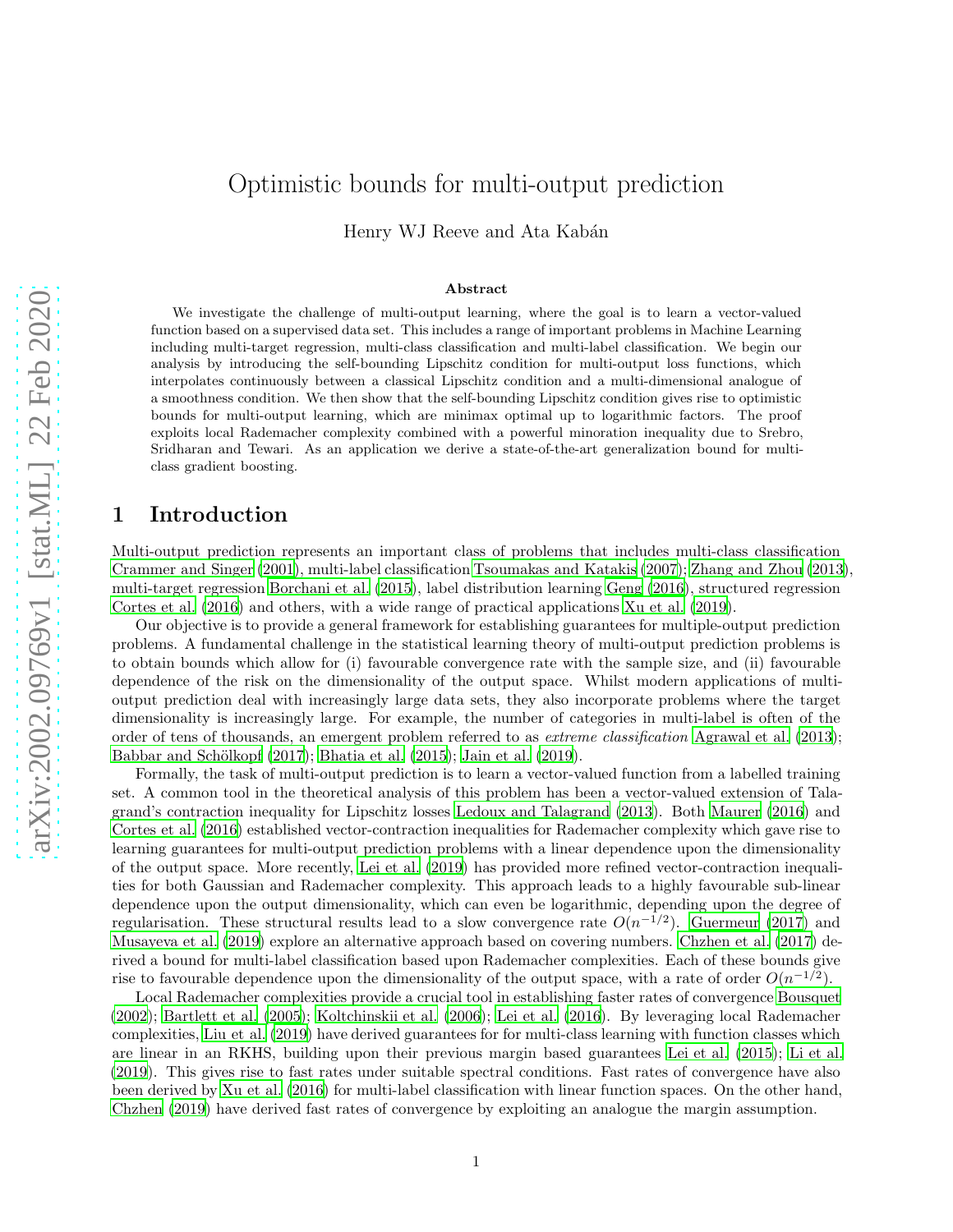Our objective is provide a general framework for establishing generalization bounds for multi-output prediction, which yield fast rates whenever empirical error is small, and apply to a wide variety of function classes, including ensembles of decision trees. We address this problem by generalising to vector-valued functions a smoothness based approach due to [Srebro et al. \(2010](#page-12-8)). A key advantage of our approach is that it allow us to accommodate a wide variety of multi-output loss functions, in conjunction with a variety of hypothesis classes, making our analytic strategy applicable to a variety of learning tasks. Below we summarise our contributions:

- We give a contraction inequality for the local Rademacher complexity of vector-valued functions (Proposition [1\)](#page-6-0). The main ingredient is a self-bounding Lipschitz condition for multi-output loss functions which holds for several widely used examples.
- We leverage our localised contraction inequality to give a general upper bound for multi-output learning (Theorem [1\)](#page-4-0), which exhibits fast rates whenever the empirical error is small.
- We demonstrate the minimax-optimality of our result, both in terms of the number of samples, and the output dimensionality, up to logarithmic factors, in the realizable setting (Theorem [5\)](#page-9-0).
- Finally, to demonstrate a concrete use our general result, we derive from it a state-of-the-art bound for ensembles of multi-output decision trees (Theorem [7\)](#page-10-0).

### 1.1 Problem setting

We shall consider multi-output prediction problems in supervised learning. Suppose we have a measurable space  $\mathcal{X}$ , a label space  $\mathcal{Y}$  and an output space  $\mathcal{V}$ . We shall assume that there is an unknown probability distribution P over random variables  $(X, Y)$ , taking values in  $\mathcal{X} \times \mathcal{Y}$ . The performance is quantified through a loss function  $\mathcal{L}: \mathcal{V} \times \mathcal{Y} \to \mathbb{R}$ .

Let  $\mathcal{M}(\mathcal{X}, \mathcal{V})$  denote the set of measurable functions  $f : \mathcal{X} \to \mathcal{V}$ . The goal of the learner is to obtain  $f \in \mathcal{M}(\mathcal{X}, \mathcal{V})$  such that the corresponding risk  $\mathcal{E}_{\mathcal{L}}(f, P) := \mathbb{E}_{(X,Y) \sim P}[\mathcal{L}(f(X), Y)]$  is as low as possible. The learner selects  $f \in \mathcal{M}(\mathcal{X}, \mathcal{V})$  based upon a sample  $\mathcal{D} := \{(X_i, Y_i)\}_{i \in [n]},$  where  $(X_i, Y_i)$  are independent copies of  $(X, Y)$ . We let  $\hat{\mathcal{E}}_{\mathcal{L}}(f, \mathcal{D}) := n^{-1} \cdot \sum_{i \in [n]} \mathcal{L}(f(X_i), Y_i)$  denote the empirical risk. When the distribution P and the sample D are clear from context we shall write  $\mathcal{E}_{\mathcal{L}}(f)$  in place of  $\mathcal{E}_{\mathcal{L}}(f, P)$  and  $\mathcal{E}_{\mathcal{L}}(f)$  in place of  $\hat{\mathcal{E}}_{\mathcal{L}}(f, \mathcal{D})$ . We consider *multi-output* prediction problems in which  $\mathcal{V} \subseteq \mathbb{R}^q$ . We let  $\|\cdot\|_{\infty}$  denote the max norm on  $\mathbb{R}^q$  and for positive integer  $m \in \mathbb{N}$  we let  $[m] := \{1, \dots, m\}.$ 

### 2 The self-bounding Lipschitz condition

We introduce the following *self-bounding Lipschitz* condition for multi-output loss functions.

<span id="page-1-0"></span>**Definition 1** (Self-bounding Lipschitz condition). A loss function  $\mathcal{L}: \mathcal{V} \times \mathcal{Y} \to \mathbb{R}$  is said to be  $(\lambda, \theta)$ -selfbounding Lipschitz for  $\lambda, \theta \geq 0$  if for all  $y \in \mathcal{Y}$  and  $u, v \in \mathcal{V}$ ,

$$
|\mathcal{L}(u,y)-\mathcal{L}(v,y)|\leq \lambda\cdot \max\{\mathcal{L}(u,y),\mathcal{L}(v,y)\}^{\theta}\cdot \|u-v\|_{\infty}.
$$

This condition interpolates continuously between a classical Lipschitz condition (when  $\theta = 0$ ) and a multi-dimensional analogue of a smoothness condition (when  $\theta = 1/2$ ), and will be the main assumption that we use to obtain our results.

Our motivation for introducing Definition [1](#page-1-0) is as follows. Firstly, in recent work of [Lei et al. \(2019\)](#page-11-13) the classical Lipschitz condition with respect to the  $\ell_{\infty}$  norm has been utilised to derive multi-class bounds with a favourable dependence upon the number of classes q. The role of the  $\ell_{\infty}$  norm is crucial since it prevents the deviations in the loss function from accumulating as the output dimension  $q$  grows. Our goal is to give a general framework which simultanously achieves a favourable dependence upon n. Secondly, [Srebro et al.](#page-12-8) [\(2010\)](#page-12-8) introduced a second-order smoothness condition on the loss function. This condition corresponds to the special case whereby  $q = 1$  and  $\theta = 1/2$ . [Srebro et al. \(2010\)](#page-12-8) showed that this smoothness condition gives rise to a optimistic bound which gives a fast rate  $O(n^{-1})$  in the realizable case. The self-bounding Lipschitz provides a multi-dimensional analogue of this condition when  $\theta = 1/2$  which is intended to yield a favourable dependence upon both the number of samples  $n$  and the number of classes  $q$ . The results established in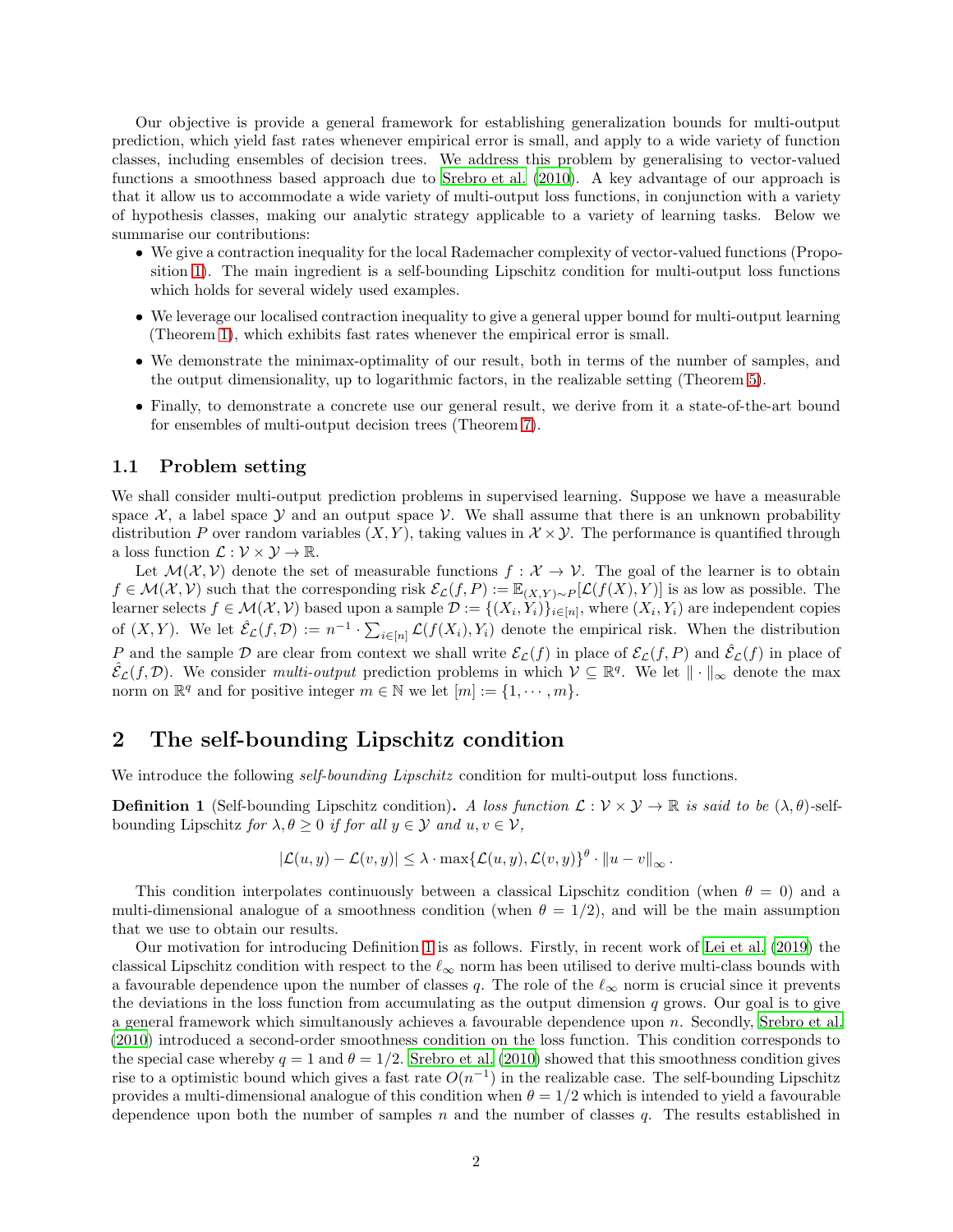Sections [3](#page-4-1) and [5](#page-9-1) show that this is indeed the case. Finally, by considering the range of exponents  $\theta \in [0, 1/2]$ we will yield convergence rates ranging from slow  $O(n^{-1/2})$  to fast  $O(n^{-1})$  in the realizable case. This is reminiscent of the celebrated Tsybakov margin condition [Mammen and Tsybakov \(1999\)](#page-12-9) which interpolate between slow and fast rates in the parametric classification setting. Crucially, however, whilst the Tsybakov margin condition [Mammen and Tsybakov \(1999\)](#page-12-9) is a condition on the underlying distribution which cannot be verified in practice, the self-bounding Lipschitz condition is a property of a loss function which may be verified analytically by the learner.

### 2.1 Verifying the self-bounding Lipschitz condition

We start by giving a collection of results which can be used to verify that a given loss function satisfies the self-bounding Lipschitz condition. The following lemmas are proved in Appendix [B.](#page-16-0)

<span id="page-2-1"></span>**Lemma 1.** Take any  $\lambda > 0$ ,  $\theta \in [0, 1/2]$ . Suppose that  $\mathcal{L}: \mathcal{V} \times \mathcal{Y} \to [0, \infty)$  is a loss function such that for any  $u \in V$ ,  $y \in Y$ , there exists a non-negative differentiable function  $\varphi_{u,y} : \mathbb{R} \to [0,\infty)$  satisfying

- 1.  $\varphi_{u,y}(0) = \mathcal{L}(u,y);$
- 2.  $\forall t > 0$ ,  $\sup_{v:||u-v||_{\infty} \leq t} {\mathcal{L}(v, y)} \leq \varphi_{u, y}(t)$ .
- 3. The derivative  $\varphi'_{u,y}(t)$  is non-negative on  $[0,\infty)$ ;

4. 
$$
\forall t_0, t_1 \in \mathbb{R}, |\varphi'_{u,y}(t_1) - \varphi'_{u,y}(t_0)| \leq (\frac{\lambda}{2})^{\frac{1}{1-\theta}} \cdot |t_1 - t_0|^{\frac{\theta}{1-\theta}};
$$

Then  $\mathcal{L}: \mathcal{V} \times \mathcal{Y} \to [0, \infty)$  is  $(\lambda, \theta)$ -self-bounding Lipschitz.

Lemma [2](#page-2-0) shows that clipping preserves this condition.

<span id="page-2-0"></span>**Lemma 2.** Suppose that  $\mathcal{L}: \mathcal{V} \times \mathcal{Y} \to [0, \infty)$  is a  $(\lambda, \theta)$ -self-bounding Lipschitz loss function with  $\lambda > 0$ ,  $\theta \in [0,1]$ . Then the loss  $\mathcal{L}: \mathcal{V} \times \mathcal{Y} \to [0,b]$  defined by  $\mathcal{L}(u,y) = \min{\{\mathcal{L}(u,y),b\}}$  is  $(\lambda,\theta)$ -self-bounding Lipschitz.

Finally, we note the following monotonicity property which follows straightforwardly from the definition.

<span id="page-2-2"></span>**Lemma 3.** Suppose that  $\mathcal{L}: \mathcal{V} \times \mathcal{Y} \to [0, b]$  is a bounded  $(\lambda, \theta)$ -self-bounding Lipschitz loss function with  $\lambda > 0, \ \theta \in [0,1].$  Then given any  $\tilde{\theta} \leq \theta$ , the loss  $\mathcal L$  is also  $(\tilde{\lambda}, \tilde{\theta})$ -self-bounding Lipschitz with  $\tilde{\lambda} = \lambda \cdot b^{\theta - \tilde{\theta}}$ .

These properties can be used to establish the self-bounding Lipschitz condition in practical examples.

### <span id="page-2-3"></span>2.2 Examples

We now demonstrate several examples of multi-output loss functions that satisfy our self-bounding Lipschitz condition. In each of the examples below we shall show that the self-bounding Lipschitz condition is satisfied by applying our sufficient condition (Lemma [1\)](#page-2-1). Detailed proofs are given in Appendix [B.](#page-16-0)

#### 2.2.1 Multi-class losses

We begin with the canonical multi-output prediction problem of multi-class classification in which  $\mathcal{Y} = [q]$ and  $V = \mathbb{R}^q$ . A popular loss function for the theoretical analysis of multi-class learning is the margin loss [Crammer and Singer \(2001](#page-11-0)). The smoothed analogue of the margin loss was introduced by [Srebro et al.](#page-12-8) [\(2010\)](#page-12-8) in the one-dimensional setting, and [Li et al. \(2018](#page-12-10)) in the multi-class setting.

**Example 1** (Smooth margin losses). Given  $\mathcal{Y} = [q]$  we define the margin function  $m : \mathcal{V} \times \mathcal{Y} \to \mathbb{R}$  by  $m(u, y) := u_y - \max_{j \in [q] \setminus \{y\}} \{u_j\}.$  The zero-one loss  $\mathcal{L}_{0,1} : \mathcal{V} \times \mathcal{Y} \to [0, 1]$  is defined by  $\mathcal{L}_{0,1}(u, y) =$  $1{m(u,y) \leq 0}$ . Whilst natural, the zero-one loss has the drawback of being discontinuous, which presents an obstacle for deriving guarantees. For each  $\rho > 0$ , the corresponding margin loss  $\mathcal{L}_{\rho}: \mathcal{V} \times \mathcal{Y} \to [0,1]$  is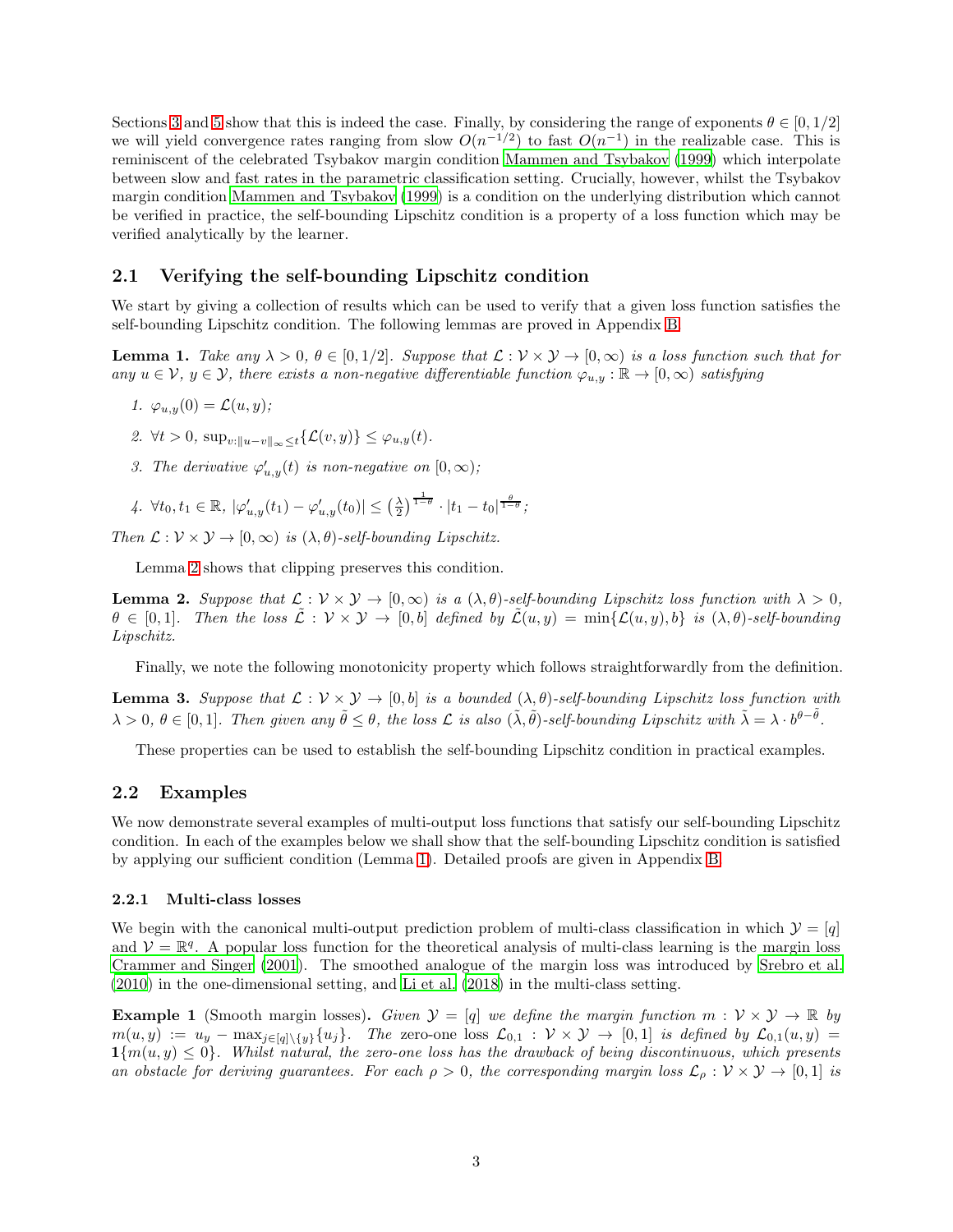defined by  $\mathcal{L}_{\rho}(u, y) = \mathbf{1}\{m(u, y) \leq \rho\}$ . The margin loss  $\mathcal{L}_{\rho}$  is also discontinuous. However, we may define a smooth margin loss  $\tilde{\mathcal{L}}_{\rho}: \mathcal{V} \times \mathcal{Y} \to [0,1]$  by  $\tilde{\mathcal{L}}_{\rho}(u, y)$ 

$$
:=\begin{cases}1 & \text{if } m(u,y) \leq 0\\2\left(\frac{m(u,y)}{\rho}\right)^3 - 3\left(\frac{m(u,y)}{\rho}\right)^2 + 1 & \text{if } m(u,y) \in [0,\rho]\\0 & \text{if } m(u,y) \geq \rho.\end{cases}
$$

By applying Lemma [1](#page-2-1) we can show that  $\tilde{\mathcal{L}}_{\rho}$  is  $(\lambda, \theta)$ -self-bounding Lipschitz with  $\lambda = 4\sqrt{6} \cdot \rho^{-1}$  and  $\theta = 1/2$ . Moreover, the smooth margin loss satisfies  $\mathcal{L}_{0,1}(u, y) \leq \tilde{\mathcal{L}}_{\rho}(u, y) \leq \mathcal{L}_{\rho}(u, y)$  for  $(u, y) \in \mathcal{V} \times \mathcal{Y}$ .

The margin loss plays a central role in learning theory and continues to receive significant attention in the analysis of multi-class prediction [Guermeur \(2017\)](#page-11-14); [Li et al. \(2018\)](#page-12-10); [Musayeva et al. \(2019](#page-11-15)), so it is fortuitous that our self-bounding Lipschitz condition incorporates the smooth margin loss. More importantly, however, the self-bounding Lipschitz condition applies to a variety of other loss functions which have received less attention in statisical learning theory.

One of the most widely used loss functions in practical applications is the *multinomial logistic loss*, also known as the softmax loss.

**Example 2** (Multinomial logistic loss). Given  $\mathcal{Y} = [q]$ , the multinomial logistic loss  $\mathcal{L}: \mathcal{V} \times \mathcal{Y} \to [0, \infty)$  is defined by

$$
\mathcal{L}(u, y) = \log \left( \sum_{j \in [q]} \exp(u_j - u_y) \right),\,
$$

where  $u = (u_j)_{j \in [q]}$  and  $y \in [q]$ . For each  $(u, y) \in V \times [q]$  let  $A_{u,y} = \sum_{j \in [q] \setminus \{y\}} \exp(u_j - u_y)$  and define  $\varphi_{u,y}(t) = \log(1 + A_{u,y} \cdot \exp(2t))$ . By applying Lemma [1](#page-2-1) with  $\varphi_{u,y}$  we can show that the multinomial logistic loss  $\mathcal L$  is  $(\lambda, \theta)$ -self-bounding Lipschitz with  $\lambda = 2$  and  $\theta = 1/2$ .

Recently, [Lei et al. \(2019\)](#page-11-13) emphasized that the multinomial-logistic loss is 2-Lipschitz with respect to the  $\ell_{\infty}$ -norm (equivalently, (2,0)-self-bounding Lipschitz). This gives rise to a slow rate of order  $O(n^{-1/2})$ . The fact that the multinomial-logistic loss is also  $(2, 1/2)$ -self bounding can be used to derive more favourable guarantees, as we shall see in Section [3.](#page-4-1)

#### 2.2.2 Multi-label losses

Multi-label prediction is the challenge of classification in settings where instances may be simultaneously assigned to several categories. In multi-label classification we have  $\mathcal{Y} \subseteq \{0,1\}^q$ , where q is the total number possible classes. Whilst  $q$  is often very large, the total number of simultaneous labels is typically much smaller. Hence, we consider the set of k-sparse binary vectors  $\mathbb{S}(k) = \{(y_j)_{j \in [q]} \in \{0,1\}^q : \sum_{j \in [q]} y_j \leq k\}$ denote the set of k-sparse vectors, where  $k \leq [q]$ . We consider the pick-all-labels loss [Menon et al. \(2019\)](#page-12-11); [Reddi et al. \(2019](#page-12-12)).

**Example 3** (Pick-all-labels). Given  $\mathcal{Y} = \mathbb{S}(k)$ , the pick-all-labels loss  $\mathcal{L} : \mathcal{V} \times \mathcal{Y} \to [0, \infty)$  is defined by

$$
\mathcal{L}(u, y) = \sum_{l \in [q]} y_l \log \left( \sum_{j \in [q]} \exp(u_j - u_l) \right),
$$

where  $u = (u_j)_{j \in [q]} \in V$  and  $y = (y_j)_{j \in [q]} \in V$ . For each  $(u, y) \in V \times V$  we define  $\varphi_{u,y} : \mathbb{R} \to [0, \infty)$  by  $A_{u,y} = \sum_{j \in [q] \setminus \{l\}} \exp(u_j - u_l)$  and let  $\varphi_{u,y}(t) := \sum_{l \in [q]} y_l \log(1 + A_{u,y} \cdot \exp(2t))$ . By applying Lemma [1](#page-2-1) with  $\varphi_{u,y}$  we can show that  $\mathcal L$  is  $(\lambda, \theta)$ -self-bounding Lipschitz with  $\lambda = 2\sqrt{k}$  and  $\theta = 1/2$ .

Crucially, the constant  $\lambda$  for the pick-all-labels family of losses is a function of the sparsity k, rather than the total number of labels. This means that our approach is applicable to multi-label problems with with tens of thousands of labels, as long as the label-vectors are k-sparse.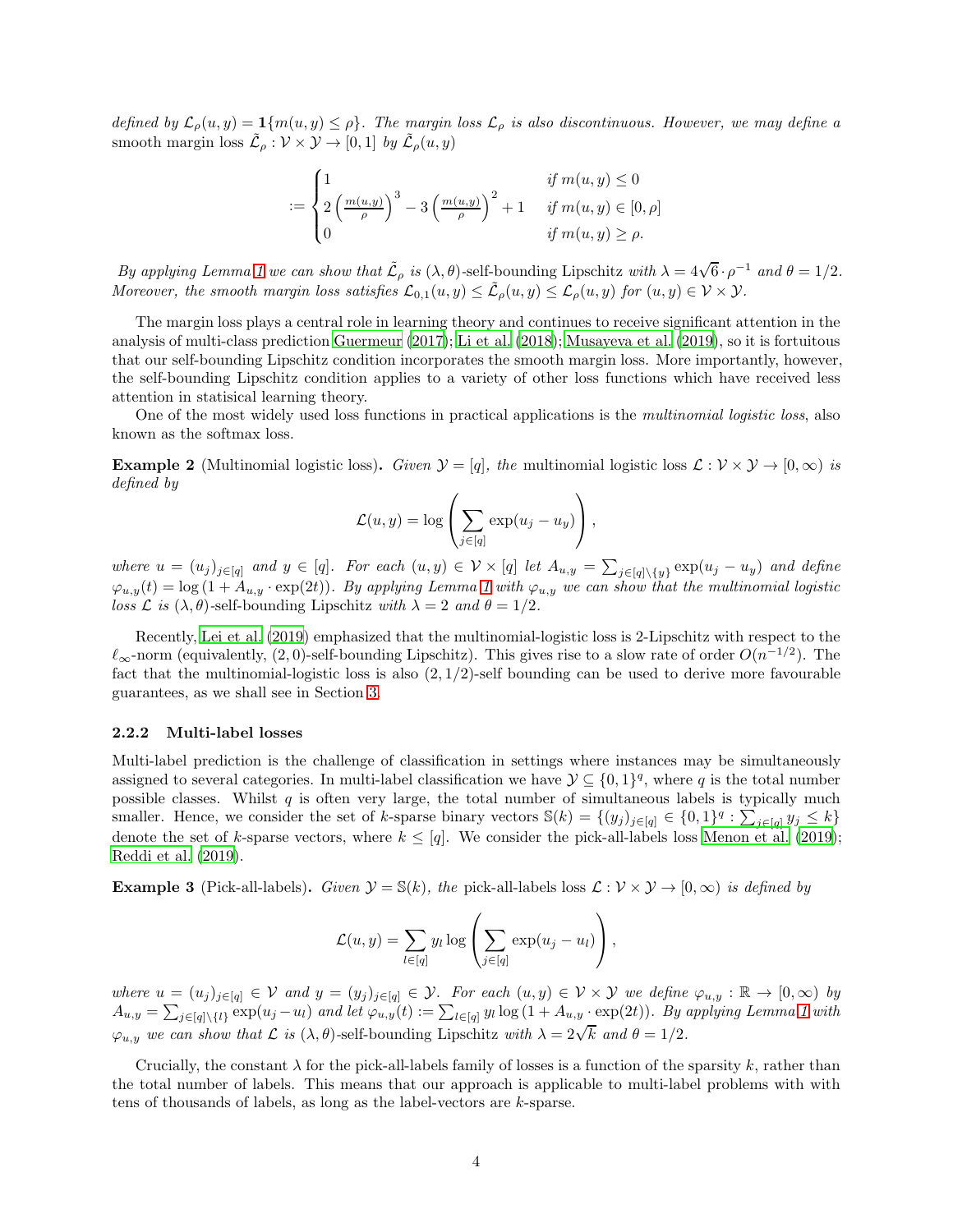#### 2.2.3 Losses for multi-target regression

We now return to the problem of *multi-target regression* in which  $\mathcal{Y} = \mathbb{R}^q$  [Borchani et al. \(2015\)](#page-11-3).

<span id="page-4-3"></span>**Example 4** (Sup-norm losses). Given  $\kappa$ ,  $\gamma \in [1, 2]$  we can define a loss-function  $\mathcal{L}: \mathcal{V} \times \mathcal{Y} \to \mathbb{R}$  for multitarget regression by setting  $\mathcal{L}(u, y) = \kappa \cdot ||u - y||_{\infty}^{\gamma}$ . By applying Lemma [1](#page-2-1) with  $\varphi_{u, y}(t) = \kappa \cdot (||u - y||_{\infty} + t)^{\gamma}$  we can see that  $\mathcal L$  is a  $(\lambda, \theta)$ -self-bounding Lipschitz with  $\lambda = (8\kappa)^{1-\theta}$  and  $\theta = (\gamma - 1)/\gamma$ . This yields examples of  $(\lambda, \theta)$ -self-bounding Lipschitz loss functions for all  $\lambda > 0$  and  $\theta \in [0, 1/2]$ .

With these examples in mind we are ready to present our results.

### <span id="page-4-1"></span>3 Main results

In this section we give a general upper bound for multi-output prediction problems under the self-bounding Lipschitz condition. A key tool for proving this result will be a contraction inequality for local Rademacher complexity of vector valued functions given in Section [3.2,](#page-6-1) and which may also be of independent interest. First, we recall the concept of Rademacher complexity.

**Definition 2** (Rademacher complexity). Let Z be a measurable space and consider a function class  $\mathcal{G} \subseteq$  $\mathcal{M}(\mathcal{Z}, \mathbb{R})$ . Given a sequence  $\mathbf{z} = (z_i) \in \mathcal{Z}^n$  we define the empirical Rademacher complexity of G with respect to  $z$  by

$$
\hat{\mathfrak{R}}_{\boldsymbol{z}}(\mathcal{G}) := \sup_{\tilde{\mathcal{G}} \subseteq \mathcal{G} : |\tilde{\mathcal{G}}| < \infty} \mathbb{E}_{\boldsymbol{\sigma}} \left( \sup_{g \in \tilde{\mathcal{G}}} \frac{1}{n} \sum_{i \in [n]} \sigma_i \cdot g(z_i) \right),
$$

where the expectation is taken over sequences of independent Rademacher random variables  $\sigma = (\sigma_i)_{i \in [n]}$ with  $\sigma_i \in \{-1, +1\}^n$ . For each  $n \in \mathbb{N}$ , the worst-case Rademacher complexity of G is defined by  $\Re_n(\mathcal{G})$  :=  $\sup_{\boldsymbol{z}\in\mathcal{Z}^n} \hat{\mathfrak{R}}_{\boldsymbol{z}}(\mathcal{G}).$ 

The Rademacher complexity is defined in the context of real-valued functions. However, in this work we deal with multi-output prediction so we shall focus on function classes  $\mathcal{F} \subseteq \mathcal{M}(\mathcal{X}, \mathbb{R}^q)$ . In order to utilise the theory of Rademacher complexity in this context we shall transform function classes  $\mathcal{F} \subseteq \mathcal{M}(\mathcal{X}, \mathbb{R}^q)$ into the projected function classes  $\Pi \circ \mathcal{F} \subseteq \mathcal{M}(\mathcal{X} \times [q], \mathbb{R})$  as follows. Firstly, for each  $j \in [q]$  we define  $\pi_j : \mathbb{R}^q \to \mathbb{R}$  to be the projection onto the j-th coordinate. We then define, for each  $f \in \mathcal{M}(\mathcal{X}, \mathbb{R}^q)$ , the function  $\Pi \circ f : \mathcal{X} \times [q] \to \mathbb{R}$  by  $(\Pi \circ f)(x, j) = \pi_j(f(x))$ . Finally, given  $\mathcal{F} \subseteq \mathcal{M}(\mathcal{X}, \mathbb{R}^q)$  we let  $\Pi \circ \mathcal{F} := {\Pi \circ f : f \in \mathcal{F}} \subseteq \mathcal{M}(\mathcal{X} \times [q], \mathbb{R}).$ 

Our central result is the following relative bound.

<span id="page-4-0"></span>**Theorem 1.** Suppose we have a class of multi-output functions  $\mathcal{F} \subseteq \mathcal{M}(\mathcal{X}, [-\beta, \beta]^q)$ , and a  $(\lambda, \theta)$ -selfbounding Lipschitz loss function  $\mathcal{L}: \mathcal{V} \times \mathcal{Y} \to [0, b]$  for some  $\beta, b \geq 1, \lambda > 0, \theta \in [0, 1/2]$ . Take  $\delta \in (0, 1)$ ,  $n \in \mathbb{N}$  and let

$$
\Gamma_{n,q,\delta}^{\lambda,\theta}(\mathcal{F}) := \left( \lambda \left( \sqrt{q} \cdot \log^{3/2} (e \beta nq) \cdot \Re_{nq} (\Pi \circ \mathcal{F}) + \frac{1}{\sqrt{n}} \right) \right)^{\frac{1}{1-\theta}}
$$

$$
+ \frac{b}{n} \cdot (\log(1/\delta) + \log(\log n)).
$$

There exists numerical constants  $C_0, C_1 > 0$  such that given an i.i.d. sample D the following holds with probability at least  $1 - \delta$  for all  $f \in \mathcal{F}$ ,

$$
\mathcal{E}_{\mathcal{L}}(f) \leq \hat{\mathcal{E}}_{\mathcal{L}}(f) + C_0 \cdot \left( \sqrt{\hat{\mathcal{E}}_{\mathcal{L}}(f) \cdot \Gamma^{\lambda,\theta}_{n,q,\delta}(\mathcal{F})} + \Gamma^{\lambda,\theta}_{n,q,\delta}(\mathcal{F}) \right).
$$

<span id="page-4-2"></span><sup>&</sup>lt;sup>1</sup>Taking the supremum over finite subsets  $\tilde{G} \subseteq G$  is required to ensure that the function within the expectation is measurable [Talagrand \(2014](#page-12-13)). This technicality can typically be overlooked.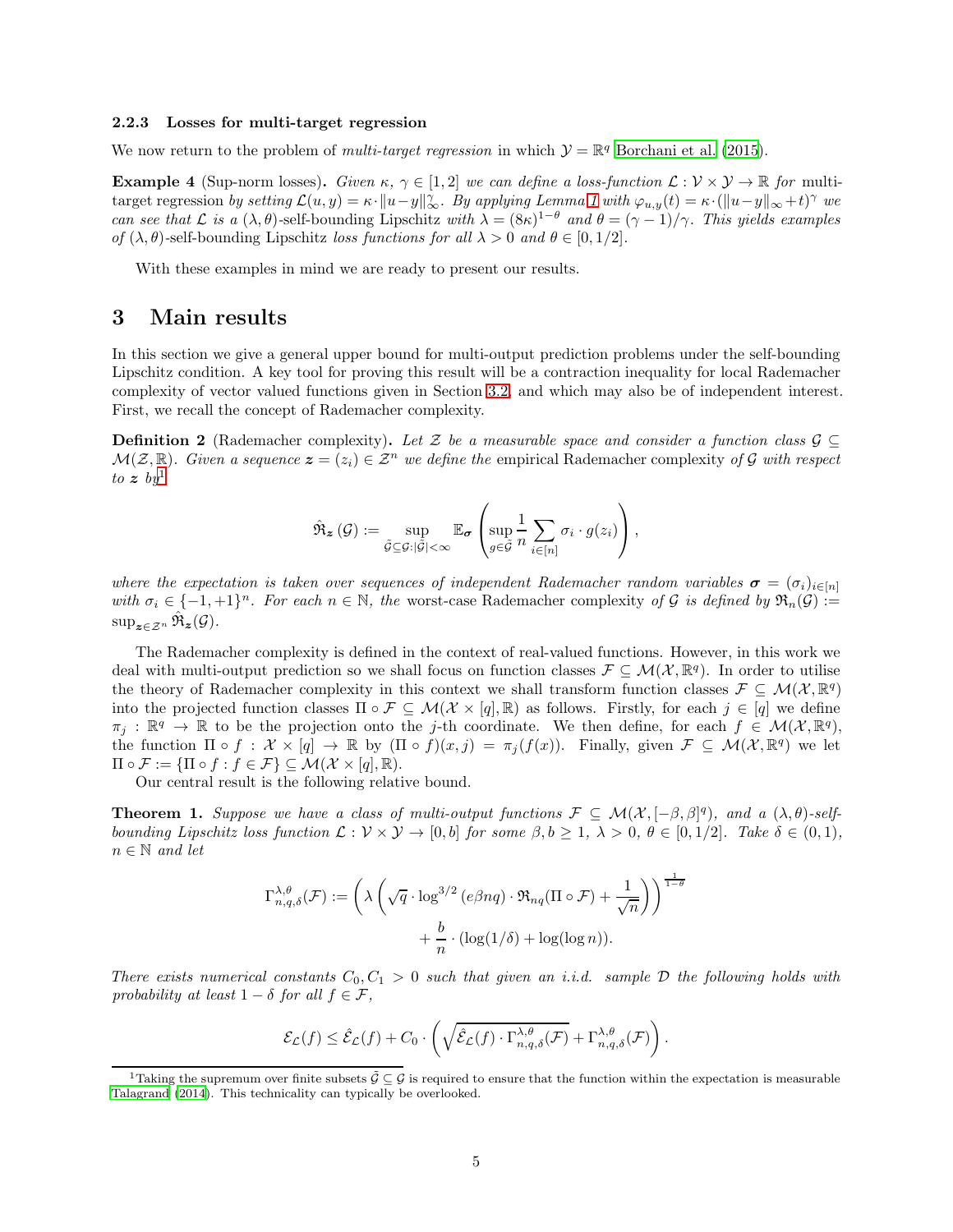Moreover, if  $f^* \in argmin_{f \in \mathcal{F}} \{ \mathcal{E}_{\mathcal{L}}(f) \}$  minimises the risk and  $\hat{f} \in argmin_{f \in \mathcal{F}} \{ \hat{\mathcal{E}}_{\mathcal{L}}(f) \}$  minimises the empirical risk, then with probability at least  $1 - \delta$ ,

$$
\mathcal{E}_{\mathcal{L}}(\hat{f}) \leq \mathcal{E}_{\mathcal{L}}(f^*) + C_1 \cdot \left( \sqrt{\mathcal{E}_{\mathcal{L}}(f^*) \cdot \Gamma^{\lambda,\theta}_{n,q,\delta}(\mathcal{F})} + \Gamma^{\lambda,\theta}_{n,q,\delta}(\mathcal{F}) \right).
$$

The proof of Theorem [1](#page-4-0) is built upon a local contraction inequality result (Proposition [1,](#page-6-0) Section [3.2\)](#page-6-1). The result follows by combining with techniques from [Bousquet \(2002](#page-11-17)). For details see Appendix [A.](#page-14-0)

Theorem [1](#page-4-0) gives an upper bound for the generalization gap  $(\mathcal{E}_{\mathcal{L}}(f) - \mathcal{E}_{\mathcal{L}}(f))$ , framed in terms of a complexity term  $\Gamma_{n,q,\delta}^{\lambda,\theta}(\mathcal{F})$ , which depends upon both the Rademacher complexity of the projected function class  $\mathfrak{R}_{nq}(\Pi \circ \mathcal{F})$  and the self-bounding Lipschitz parameters  $\lambda$ ,  $\theta$ . When the empirical error is small in relation to the complexity term  $(\hat{\mathcal{E}}_{\mathcal{L}}(f) \leq \Gamma^{\lambda,\theta}_{n,q,\delta}(\mathcal{F}))$ , the generalization gap is of order  $\Gamma^{\lambda,\theta}_{n,q,\delta}(\mathcal{F})$ . In less favourable circumstances we recover a bound of order  $\Gamma_{n,q,\delta}^{\lambda,\theta}(\mathcal{F})$ .

In Section [4](#page-8-0) we will demonstrate that in the realizable setting, Theorem [1](#page-4-0) is minimax optimal up to logarithmic factors, both in terms of the sample size  $n$ , and the output dimension  $q$ . In Section [5](#page-9-1) we will demonstrate that Theorem [1](#page-4-0) yields state of the art guarantees for ensembles of decision trees for multi-output prediction problems.

#### 3.1 Comparison with state of the art

In this section we compare our main result (Theorem [1\)](#page-4-0) with a closely related guarantee due to [Lei et al.](#page-11-13) [\(2019\)](#page-11-13). We say that a loss function  $\mathcal L$  is  $\lambda$ -Lipschitz if it is  $(\lambda, \theta)$ -self-bounding Lipschitz with  $\theta = 0$ .

<span id="page-5-0"></span>**Theorem 2.** [Lei et al. \(2019](#page-11-13)) Suppose we have a class of multi-output functions  $\mathcal{F} \subseteq \mathcal{M}(\mathcal{X}, [-\beta, \beta]^q)$ , and a λ-Lipschitz loss function  $\mathcal{L}: \mathcal{V} \times \mathcal{Y} \to [0, b]$  for some  $\beta, b \geq 1$  and  $\lambda > 0$ . Take  $\delta \in (0, 1)$ ,  $n \in \mathbb{N}$  and let

$$
\mathfrak{J}_{n,q,\delta}^{\lambda}(\mathcal{F}) := \lambda \left( \sqrt{q} \cdot \log^{3/2} (e \beta nq) \cdot \mathfrak{R}_{nq}(\Pi \circ \mathcal{F}) + \frac{1}{\sqrt{n}} \right).
$$

There exists numerical constants  $C_2, C_3 > 0$  such that given an i.i.d. sample  $D$  the following holds with probability at least  $1 - \delta$  for all  $f \in \mathcal{F}$ ,

$$
\mathcal{E}_{\mathcal{L}}(f) \leq \hat{\mathcal{E}}_{\mathcal{L}}(f) + C_2 \cdot \mathfrak{J}_{n,q,\delta}^{\lambda}(\mathcal{F}) + b \sqrt{\frac{\log(1/\delta)}{n}}.
$$

Moreover, if  $f^* \in argmin_{f \in \mathcal{F}} \{ \mathcal{E}_{\mathcal{L}}(f) \}$  minimises the risk and  $\hat{f} \in argmin_{f \in \mathcal{F}} \{ \hat{\mathcal{E}}_{\mathcal{L}}(f) \}$  minimises the empirical risk, then with probability at least  $1 - \delta$ ,

$$
\mathcal{E}_{\mathcal{L}}(\hat{f}) \leq \mathcal{E}_{\mathcal{L}}(f^*) + C_3 \cdot \mathfrak{J}_{n,q,\delta}^{\lambda}(\mathcal{F}) + 2b\sqrt{\frac{\log(1/\delta)}{n}}.
$$

Theorem [2](#page-5-0) is a mild generalization of Theorem 6 from [Lei et al. \(2019\)](#page-11-13), which establishes the special case of Theorem [2](#page-5-0) in which  $\mathcal F$  is an RKHS and the learning problem is multi-class classification. For completeness we show that Theorem [2](#page-5-0) follows from Proposition [1](#page-6-0) in Appendix [A.](#page-14-0) Note that by the monotonicity property (Lemma [3\)](#page-2-2) any loss function  $\mathcal{L} : \mathcal{V} \times \mathcal{Y} \to [0, b]$  which is  $(\lambda, \theta)$ -self-bounding Lipschitz is also  $\lambda \cdot b^{\theta}$ -Lipschitz, so the additve bound in Theorem [2](#page-5-0) also applies.

To gain a deeper intuition for the bound in Theorem [1](#page-4-0) we compare with the bound in Theorem [2.](#page-5-0) Let's suppose that  $\Re_{nq}(\Pi \circ \mathcal{F}) = \tilde{O}((nq)^{-1/2})$  (for a concrete example where this is the case see Section [5\)](#page-9-1). We then have  $\Gamma_{n,q,\delta}^{\lambda,\theta}(\mathcal{F})=\tilde{O}(n^{-\frac{1}{2(1-\theta)}})$ . For large values of  $\hat{\mathcal{E}}_{\mathcal{L}}(f)$  Theorem [1](#page-4-0) gives a bound on generalization gap  $(\mathcal{E}_{\mathcal{L}}(f) - \hat{\mathcal{E}}_{\mathcal{L}}(f))$  of order  $\tilde{O}(n^{-\frac{1}{4(1-\theta)}})$ , which is slower than the rate achieved by Theorem [2](#page-5-0) whenever  $\theta < 1/2$ . However, when  $\hat{\mathcal{E}}_{\mathcal{L}}(f)$  is small  $(\hat{\mathcal{E}}_{\mathcal{L}}(f) \le \tilde{O}(n^{-\frac{1}{2(1-\theta)}}))$ , Theorem [1](#page-4-0) gives rise to a bound of order  $\tilde{O}(n^{-\frac{1}{2(1-\theta)}})$ , yielding faster rates than can be obtained through the standard Lipschitz condition alone whenever  $\theta > 0$ . Finally note that if the loss  $\mathcal L$  is  $(\lambda, \theta)$ -self-bounding Lipschitz with  $\theta = 1/2$  then the rates given by Theorem [1](#page-4-0) always either match or outperform the rates given by Theorem [2.](#page-5-0) Moreover,  $\theta = 1/2$  occurs for several practical examples discussed in Section [2.2](#page-2-3) including the multinomial-logistic loss.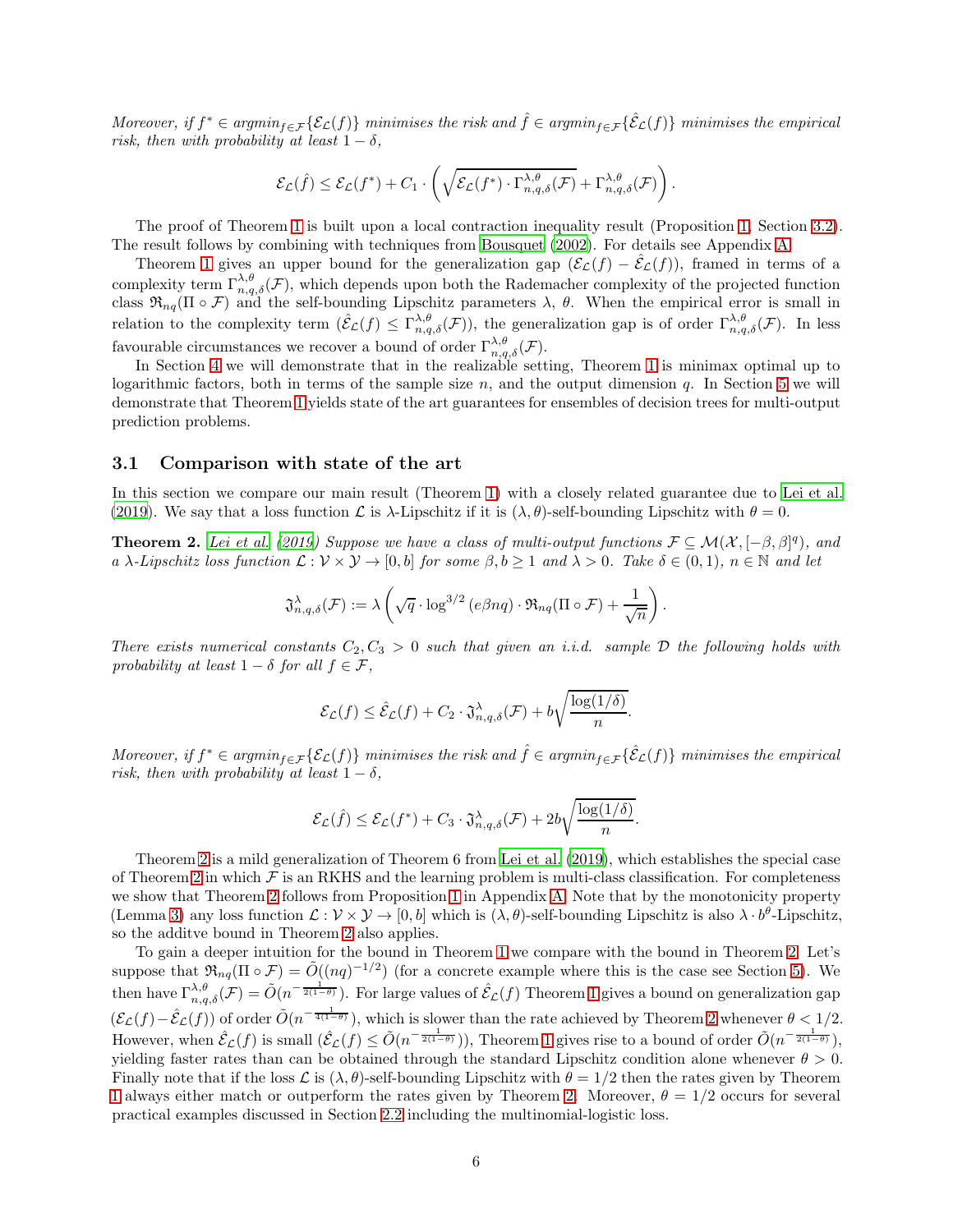### <span id="page-6-1"></span>3.2 A contraction inequality for the local Rademacher compliexity of vectorvalued function classes

We now turn to stating and proving the key ingredient of our main result, Proposition [1.](#page-6-0) First we introduce some additional notation.

Suppose  $f \in \mathcal{M}(\mathcal{X}, \mathcal{V})$ . Given a loss function  $\mathcal{L}: \mathcal{V} \times \mathcal{Y} \to \mathbb{R}$  we define  $\mathcal{L} \circ f : \mathcal{X} \times \mathcal{Y} \to \mathbb{R}$  by  $(\mathcal{L} \circ f)(x, y) =$  $\mathcal{L}(f(x), y)$ . We extend this definition to function classes  $\mathcal{F} \subseteq \mathcal{M}(\mathcal{X}, \mathcal{V})$  by  $\mathcal{L} \circ \mathcal{F} = \{ \mathcal{L} \circ f : f \in \mathcal{F} \}$ . Moreover, for each  $\mathbf{z} \in (\mathcal{X} \times \mathcal{Y})^n$  and  $r > 0$ , a subset  $\mathcal{F}|_{\mathbf{z}}^r := \{ f \in \mathcal{F} : \hat{\mathcal{E}}_{\mathcal{L}}(f, \mathbf{z}) \leq r \}$ . Intuitively, the local Rademacher complexity allows us to *zoom in* upon the neighbourhood of the empirical risk minimizer. This is the subset that matters in practice and is typically much smaller than the full  $\Pi \circ \mathcal{F}$ .

<span id="page-6-0"></span>**Proposition 1.** Suppose we have a class of multi-output functions  $\mathcal{F} \subseteq \mathcal{M}(\mathcal{X}, [-\beta, \beta]^q)$ , where  $\beta \ge 1$ . Given  $a(\lambda, \theta)$ -self-bounding Lipschitz loss function  $\mathcal{L}: \mathcal{V} \times \mathcal{V} \to [0, \mathbb{R}],$  where  $\lambda > 0, \theta \in [0, 1/2]$  and  $\mathbf{z} \in (\mathcal{X} \times \mathcal{Y})^n$ ,  $r > 0$ , we have,

$$
\hat{\mathfrak{R}}_{\boldsymbol{z}}\left(\mathcal{L}\circ\mathcal{F}|_{\boldsymbol{z}}^{r}\right)\leq\lambda r^{\theta}\left(2^{9}\sqrt{q}\cdot\log^{3/2}\left(e\beta nq\right)\cdot\mathfrak{R}_{nq}(\Pi\circ\mathcal{F})+n^{-1/2}\right).
$$

The proof of Proposition [1,](#page-6-0) given later in this section, relies upon covering numbers.

<span id="page-6-3"></span>**Definition 3** (Covering numbers). Let  $(M, \rho)$  be a semi-metric space. Given a set  $A \subseteq M$  and an  $\epsilon > 0$ , a subset  $\tilde{A} \subseteq A$  is said to be a (proper)  $\epsilon$ -cover of A if, for all  $a \in A$ , there exists some  $\tilde{a} \in \tilde{A}$  with  $\rho(a, \tilde{a}) \leq \epsilon$ . We let  $\mathcal{N}(\epsilon, A, \rho)$  denote the minimal cardinality of an  $\epsilon$ -cover for A.

We shall consider covering numbers for two classes of data-dependent semi-metric spaces. Let  $\mathcal Z$  be a measurable space and take  $\mathcal{G} \subseteq \mathcal{M}(\mathcal{Z}, \mathbb{R})$ . For each  $n \in \mathbb{N}$  and each sequence  $\mathbf{z} = (z_i)_{i \in [n]} \in \mathcal{Z}^n$  we define a pair of metrics  $\rho_{z,2}$  and  $\rho_{z,\infty}$  by

$$
\rho_{\mathbf{z},2}(g_0,g_1) := \sqrt{\frac{1}{n} \sum_{i \in [n]} (g_0(z_i) - g_1(z_i))^2}
$$

$$
\rho_{\mathbf{z},\infty}(g_0,g_1) := \max_{i \in [n]} \{|g_0(z_i) - g_1(z_i)|\},\
$$

where  $g_0, g_1 \in \mathcal{G}$ . The first stage of the proof of Proposition [1](#page-6-0) will be using the following lemma which bounds the covering number of  $\mathcal{L} \circ \mathcal{F}|_{\mathbf{z}}^r$  in terms of an associated covering number for  $\Pi(\mathcal{F})$ .

<span id="page-6-2"></span>**Lemma 4.** Suppose that  $\mathcal{F} \subseteq \mathcal{M}(\mathcal{X}, \mathbb{R}^q)$  and  $\mathcal{L}$  is  $(\lambda, \theta)$ -self-bounding Lipschitz with  $\theta \in [0, 1/2]$ . Take  $\mathcal{L}: \mathcal{V} \times \mathcal{Y} \to [0, b], \ z = \{(x_i, y_i)\}_{i \in [n]} \in (\mathcal{X} \times \mathcal{Y})^n, \ r > 0 \ \text{and define } \mathbf{w} = \{(x_i, j)\}_{(i,j) \in [n] \times [q]} \in (\mathcal{X} \times [q])^{nq}.$ Given any  $f_0, f_1 \in \mathcal{F}|_{\mathbf{z}}^r$ ,

$$
\rho_{\boldsymbol{z},2}(\mathcal{L}\circ f_0,\mathcal{L}\circ f_1)\leq 2^{\theta}\lambda r^{\theta}\cdot \rho_{\boldsymbol{w},\infty}(\Pi\circ f_0,\Pi\circ f_1).
$$

Moreover, for any  $\epsilon > 0$ ,  $\mathcal{N}\left(2^{1+\theta}\lambda r^{\theta} \cdot \epsilon, \mathcal{L} \circ \mathcal{F}|_{\mathbf{z}}^{r}, \rho_{\mathbf{z},2}\right) \leq \mathcal{N}\left(\epsilon, \Pi \circ \mathcal{F}, \rho_{\mathbf{w},\infty}\right)$ .

Proof of Lemma [4.](#page-6-2) To prove the first part of the lemma we take  $f_0, f_1 \in \mathcal{F}|_{\mathbf{z}}^r$  and let  $\zeta = \rho_{\mathbf{w},\infty}(\Pi \circ f_0, \Pi \circ f_1)$ . It follows from the construction of w that  $|\pi_j(f_0(x_i)) - \pi_j(f_1(x_i))| \leq \zeta$  for each  $(i, j) \in [n] \times [q]$ , so  $||f_0(x_i) - f_1(x_i)||_{\infty} \leq \zeta$  for each  $i \in [n]$ .

Furthermore, by the self-bounding Lipschitz condition we deduce that for each  $i \in [n]$ ,

$$
|\mathcal{L}(f_0(x_i), y_i) - \mathcal{L}(f_1(x_i), y_i)| \leq \lambda \cdot \max \{ \mathcal{L}(f_0(x_i), y_i), \mathcal{L}(f_1(x_i), y_i) \}^{\theta} \cdot ||f_0(x_i) - f_1(x_i)||_{\infty} \leq \lambda \cdot \max \{ \mathcal{L}(f_0(x_i), y_i), \mathcal{L}(f_1(x_i), y_i) \}^{\theta} \cdot \zeta.
$$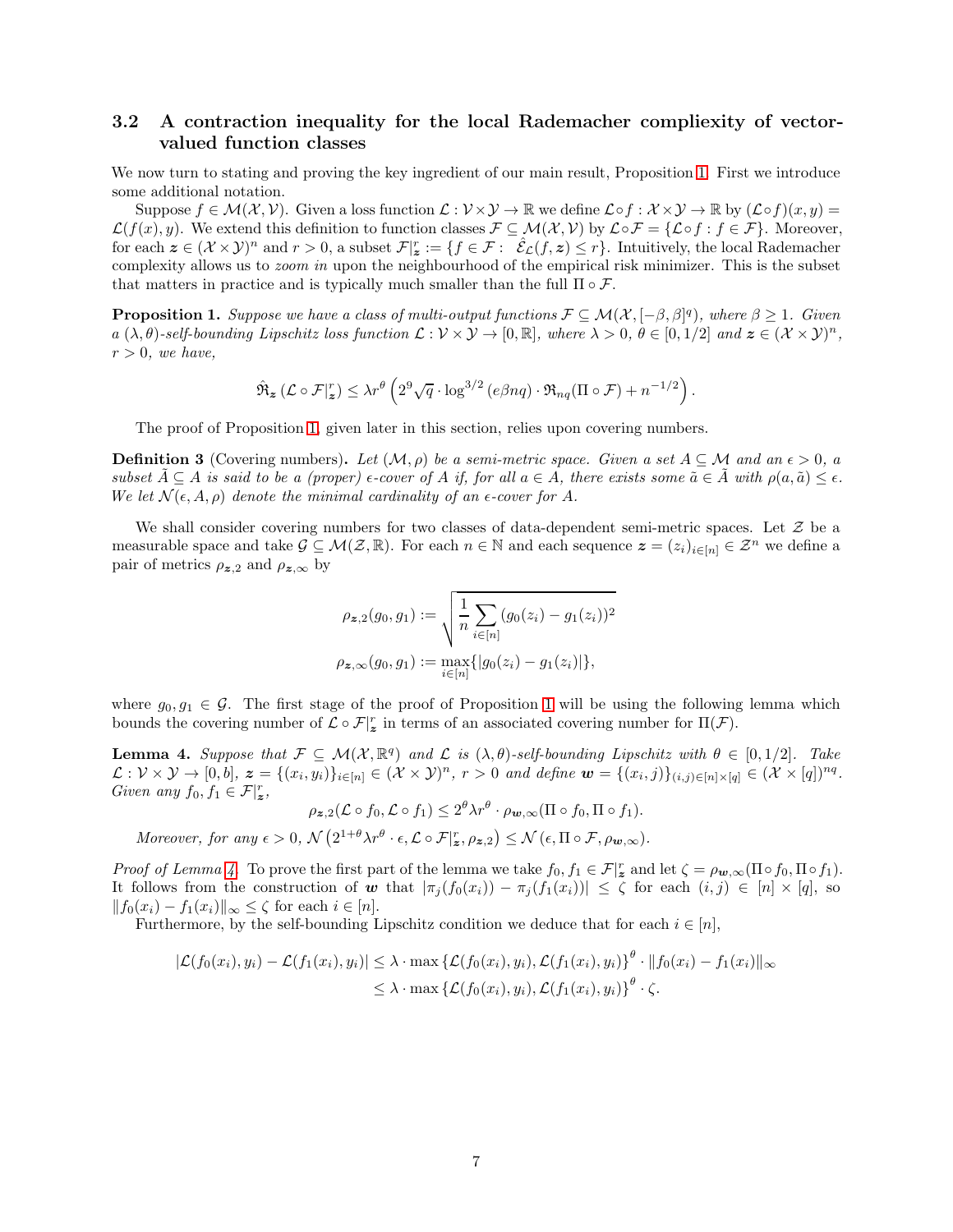Hence, by Jensen's inequality we have

$$
\rho_{\mathbf{z},2}(\mathcal{L} \circ f_0, \mathcal{L} \circ f_1)^2 = \frac{1}{n} \sum_{i \in [n]} (\mathcal{L}(f_0(x_i), y_i) - \mathcal{L}(f_1(x_i), y_i))^2
$$
  
\n
$$
\leq (\lambda \zeta)^2 \cdot \frac{1}{n} \sum_{i \in [n]} \max \{ \mathcal{L}(f_0(x_i), y_i), \mathcal{L}(f_1(x_i), y_i) \}^{2\theta}
$$
  
\n
$$
\leq (\lambda \zeta)^2 \cdot \left( \frac{1}{n} \sum_{i \in [n]} \max \{ \mathcal{L}(f_0(x_i), y_i), \mathcal{L}(f_1(x_i), y_i) \} \right)^{2\theta}
$$
  
\n
$$
\leq (\lambda \zeta)^2 \cdot (\hat{\mathcal{E}}_{\mathcal{L}}(f_0, \mathbf{z}) + \hat{\mathcal{E}}_{\mathcal{L}}(f_1, \mathbf{z}))^{2\theta} \leq (\lambda \zeta)^2 \cdot (2r)^{2\theta},
$$

where we use the fact that  $\theta \in [0, 1/2]$  and  $\max{\{\hat{\mathcal{E}}_{\mathcal{L}}(f_0, \mathbf{z}), \hat{\mathcal{E}}_{\mathcal{L}}(f_1, \mathbf{z})\}} \leq r$ . Thus,

$$
\rho_{\boldsymbol{z},2}(\mathcal{L}\circ f_0,\mathcal{L}\circ f_1)\leq 2^{\theta}\lambda r^{\theta}\cdot \zeta=2^{\theta}\lambda r^{\theta}\cdot \rho_{\boldsymbol{w},\infty}(\Pi\circ f_0,\Pi\circ f_1).
$$

This completes the proof of the first part of the lemma.

To prove the second part of the lemma we note that since  $\Pi \circ \mathcal{F}|_{\mathbf{z}}^r \subseteq \Pi \circ \mathcal{F}$  we have<sup>[2](#page-7-0)</sup>

$$
\mathcal{N}\left(2\epsilon,\Pi\circ\mathcal{F}|_{\bm{z}}^r,\rho_{\bm{w},\infty}\right)\leq\mathcal{N}\left(\epsilon,\Pi\circ\mathcal{F},\rho_{\bm{w},\infty}\right),
$$

so we may choose  $f_1, \dots, f_m \in \mathcal{F}|_{\mathbf{z}}^r$  with  $m \leq \mathcal{N}(\epsilon, \Pi \circ \mathcal{F}, \rho_{\mathbf{w}, \infty})$  such that  $\Pi \circ f_1, \dots, \Pi \circ f_m$  forms a 2 $\epsilon$ -cover of  $\Pi \circ \mathcal{F}|_{\boldsymbol{z}}^r$  with respect to the  $\rho_{\boldsymbol{w},\infty}$  metric.

To complete the proof it suffices to show that  $\mathcal{L} \circ f_1, \cdots, \mathcal{L} \circ f_m$  is a  $2^{1+\theta} \lambda r^{\theta} \cdot \epsilon$ -cover of  $\mathcal{L} \circ \mathcal{F}|_{\mathbf{z}}^r$  with respect to the  $\rho_{z,2}$  metric.

Take any  $\tilde{g} \in \mathcal{L} \circ \mathcal{F}|_{\mathbf{z}}^r$ , so  $\tilde{g} = \mathcal{L} \circ \tilde{f}$  for some  $\tilde{f} \in \mathcal{F}|_{\mathbf{z}}^r$ . Since  $\Pi \circ f_1, \cdots, \Pi \circ f_m$  forms a 2 $\epsilon$ -cover of  $\Pi \circ \mathcal{F}|_{\mathbf{z}}^r$ we may choose  $l \in [m]$  so that  $\rho_{\mathbf{w},\infty}(\Pi \circ f_l, \Pi \circ \tilde{f}) \leq 2\epsilon$ . By the first part of the lemma we deduce that

$$
\rho_{\boldsymbol{z},2}(\mathcal{L}\circ f_l,\tilde{g})=\rho_{\boldsymbol{z},2}(\mathcal{L}\circ f_l,\mathcal{L}\circ\tilde{f})\leq 2^{1+\theta}\lambda r^{\theta}\cdot\epsilon
$$

Since this holds for all  $\tilde{g} \in \mathcal{L} \circ \mathcal{F}|_{\mathbf{z}}^r$ , we see that  $\mathcal{L} \circ f_1, \cdots, \mathcal{L} \circ f_m$  is a  $2^{1+\theta}\lambda r^{\theta} \cdot \epsilon$ -cover of  $\mathcal{L} \circ \mathcal{F}|_{\mathbf{z}}^r$ , which completes the proof of the lemma.  $\Box$ 

To prove Proposition [1,](#page-6-0) we shall also utilise two technical results to move from covering numbers to Rademacher complexity and back. First, we shall use the following powerful result from [Srebro et al. \(2010](#page-12-8)) which gives an upper bound for *worst-case* covering numbers in terms of the *worst-case* Rademacher complexity.

<span id="page-7-1"></span>**Theorem 3** [\(Srebro et al. \(2010\)](#page-12-8)). Given a measurable space Z and a function class  $\mathcal{G} \subseteq \mathcal{M}(\mathcal{Z}, [-\beta, \beta])$ , any  $\epsilon > 2 \cdot \Re_n(\mathcal{G})$  and any  $z \in \mathcal{Z}^n$ ,

$$
\log \mathcal{N}(\epsilon, \mathcal{G}, \rho_{\mathbf{z}, \infty}) \leq (\Re_n(\mathcal{G}))^2 \cdot \frac{4n}{\epsilon^2} \cdot \log \frac{2e\beta n}{\epsilon}.
$$

We can view this result as an analogue of Sudakov's minoration inequality for  $\ell_{\infty}$  covers, rather than  $\ell_2$ covers.

Secondly, we shall use Dudley's inequality [Dudley \(1967](#page-12-14)) which allows us to bound Rademacher complexities in terms of covering numbers. We shall use the following variant due to [Guermeur \(2017\)](#page-11-14) as it yields more favourable constants.

<span id="page-7-2"></span>**Theorem 4** [\(Guermeur \(2017](#page-11-14))). Suppose we have a measurable space Z, a function class  $\mathcal{G} \subseteq \mathcal{M}(\mathcal{Z}, \mathbb{R})$  and a sequence  $z \in \mathcal{Z}^n$ . For any decreasing sequence  $(\epsilon_k)_{k=0}^{\infty}$  with  $\lim_{k \to \infty} \epsilon_k = 0$  with  $\epsilon_0 \ge \sup_{g_0, g_1 \in \mathcal{G}} \rho_{z,2}(g_0, g_1)$ , the following inequality holds for all  $K \in \mathbb{N}$ ,

$$
\hat{\mathfrak{R}}_{\mathbf{z}}(\mathcal{G}) \leq 2 \cdot \sum_{k=1}^{K} (\epsilon_k + \epsilon_{k-1}) \cdot \sqrt{\frac{\log \mathcal{N}(\epsilon_k, \mathcal{G}, \rho_{\mathbf{z},2})}{n}} + \epsilon_K.
$$

<span id="page-7-0"></span><sup>&</sup>lt;sup>2</sup>The factor of 2 is required as we are using *proper* covers, which are subsets of the set being covered (see Definition [3\)](#page-6-3).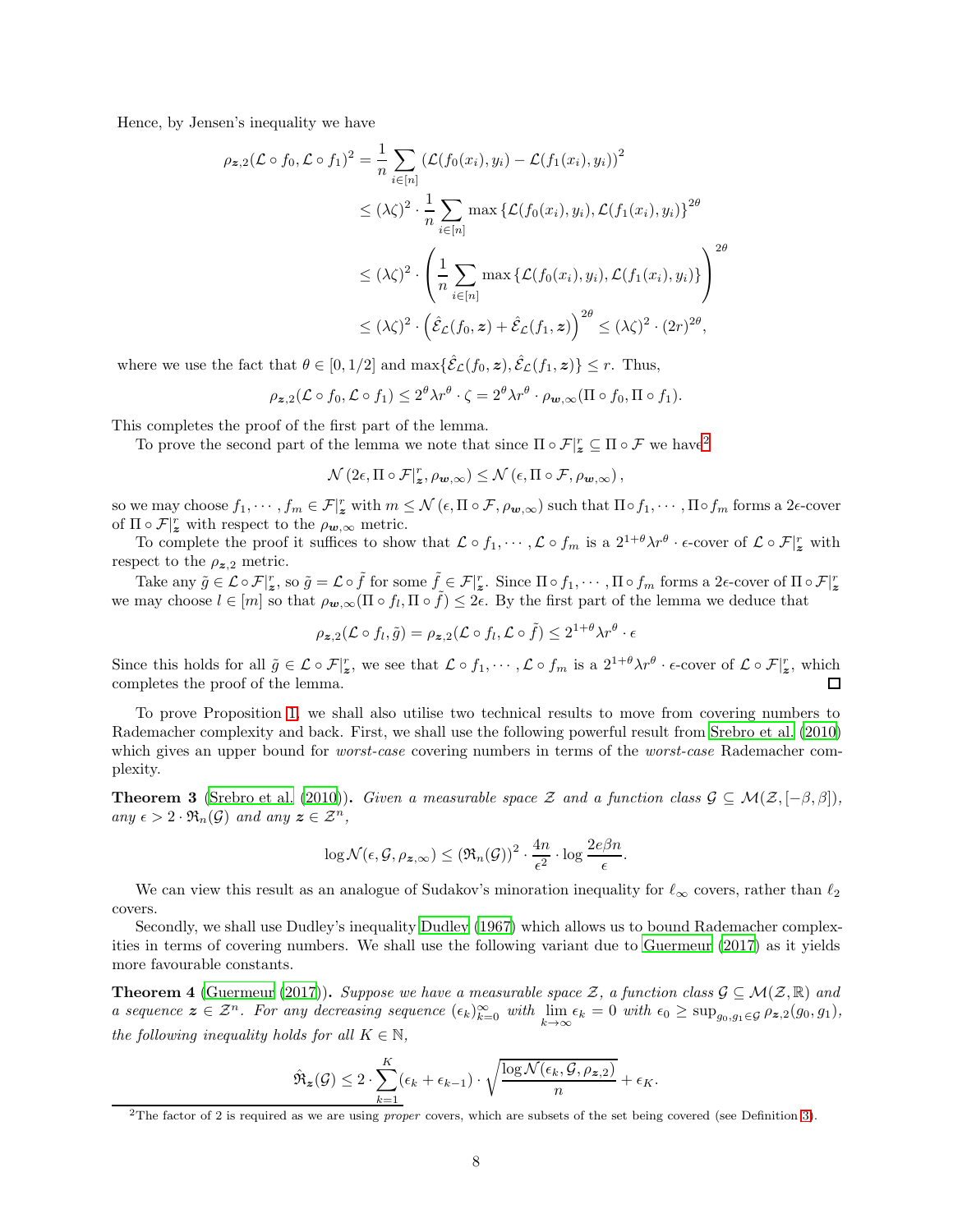We are now ready to complete the proof of our local Rademacher complexity inequality.

Proof of Proposition [1.](#page-6-0) Take  $\mathbf{z} = \{(x_i, y_i)\}_{i \in [n]} \in (\mathcal{X} \times \mathcal{Y})^n$  and  $r > 0$  and define  $\mathbf{w} = \{(x_i, j)\}_{(i,j) \in [n] \times [q]} \in$  $(\mathcal{X} \times [q])^{nq}$ . By Lemma [4](#page-6-2) combined with Theorem [3](#page-7-1) applied to  $\Pi \circ \mathcal{F}$  we see that for each  $\xi > 2 \cdot \Re_{nq}(\Pi \circ \mathcal{F})$ we have

$$
\log \mathcal{N}\left(2^{1+\theta}\lambda r^{\theta}\cdot\xi, \mathcal{L}\circ\mathcal{F}|_{\mathbf{z}}^{r}, \rho_{\mathbf{z},2}\right) \leq \log \mathcal{N}(\xi, \Pi\circ\mathcal{F}, \rho_{\mathbf{w},\infty})
$$
  
\$\leq (\Re\_{nq}(\Pi\circ\mathcal{F}))^{2} \cdot \frac{4nq}{\xi^{2}} \cdot \log\frac{2e\beta nq}{\xi}\$. (1)

Moreover, given any  $g_0 = \mathcal{L} \circ f_0$ ,  $g_1 = \mathcal{L} \circ f_1 \in \mathcal{L} \circ \mathcal{F}|_{\mathbf{z}}^r$ , so  $\rho_{\mathbf{w},\infty}(\Pi \circ f_0, \Pi \circ f_1) \leq 2\beta$ , so by the first part of Lemma [4](#page-6-2) we have  $\rho_{z,2}(g_0,g_1) \leq 2^{1+\theta} \lambda r^{\theta} \cdot \beta$ .

Now construct  $(\epsilon_k)_{k=0}^{\infty}$  by  $\epsilon_k = 2^{1+\theta} \lambda r^{\theta} \cdot \beta \cdot 2^{-k}$  and choose

$$
K = \lceil \log_2 \left( \beta \cdot \min\{ (2 \cdot \Re_{nq} (\Pi \circ \mathcal{F}))^{-1}, (8\sqrt{n}) \} \right) \rceil - 1
$$

Hence,  $\sup_{g_0,g_1\in\Pi\circ\mathcal{F}|_{\mathbf{z}}^r}\rho_{\mathbf{z},2}(g_0,g_1)\leq \epsilon_0$  and  $\beta\cdot 2^{-K-1}\leq \max\{2\cdot\Re_{nq}(\Pi\circ\mathcal{F}), (8\sqrt{n})^{-1}\}<\beta\cdot 2^{-K}.$ 

Furthermore, for  $k \leq K$  by letting  $\xi_k = \beta \cdot 2^{-k}$ , we have  $\epsilon_k = 2^{1+\theta} \lambda r^{\theta} \cdot \xi_k$  and  $\xi_k > \max\{2 \cdot \Re_{nq}(\Pi \circ \xi_k) \cdot \Re_{nq}(\Pi \circ \xi_k)\}$  $(\mathcal{F}),(\sqrt[8]{n})^{-1}\},\text{ so by eq. }^{-1}(1)$ 

$$
\log \mathcal{N}(\epsilon_k, \mathcal{L} \circ \mathcal{F}|_{\mathbf{z}}^r, \rho_{\mathbf{z},2}) \leq (\mathfrak{R}_{nq}(\Pi \circ \mathcal{F}))^2 \cdot \frac{4nq}{\xi_k^2} \cdot \log \frac{2e\beta nq}{\xi_k}
$$
  

$$
\leq (2^{1+\theta}\lambda r^{\theta} \cdot \mathfrak{R}_{nq}(\Pi \circ \mathcal{F}))^2 \cdot \frac{4nq}{\epsilon_k^2} \cdot \log \left(e\beta(nq)^{3/2}\right)
$$
  

$$
\leq (2^{1+\theta}\lambda r^{\theta} \cdot \mathfrak{R}_{nq}(\Pi \circ \mathcal{F}))^2 \cdot \frac{6nq}{\epsilon_k^2} \cdot \log \left(e\beta nq\right).
$$

Note also that by construction  $K \leq 4 \log(e \beta nq)$ .

By Theorem [4](#page-7-2) and  $\epsilon_{k-1} = 2 \cdot \epsilon_k$  we deduce that

$$
\hat{\mathfrak{R}}_{\mathbf{z}}(\mathcal{L}\circ\mathcal{F}|_{\mathbf{z}}^{r}) \leq 2 \cdot \sum_{k=1}^{K} (\epsilon_{k} + \epsilon_{k-1}) \cdot \sqrt{\frac{\log \mathcal{N}(\epsilon_{k}, \mathcal{L}\circ\mathcal{F}|_{\mathbf{z}}^{r}, \rho_{\mathbf{z},2})}{n}} + \epsilon_{K}
$$
\n
$$
\leq 6 \sum_{k=1}^{K} \epsilon_{k} \cdot \sqrt{\frac{\log \mathcal{N}(\epsilon_{k}, \mathcal{L}\circ\mathcal{F}|_{\mathbf{z}}^{r}, \rho_{\mathbf{z},2})}{n}} + \epsilon_{K}
$$
\n
$$
\leq 6K \cdot (2^{1+\theta} \lambda r^{\theta} \cdot \mathfrak{R}_{nq}(\Pi \circ \mathcal{F})) \cdot \sqrt{6q \cdot \log(e\beta nq)} + \epsilon_{K}
$$
\n
$$
\leq 2^{8} \sqrt{q} \cdot (\lambda r^{\theta} \cdot \mathfrak{R}_{nq}(\Pi \circ \mathcal{F})) \cdot \log^{3/2}(e\beta nq) + \epsilon_{K}
$$
\n
$$
\leq \lambda r^{\theta} \left( 2^{9} \sqrt{q} \cdot \log^{3/2}(e\beta nq) \cdot \mathfrak{R}_{nq}(\Pi \circ \mathcal{F}) + n^{-1/2} \right).
$$

This completes the proof of the proposition.

### $\Box$

<span id="page-8-1"></span> $\setminus$ 

## <span id="page-8-0"></span>4 Minimax optimality

In this section we investigate the optimality of our generalization guarantees. Theorem [1](#page-4-0) gives a rate of order  $O(n^{-\frac{1}{2(1-\theta)}})$  when  $\mathfrak{R}_{nq}(\Pi \circ \mathcal{F}) = O(n^{-\frac{1}{2}})$  and  $\mathcal{E}_{\mathcal{L}}(f^*) = 0$ . It is natural ask whether this rate can be improved upon. Moreover, we have good reason to be suspicious since in the parametric case, where the covering numbers of  $\mathcal F$  grow logarithmically with  $\epsilon$  (eg. function classes of finite psuedo-dimension), one can obtain rates of order  $O(n^{-1})$ , even when the loss function is Lipschitz ( $\theta = 0$ ) [Bartlett et al. \(2005\)](#page-12-0); [Lei et al. \(2016\)](#page-12-2). Hence, Theorem [1](#page-4-0) is sub-optimal for parametric function classes. However, it turns out that Theorem [1](#page-4-0) is minimax optimal in the non-parametric setting, as we shall now show.

Throughout this section we shall focus on multi-target regression problems on an infinite dimensional space. More precisely, throughout this section we take X to be an arbitrary infinite space (eg.  $\mathcal{X} = \mathbb{N}$ ) and take  $\mathcal{V} = \mathcal{Y} = [-1, 1]^q$  for some  $q \in \mathbb{N}$ .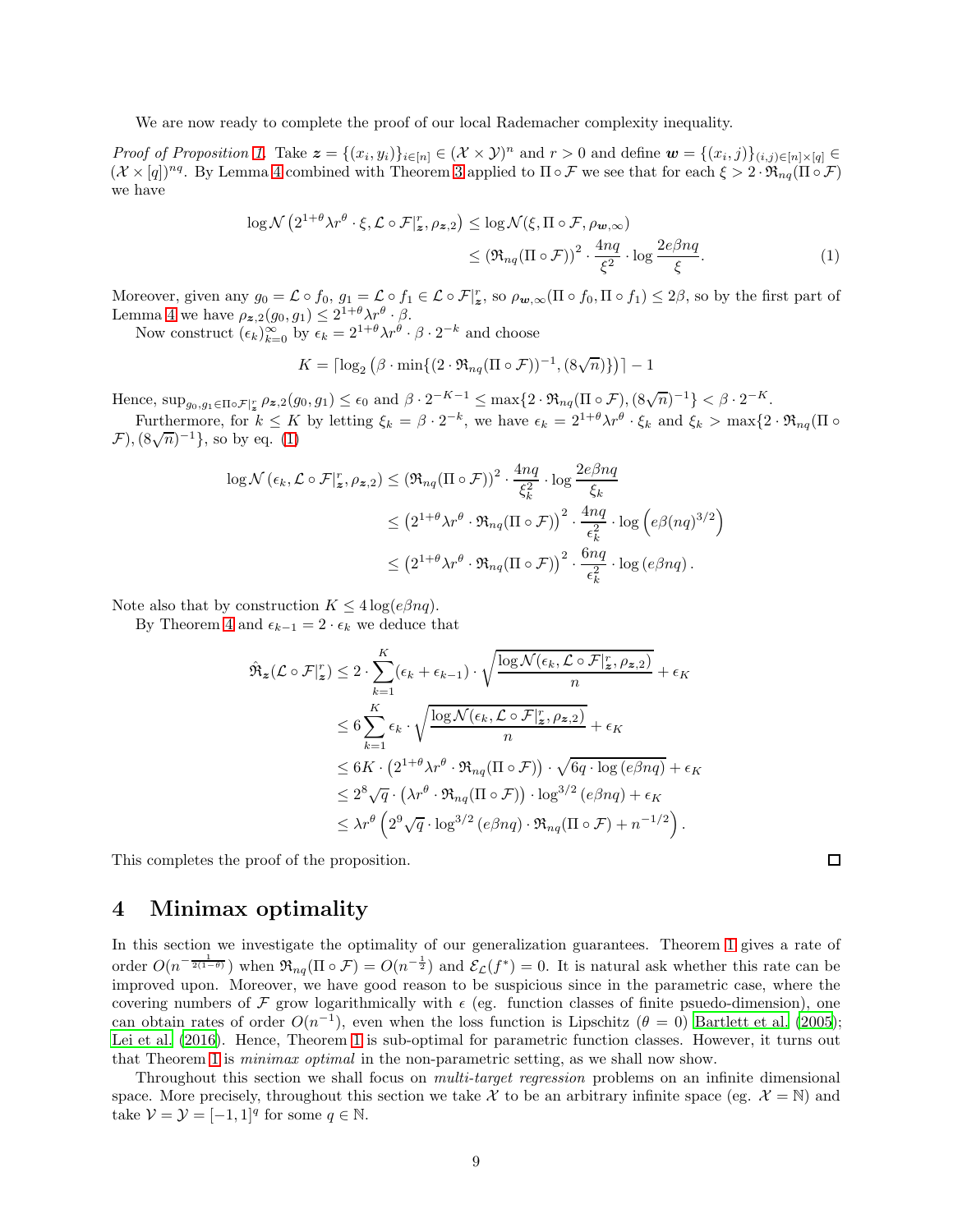**Definition 4** (Realizable problems). Given a loss function  $\mathcal{L}: \mathcal{V} \times \mathcal{Y} \rightarrow [0,\infty)$  and a function class  $\mathcal{F} \subseteq \mathcal{M}(\mathcal{X}, \mathcal{V})$ , a probability distribution P on  $\mathcal{X} \times \mathcal{Y}$  is said to be a  $(\mathcal{L}, \mathcal{F})$ -realizable problem if there exists some  $f^* \in \mathcal{F}$  satisfying  $\mathcal{E}_{\mathcal{L}}(f^*, P) = 0$ .

In this section we study the minimax risk over the class of realizable problems.

**Definition 5** (Maximal minimax risk). Given  $n, q \in \mathbb{N}$ ,  $\kappa, \lambda, \theta > 0$ ,

$$
\mathfrak{M}(\lambda, \theta, n, q, \kappa) := \sup_{\mathcal{L}, \mathcal{F}} \left\{ \inf_{\hat{\phi}} \left\{ \sup_P \left\{ \mathbb{E}_{\mathcal{D}} \left[ \mathcal{E}_{\mathcal{L}}(\hat{\phi}_{\mathcal{D}}, P) \right] \right\} \right\} \right\},
$$

where the first supremum ranges over all  $(\lambda, \theta)$ -self-bounding Lipschitz loss functions  $\mathcal{L}: \mathcal{V} \times \mathcal{Y} \to [0,1]$  and  $\emph{function classes $\mathcal{F}\subseteq\mathcal{M}(\mathcal{X},\mathcal{V})$ satisfying $\mathfrak{R}_{nq}(\Pi\circ\mathcal{F})\leq\sqrt{\kappa/(nq)}$, the infimum ranges over all algorithms $\hat{\phi}$}$ which take a sample  $\mathcal{D} = \{(X_i, Y_i)\}_{i \in [n]} \in (\mathcal{X} \times \mathcal{Y})^n$  and output a function  $\hat{\phi}_D \in \mathcal{F}$ , and the second supremum ranges over all  $(\mathcal{L}, \mathcal{F})$ -realizable problems P.

Intuitively, the minimax risk gives the best possible expected risk that may be obtained by a learning algorithm, uniformly, over a class of learning problems.

<span id="page-9-0"></span>**Theorem 5.** There exists a numerical constant  $C_4 \geq 1$  such that for any  $\lambda \geq 1$ ,  $\theta \in [0, 1/2]$ ,  $n, q \in \mathbb{N}$  and  $\kappa \in [1, n/\lambda^2],$ 

$$
C_4^{-1}\left(\lambda\sqrt{\frac{\kappa}{n}}\right)^{\frac{1}{1-\theta}} \le \mathfrak{M}(\lambda,\theta,n,q,\kappa) \le C_4\log^3(\operatorname{enq})\left(\lambda\sqrt{\frac{\kappa}{n}}\right)^{\frac{1}{1-\theta}}.
$$

The proof of Theorem [5](#page-9-0) consists of an upper bound and a lower bound. The upper bound is a straightforward consequence of Theorem [1.](#page-4-0) For the lower bound we adapt a classical argument of [Ehrenfeucht et al.](#page-12-15) [\(1989\)](#page-12-15) with a construction using the loss function given in Example [4.](#page-4-3) A full proof is presented in Appendix [C.](#page-17-0)

### 4.1 Optimality of the exponent range

We close this section by considering the optimality with respect to the *range* of possible exponents in our generalization bounds. Theorem [1](#page-4-0) presupposes that  $\theta \in [0, 1/2]$ . This is required for the proof at two stages. Firstly, the application of Jensen's inequality in the proof of Lemma [4](#page-6-2) requires the function  $z \mapsto z^{2\theta}$  to be concave, which is no longer true if  $\theta > 1/2$  $\theta > 1/2$  $\theta > 1/2$ . Secondly, even if we could establish Proposition 1 for  $\theta > 1/2$ , deducing Theorem [1](#page-4-0) from Proposition [1](#page-6-0) requires that the upper bound in Proposition [1](#page-6-0) is a sub-root function, which again, is no longer true if  $\theta > 1/2$ . Nonetheless, it is natural to ask if the restriction  $\theta \in [0, 1/2]$  is truly necessary or purely an artefact of our proof. The following result shows that the range of  $\theta$  cannot be extended.

<span id="page-9-2"></span>**Theorem 6.** Given any  $\theta > 1/2$  $\theta > 1/2$  $\theta > 1/2$  the bound in Theorem 1 is not true in general.

The proof of Theorem [6](#page-9-2) is by contradiction. We consider a binary classification problem with  $\mathcal{X} =$  $\{(x_r)_{r\in\mathbb{N}}:\sum_{r\in\mathbb{N}}x_r^2\leq 1\},\mathcal{Y}=\{-1,+1\}$  and  $\mathcal{V}=\mathbb{R}$ , and investigate the bounded exponential loss  $\mathcal{L}(u,y)=$ min{1,  $\exp(-u \cdot y)$ . This loss is  $(\lambda, \theta)$ -self-bounding Lipschitz for all  $\theta \in [0, 1]$ . Hence, if the bound in Theorem [1](#page-4-0) were true for some  $\theta > 1/2$  then we could deduce a corresponding learning guarantee. It turns out that the resulting guarantee would exceed the minimax rate, if correct, so we deduce a contradiction and conclude that the bound cannot hold for  $\theta > 1/2$ . For details see Appendix [C.](#page-17-0)

## <span id="page-9-1"></span>5 An application to ensembles

In this section we consider an application which demonstrates how our learning guarantees may be applied to obtain tight risk bounds specific learning problems. We shall consider ensembles of decision trees [Schapire and Freund \(2013\)](#page-12-16) which are an effective and widely used tool in applications [Chen and Guestrin](#page-12-17) [\(2016\)](#page-12-17). Throughout this section we shall assume that  $\mathcal{X} = \mathbb{R}^d$ . We consider the function classes  $\mathcal{H}_{p,\tau} \subseteq$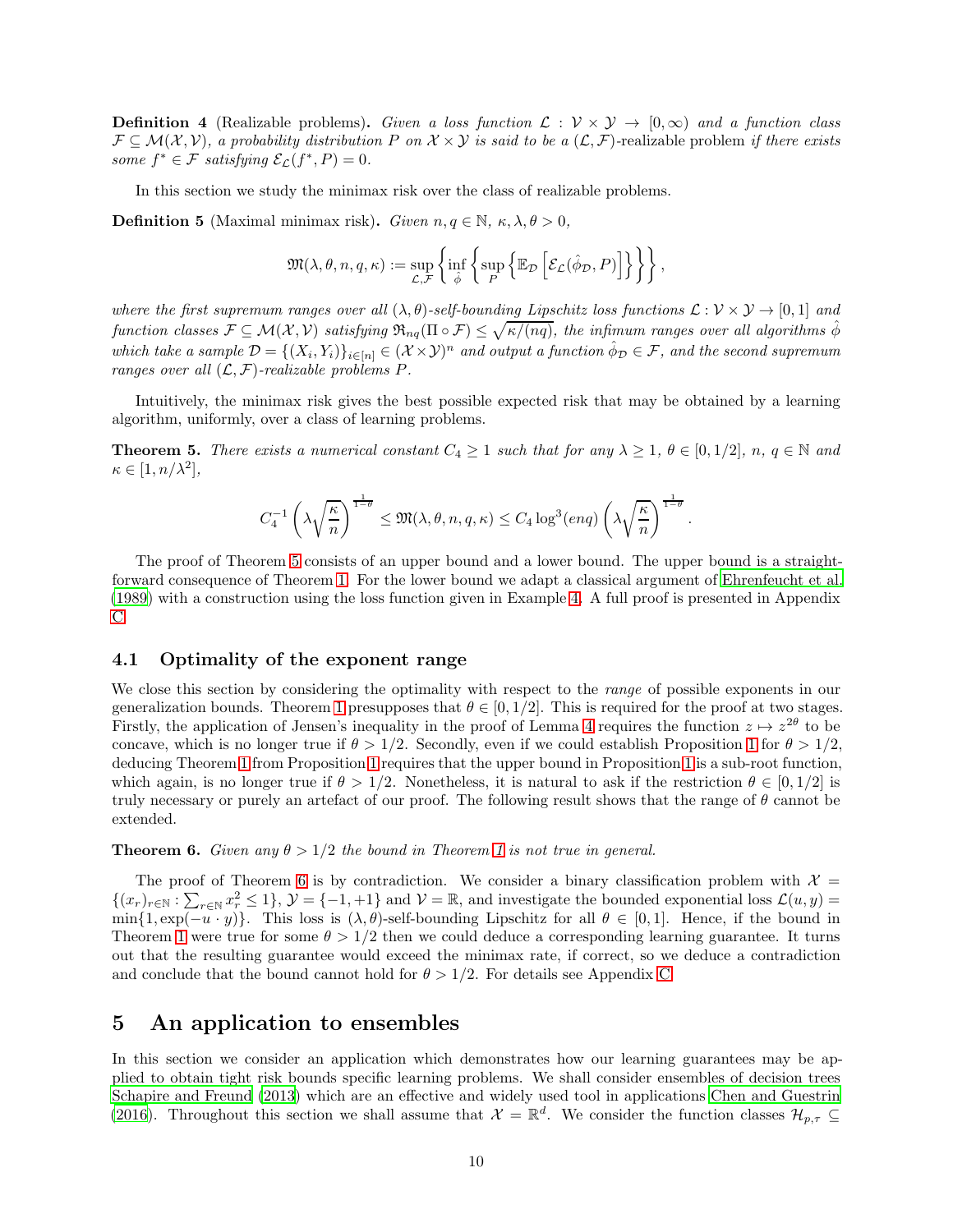$\mathcal{M}(\mathcal{X},[-1,1]^q)$  consisting of multi-output decision trees with  $\ell_1$  regularised leaf nodes. More precisely,  $\mathcal{H}_{p,\tau}$ consists of all functions of the form  $h(x) = (w_{t(x),j})_{j \in [q]}$ , where  $t : \mathcal{X} \to [p]$  is a decision tree with p leaves, where each internal node performs a binary split along a single feature, and  $\mathbf{w} = (w_{l,j})_{(l,j) \in [p] \times [q]} \in \mathbb{R}^{pq}$ satisfies the  $\ell_1$  constraint  $||w_l||_1 = \sum_{j \in [q]} |w_{lj}| \leq \tau$ . We now give a bound for convex combinations of such decision trees.

<span id="page-10-0"></span>**Theorem 7.** Suppose we have  $\beta, b \geq 1, \lambda > 0, \theta \in [0, 1/2]$  and a  $(\lambda, \theta)$ -self-bounding Lipschitz loss function  $\mathcal{L}: \mathcal{V} \times \mathcal{Y} \to [0, b].$  Given  $\delta \in (0, 1), n \in \mathbb{N}$  we define for each  $\alpha = (\alpha_t)_{t \in [T]}, \tau = (\tau_t)_{t \in [T]} \in (0, \infty)^T$ ,

$$
\mathfrak{C}_{n,\delta}(\alpha,\tau) := \left(\frac{\lambda}{\sqrt{n}}\left(\sqrt{p}\log^2(3nqd\beta)\cdot \sum_{t\in[T]}\alpha_t\cdot\tau_t+1\right)\right)^{\frac{1}{1-\theta}}+\frac{b}{n}\cdot(\log(1/\delta)+\log(\log n)).
$$

There exists a numerical constant  $C_0$  such that given an i.i.d. sample  $\mathcal D$  the following holds with probability at least  $1-\delta$ , for all ensembles  $f = \sum_{t \in [T]} \alpha_t \cdot h_t$  where  $\sum_{t \in [T]} \alpha_t \leq \beta$  and  $h_t \in \mathcal{H}_{p,\tau_t}$ ,

$$
\mathcal{E}_{\mathcal{L}}(f) \leq \hat{\mathcal{E}}_{\mathcal{L}}(f) + C_0 \cdot \left( \sqrt{\hat{\mathcal{E}}_{\mathcal{L}}(f) \cdot \mathfrak{C}_{n,\delta}(\alpha,\tau)} + \mathfrak{C}_{n,\delta}(\alpha,\tau) \right).
$$

Theorem [7](#page-10-0) provides a unified guarantee for multi-output learning with ensembles of decision trees with  $\ell_1$  trees. Before commenting upon the proof of Theorem [7](#page-10-0) we shall highlight several important features:

- First and foremost, Theorem [7](#page-10-0) gives guarantees for ensembles of decision trees with respect to a wide variety of losses including the multinomial logistic loss for multi-class classification and the one versus all loss for mulit-label classification, as well as implying margin based guarantees (see Section [2.2\)](#page-2-3).
- Theorem [7](#page-10-0) has a favourable dependency upon the number of examples whenever  $\mathcal{E}_{\mathcal{L}}(f)$  is sufficiently small, as is often the case for large ensembles of decision trees. For example, if we are using the multinomial logistic loss and  $\hat{\mathcal{E}}_{\mathcal{L}}(f) \approx 0$ , then Theorem [7](#page-10-0) gives rise to a fast rate of  $O(n^{-1})$ .
- Theorem [7](#page-10-0) has only logarithmic dependency upon the dimensionality of the output space  $q$ . This contrasts starkly with previous guarantees for multi-class learning with ensembles of decision trees [Kuznetsov et al. \(2014,](#page-12-18) [2015\)](#page-13-0) which are linear with respect to the number of classes q.

The proof of Theorem [7](#page-10-0) is a consequence of Theorem [1](#page-4-0) combined with the following lemma.

<span id="page-10-1"></span>**Lemma 5.** Given  $n, q, d \in \mathbb{N}, \tau > 0$  and  $p \in \mathbb{N} \setminus \{1\},\$ 

$$
\Re_{nq} (\Pi \circ \mathcal{H}_{p,\tau}) \leq 2\tau \sqrt{p \log(2qnd)/(nq)}.
$$

Lemma [5](#page-10-1) follows from standard combinatorial arguments combined with Massart's lemma and a the convexity of Rademacher complexity. We can then deduce Theorem [7](#page-10-0) by combining Theorem [1](#page-4-0) with Lemma [5](#page-10-1) and applying standard results on the convexity of Rademacher complexity. For detailed proofs of both Theorem [7](#page-10-0) and Lemma [5](#page-10-1) see Appendix [D.](#page-25-0)

In this section we have highlighted applications of our approach to ensembles of decision trees, yielding state of the art results. However, it is important to emphasize Theorem [1](#page-4-0) can be obtained to any multi-output prediction problem where one can obtain an upper bound on the Rademacher complexity  $\mathfrak{R}_{nq}(\Pi \circ \mathcal{F})$ .

## 6 Conclusions

We presented a theoretical analysis of multi-output learning, based on a self-bounding Lipschitz condition. Under this condition, we obtained minimax-optimal rates with respect to both the sample size and the output dimension (up to logarithmic factors). We demonstrated an application to ensembles of decision trees, yielding state of the art guarantees. The main analytic tool was a new contraction inequality for the local Rademacher complexity of vector valued function classes with a self-bounding Lipschitz loss. Future work will exploit these results to develop further concrete applications of our framework.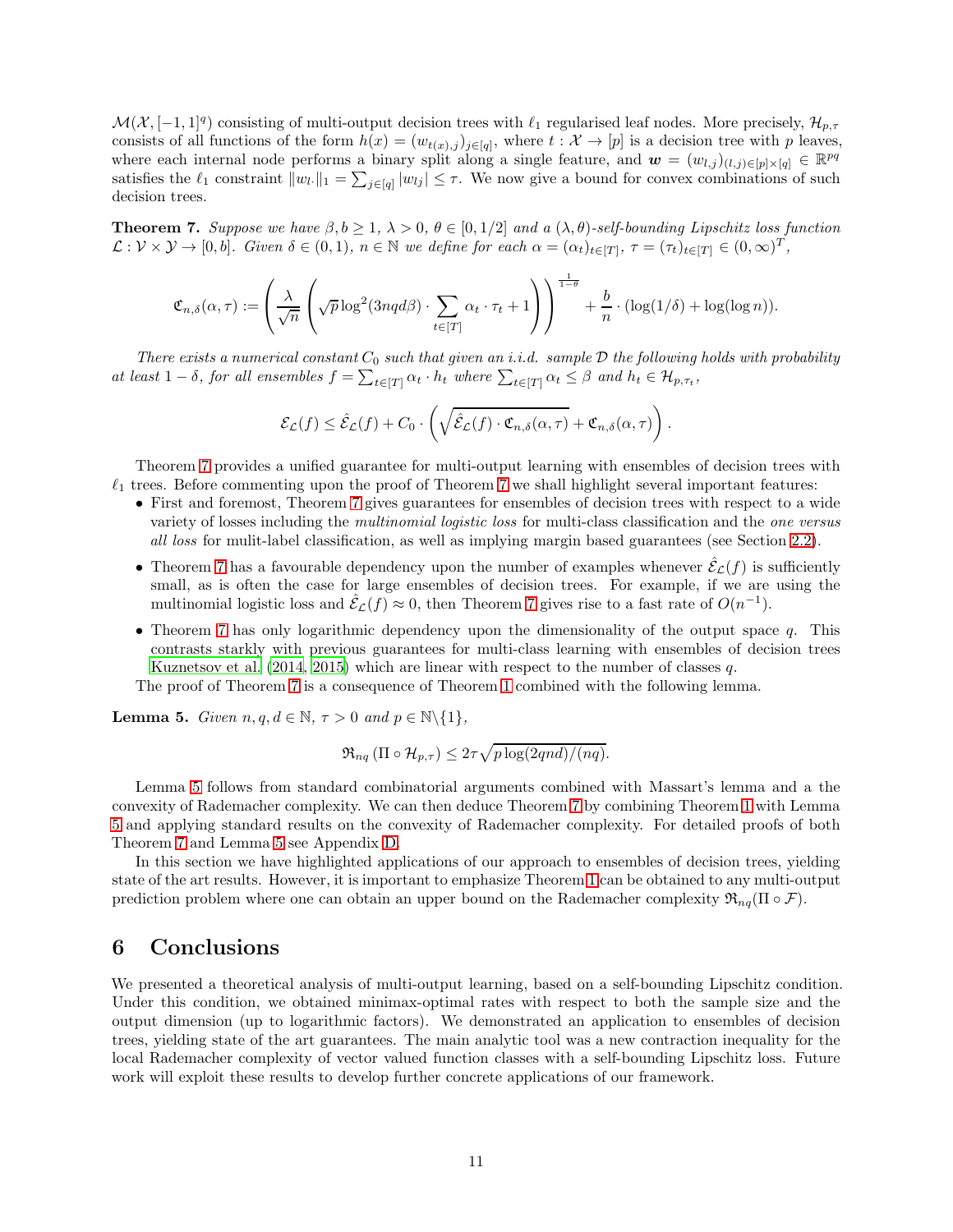## References

- <span id="page-11-0"></span>Koby Crammer and Yoram Singer. On the algorithmic implementation of multiclass kernel-based vector machines. Journal of machine learning research, 2(Dec):265–292, 2001.
- <span id="page-11-1"></span>Grigorios Tsoumakas and Ioannis Katakis. Multi-label classification: An overview. International Journal of Data Warehousing and Mining (IJDWM), 3(3):1–13, 2007.
- <span id="page-11-2"></span>Min-Ling Zhang and Zhi-Hua Zhou. A review on multi-label learning algorithms. IEEE transactions on knowledge and data engineering, 26(8):1819–1837, 2013.
- <span id="page-11-3"></span>Hanen Borchani, Gherardo Varando, Concha Bielza, and Pedro Larrañaga. A survey on multi-output regression. Wiley Interdisciplinary Reviews: Data Mining and Knowledge Discovery, 5(5):216–233, 2015.
- <span id="page-11-4"></span>Xin Geng. Label distribution learning. IEEE Transactions on Knowledge and Data Engineering, 28(7): 1734–1748, 2016.
- <span id="page-11-5"></span>Corinna Cortes, Vitaly Kuznetsov, Mehryar Mohri, and Scott Yang. Structured prediction theory based on factor graph complexity. In International Conference on Machine Learning, page 2522–2530, 2016.
- <span id="page-11-6"></span>Donna Xu, Yaxin Shi, Ivor W Tsang, Yew-Soon Ong, Chen Gong, and Xiaobo Shen. Survey on multi-output learning. IEEE transactions on neural networks and learning systems, 2019.
- <span id="page-11-7"></span>Rahul Agrawal, Archit Gupta, Yashoteja Prabhu, and Manik Varma. Multi-label learning with millions of labels: Recommending advertiser bid phrases for web pages. In Proceedings of the 22nd international conference on World Wide Web, pages 13–24, 2013.
- <span id="page-11-8"></span>Rohit Babbar and Bernhard Schölkopf. Dismec: Distributed sparse machines for extreme multi-label classification. In Proceedings of the Tenth ACM International Conference on Web Search and Data Mining, pages 721–729, 2017.
- <span id="page-11-9"></span>Kush Bhatia, Himanshu Jain, Purushottam Kar, Manik Varma, and Prateek Jain. Sparse local embeddings for extreme multi-label classification. In Advances in neural information processing systems, pages 730–738, 2015.
- <span id="page-11-10"></span>Himanshu Jain, Venkatesh Balasubramanian, Bhanu Chunduri, and Manik Varma. Slice: Scalable linear extreme classifiers trained on 100 million labels for related searches. In Proceedings of the Twelfth ACM International Conference on Web Search and Data Mining, pages 528–536, 2019.
- <span id="page-11-11"></span>Michel Ledoux and Michel Talagrand. Probability in Banach Spaces: isoperimetry and processes. Springer Science & Business Media, 2013.
- <span id="page-11-12"></span>Andreas Maurer. A vector-contraction inequality for rademacher complexities. In International Conference on Algorithmic Learning Theory, pages 3–17. Springer, 2016.
- <span id="page-11-13"></span>Yunwen Lei, Urün Dogan, Ding-Xuan Zhou, and Marius Kloft. Data-dependent generalization bounds for multi-class classification. IEEE Transactions on Information Theory, 65(5):2995–3021, 2019.
- <span id="page-11-14"></span>Yann Guermeur. Lp-norm sauer–shelah lemma for margin multi-category classifiers. Journal of Computer and System Sciences, 89:450–473, 2017.
- <span id="page-11-15"></span>Khadija Musayeva, Fabien Lauer, and Yann Guermeur. Rademacher complexity and generalization performance of multi-category margin classifiers. Neurocomputing, pages 6–15, 11 2019.
- <span id="page-11-16"></span>Evgenii Chzhen, Christophe Denis, Mohamed Hebiri, and Joseph Salmon. On the benefits of output sparsity for multi-label classification. arXiv preprint arXiv:1703.04697, 2017.
- <span id="page-11-17"></span>Olivier Bousquet. Concentration inequalities and empirical processes theory applied to the analysis of learning algorithms. PhD Thesis, 2002.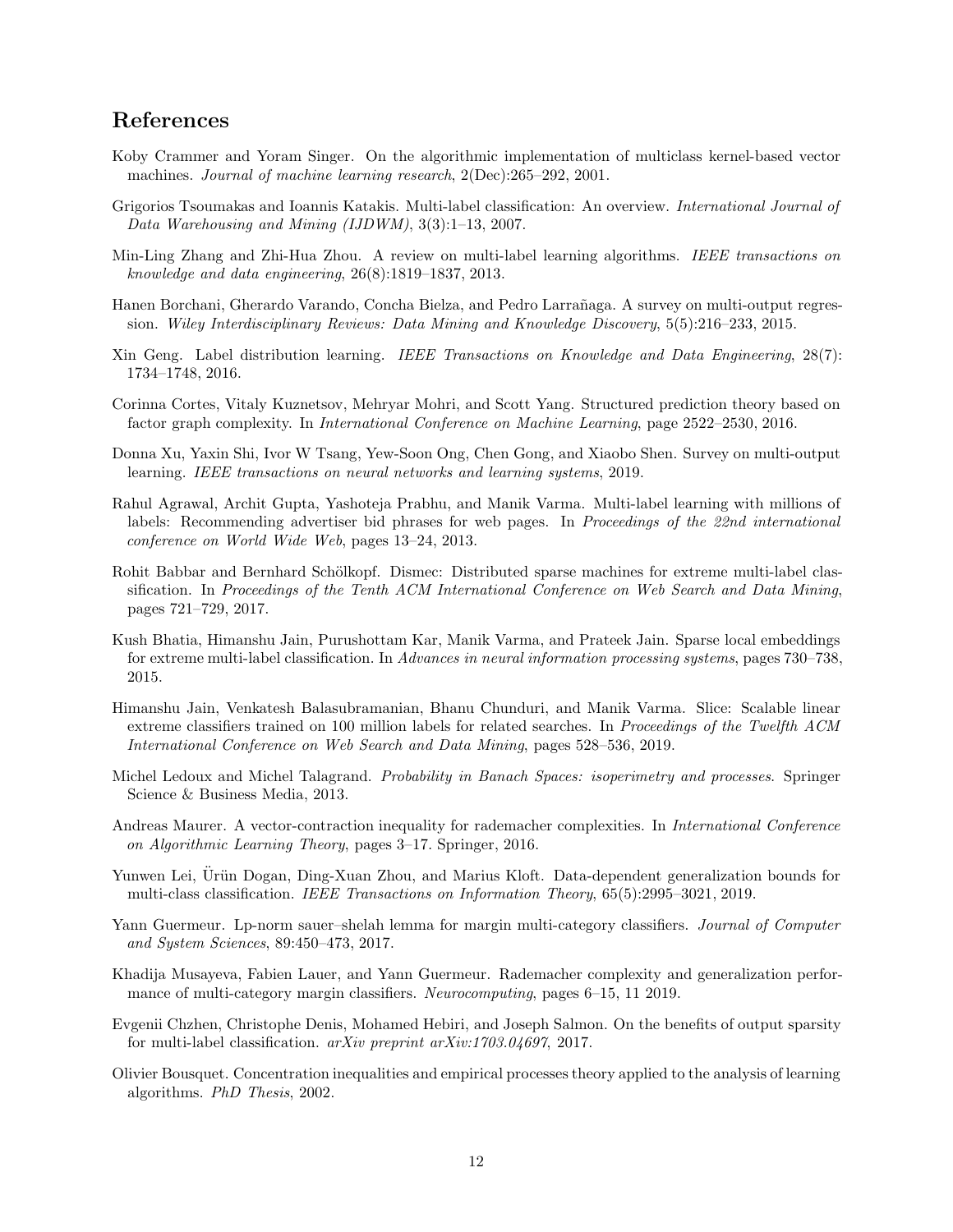- <span id="page-12-0"></span>Peter L Bartlett, Olivier Bousquet, Shahar Mendelson, et al. Local rademacher complexities. The Annals of Statistics, 33(4):1497–1537, 2005.
- <span id="page-12-1"></span>Vladimir Koltchinskii et al. Local rademacher complexities and oracle inequalities in risk minimization. The Annals of Statistics, 34(6):2593–2656, 2006.
- <span id="page-12-2"></span>Yunwen Lei, Lixin Ding, and Yingzhou Bi. Local rademacher complexity bounds based on covering numbers. Neurocomputing, 218:320–330, 2016.
- <span id="page-12-3"></span>Yong Liu, Jian Li, Lizhong Ding, Xinwang Liu, and Weiping Wang. Learning vector-valued functions with local rademacher complexity and unlabeled data, 2019.
- <span id="page-12-4"></span>Yunwen Lei, Urun Dogan, Alexander Binder, and Marius Kloft. Multi-class svms: From tighter datadependent generalization bounds to novel algorithms. In Advances in Neural Information Processing Systems, pages 2035–2043, 2015.
- <span id="page-12-5"></span>Jian Li, Yong Liu, Rong Yin, and Weiping Wang. Multi-class learning using unlabeled samples: theory and algorithm. In Proceedings of the 28th International Joint Conference on Artificial Intelligence, pages 2880–2886. AAAI Press, 2019.
- <span id="page-12-6"></span>C. Xu, T. Liu, D. Tao, and C. Xu. Local rademacher complexity for multi-label learning. IEEE Transactions on Image Processing, 25(3):1495–1507, 3 2016.
- <span id="page-12-7"></span>Evgenii Chzhen. Classification of sparse binary vectors. arXiv preprint arXiv:1903.11867, 2019.
- <span id="page-12-8"></span>Nathan Srebro, Karthik Sridharan, and Ambuj Tewari. Smoothness, low noise and fast rates. In Advances in neural information processing systems, pages 2199–2207, 2010.
- <span id="page-12-9"></span>Enno Mammen and Alexandre B. Tsybakov. Smooth discrimination analysis. Ann. Statist., 27(6):1808–1829, 12 1999. doi: 10.1214/aos/1017939240.
- <span id="page-12-10"></span>Jian Li, Yong Liu, Rong Yin, Hua Zhang, Lizhong Ding, and Weiping Wang. Multi-class learning: From theory to algorithm. In S. Bengio, H. Wallach, H. Larochelle, K. Grauman, N. Cesa-Bianchi, and R. Garnett, editors, Advances in Neural Information Processing Systems 31, pages 1586–1595. Curran Associates, Inc., 2018.
- <span id="page-12-11"></span>Aditya K Menon, Ankit Singh Rawat, Sashank Reddi, and Sanjiv Kumar. Multilabel reductions: what is my loss optimising? In Advances in Neural Information Processing Systems, pages 10599–10610, 2019.
- <span id="page-12-12"></span>Sashank J Reddi, Satyen Kale, Felix Yu, Daniel Holtmann-Rice, Jiecao Chen, and Sanjiv Kumar. Stochastic negative mining for learning with large output spaces. In The 22nd International Conference on Artificial Intelligence and Statistics, pages 1940–1949, 2019.
- <span id="page-12-13"></span>Michel Talagrand. Upper and lower bounds for stochastic processes: modern methods and classical problems, volume 60. Springer Science & Business Media, 2014.
- <span id="page-12-14"></span>Richard M Dudley. The sizes of compact subsets of hilbert space and continuity of gaussian processes. Journal of Functional Analysis, 1(3):290–330, 1967.
- <span id="page-12-15"></span>Andrzej Ehrenfeucht, David Haussler, Michael Kearns, and Leslie Valiant. A general lower bound on the number of examples needed for learning. Information and Computation, 82(3):247–261, 1989.
- <span id="page-12-16"></span>Robert E Schapire and Yoav Freund. Boosting: Foundations and algorithms. Kybernetes, 2013.
- <span id="page-12-17"></span>Tianqi Chen and Carlos Guestrin. Xgboost: A scalable tree boosting system. In Proceedings of the 22nd acm sigkdd international conference on knowledge discovery and data mining, pages 785–794, 2016.
- <span id="page-12-18"></span>Vitaly Kuznetsov, Mehryar Mohri, and Umar Syed. Multi-class deep boosting. In Advances in Neural Information Processing Systems, pages 2501–2509, 2014.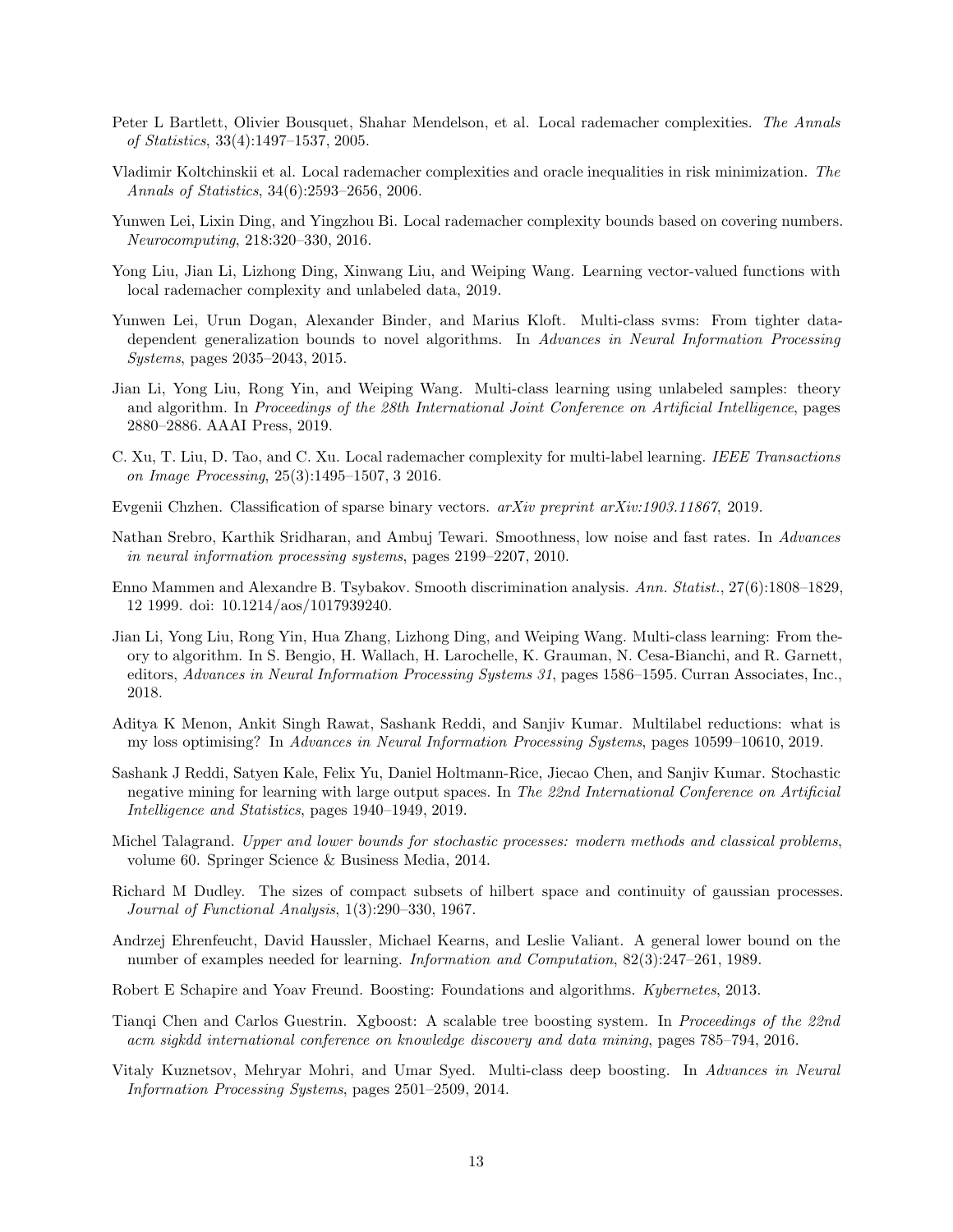- <span id="page-13-0"></span>Vitaly Kuznetsov, Mehryar Mohri, and U Syed. Rademacher complexity margin bounds for learning with a large number of classes. In ICML Workshop on Extreme Classification: Learning with a Very Large Number of Labels, 2015.
- <span id="page-13-1"></span>Sergei Bernstein. On a modification of chebyshev's inequality and of the error formula of laplace. Ann. Sci. Inst. Sav. Ukraine, Sect. Math, 1(4):38–49, 1924.
- <span id="page-13-2"></span>Stéphane Boucheron, Gábor Lugosi, and Pascal Massart. Concentration inequalities: A nonasymptotic theory of independence. Oxford university press, 2013.
- <span id="page-13-3"></span>Peter L Bartlett and Shahar Mendelson. Rademacher and gaussian complexities: Risk bounds and structural results. Journal of Machine Learning Research, 3(Nov):463–482, 2002.
- <span id="page-13-4"></span>Mehryar Mohri, Afshin Rostamizadeh, and Ameet Talwalkar. Foundations of machine learning. MIT press, 2012.
- <span id="page-13-5"></span>Pascal Massart. Some applications of concentration inequalities to statistics. In Annales de la Faculté des sciences de Toulouse: Mathématiques, volume 9, pages 245-303, 2000.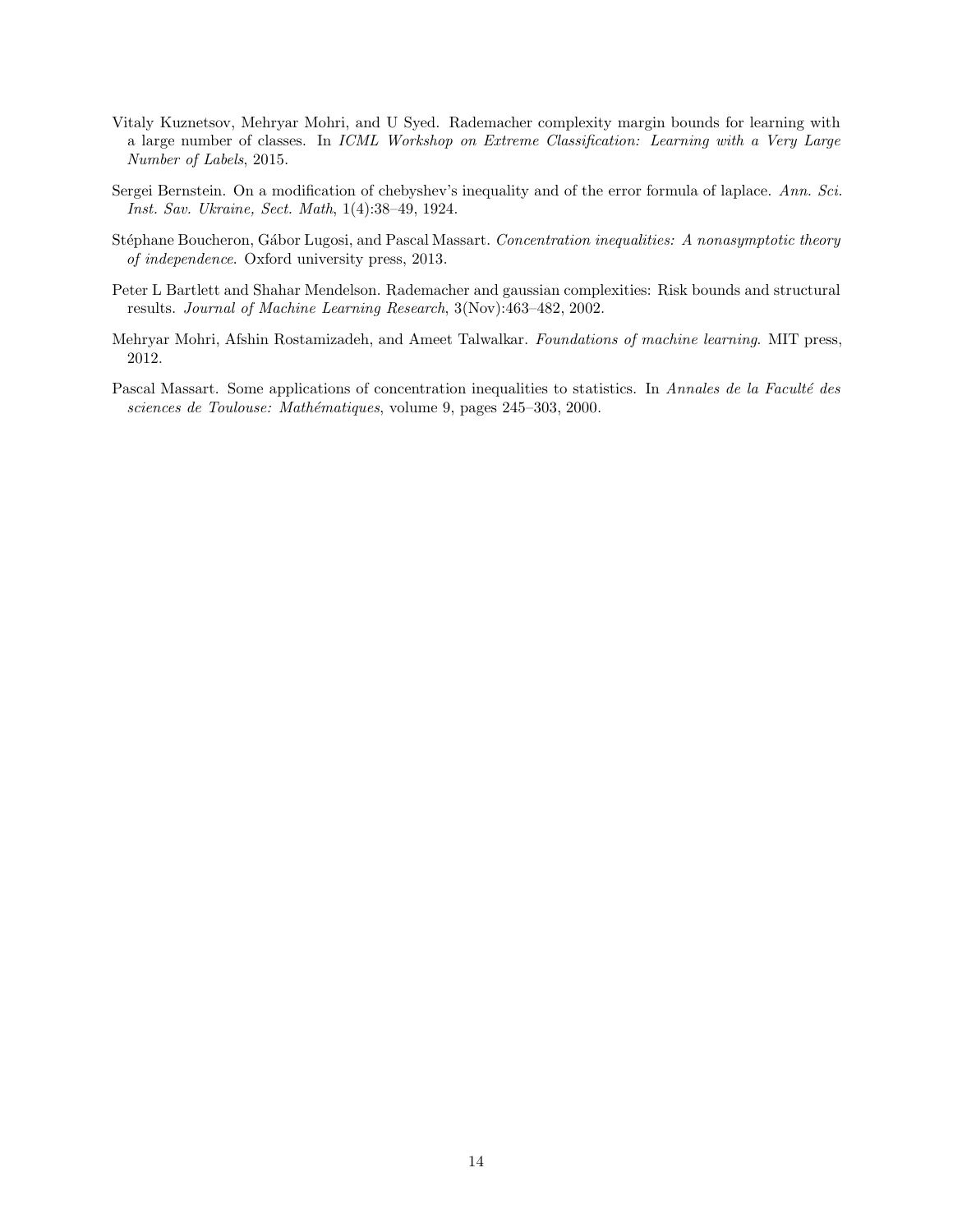### <span id="page-14-0"></span>A The proof of Theorem [1](#page-4-0)

To complete the proof of Theorem [1](#page-4-0) we combine Proposition [1](#page-6-0) with some results due to [Bousquet \(2002](#page-11-17)).

<span id="page-14-1"></span>**Theorem 8** [\(Bousquet \(2002](#page-11-17))). Suppose we have a measurable space Z and a function class  $\mathcal{G} \subseteq \mathcal{M}(\mathcal{Z}, [0, b])$ . For each  $z \in \mathcal{Z}^n$  and  $g \in \mathcal{G}$  we let  $\mathbb{E}_z(g) = n^{-1} \cdot \sum_{i \in [n]} g(z_i)$ . Suppose we have a function  $\phi_n : [0, \infty) \to [0, \infty)$ which is non-negative, non-decreasing, not identically zero, and  $\phi_n(r)/\sqrt{r}$  is non-increasing. Suppose further that for all  $z \in \mathcal{Z}^n$  and  $r > 0$ ,

$$
\hat{\mathfrak{R}}_{\mathbf{z}}(\{g \in \mathcal{G} : \mathbb{\hat{E}}_{\mathbf{z}}(g) \le r\}) \le \phi_n(r).
$$

Let  $\hat{r}_n$  be the largest solution of the equation  $\phi_n(r) = r$ . Suppose that Z is a random variable with distribution P is a distribution on Z and let  $\mathcal{D} = \{Z_i\}_{i \in [n]} \in \mathcal{Z}^n$  be an i.i.d. which each  $Z_i \sim P$ , an independent copy of Z. For any  $\delta \in (0,1)$ , the following holds with probability at least  $1-\delta$ , for all  $g \in \mathcal{G}$ ,

$$
\mathbb{E}(g) \le \hat{\mathbb{E}}_{\mathcal{D}}(g) + 45\hat{r}_n + \sqrt{8\hat{r}_n \mathbb{E}(g)} + \sqrt{4r_0 \cdot \mathbb{E}(g)} + 20r_0,
$$

where  $r_0 = b \left( \log(1/\delta) + 6 \log \log n \right) / n$ .

Proof. This result is given in the penultimate line of the proof of (Theorem 6.1, [Bousquet \(2002](#page-11-17))).  $\Box$ 

We also utilize the following lemma.

<span id="page-14-2"></span>**Lemma 6.** Suppose that  $t, B, C > 0$  satisfies  $t \leq B\sqrt{t} + C$ . Then  $t \leq B^2 + C + B\sqrt{C}$ .

*Proof.* See (Lemma 5.11, [Bousquet \(2002\)](#page-11-17)) with  $t = x^2$ .

We can combine Theorem [8](#page-14-1) with Lemma [6](#page-14-2) to obtain the following bound.

<span id="page-14-3"></span>**Corollary 1.** Suppose that the assumptions of Theorem [8](#page-14-1) hold. For any  $\delta \in (0,1)$ , the following holds with probability at least  $1 - \delta$ , for all  $g \in \mathcal{G}$ ,

$$
\mathbb{E}(g) \leq \hat{\mathbb{E}}_{\mathcal{D}}(g) + 90(\hat{r}_n + r_0) + 4\sqrt{\hat{\mathbb{E}}_{\mathcal{D}}(g)(\hat{r}_n + r_0)}.
$$

*Proof.* By Theorem [8,](#page-14-1) with probability at least  $1 - \delta$ , for all  $g \in \mathcal{G}$ ,

$$
\mathbb{E}(g) \leq \hat{\mathbb{E}}_{\mathcal{D}}(g) + 45\hat{r}_n + \sqrt{8\hat{r}_n \mathbb{E}(g)} + \sqrt{4r_0 \cdot \mathbb{E}(g)} + 20r_0
$$
  

$$
\leq \hat{\mathbb{E}}_{\mathcal{D}}(g) + 45\hat{r}_n + 20r_0 + 4\sqrt{(\hat{r}_n + r_0) \cdot \mathbb{E}(g)}.
$$

Applying Lemma [6](#page-14-2) with  $B = 4\sqrt{(\hat{r}_n + r_0)}$  and  $C = \mathbb{E}_{\mathcal{D}}(g) + 45\hat{r}_n + 20r_0$  we have

$$
\mathbb{E}(g) \le 16(\hat{r}_n + r_0) + (\hat{\mathbb{E}}_{\mathcal{D}}(g) + 45\hat{r}_n + 20r_0) + 4\sqrt{(\hat{r}_n + r_0)(\hat{\mathbb{E}}_{\mathcal{D}}(g) + 45\hat{r}_n + 20r_0)} \le \hat{\mathbb{E}}_{\mathcal{D}}(g) + 90(\hat{r}_n + r_0) + 4\sqrt{\hat{\mathbb{E}}_{\mathcal{D}}(g)(\hat{r}_n + r_0)},
$$

which proves the corollary.

Both Theorem [8](#page-14-1) and Corollary [1](#page-14-3) are uniform upper bounds in terms of the empirical risk. We can deduce a performance bound on the empirical risk minimizer by combining with Bernstein's inequality.

<span id="page-14-4"></span>**Theorem 9** [\(Bernstein \(1924](#page-13-1))). Let  $W_i, \dots, W_i \in [0, b]$  be bounded independent random variables with mean  $\mu = \mathbb{E}[W_i]$ . Then with probability at least  $1 - \delta$  we have

$$
\frac{1}{n} \sum_{i \in [n]} W_i \le \mu + \sqrt{\frac{2\mu b \log(1/\delta)}{n}} + \frac{b \log(1/\delta)}{n}
$$

$$
\le 2\mu + \frac{3b \log(1/\delta)}{2n}.
$$

□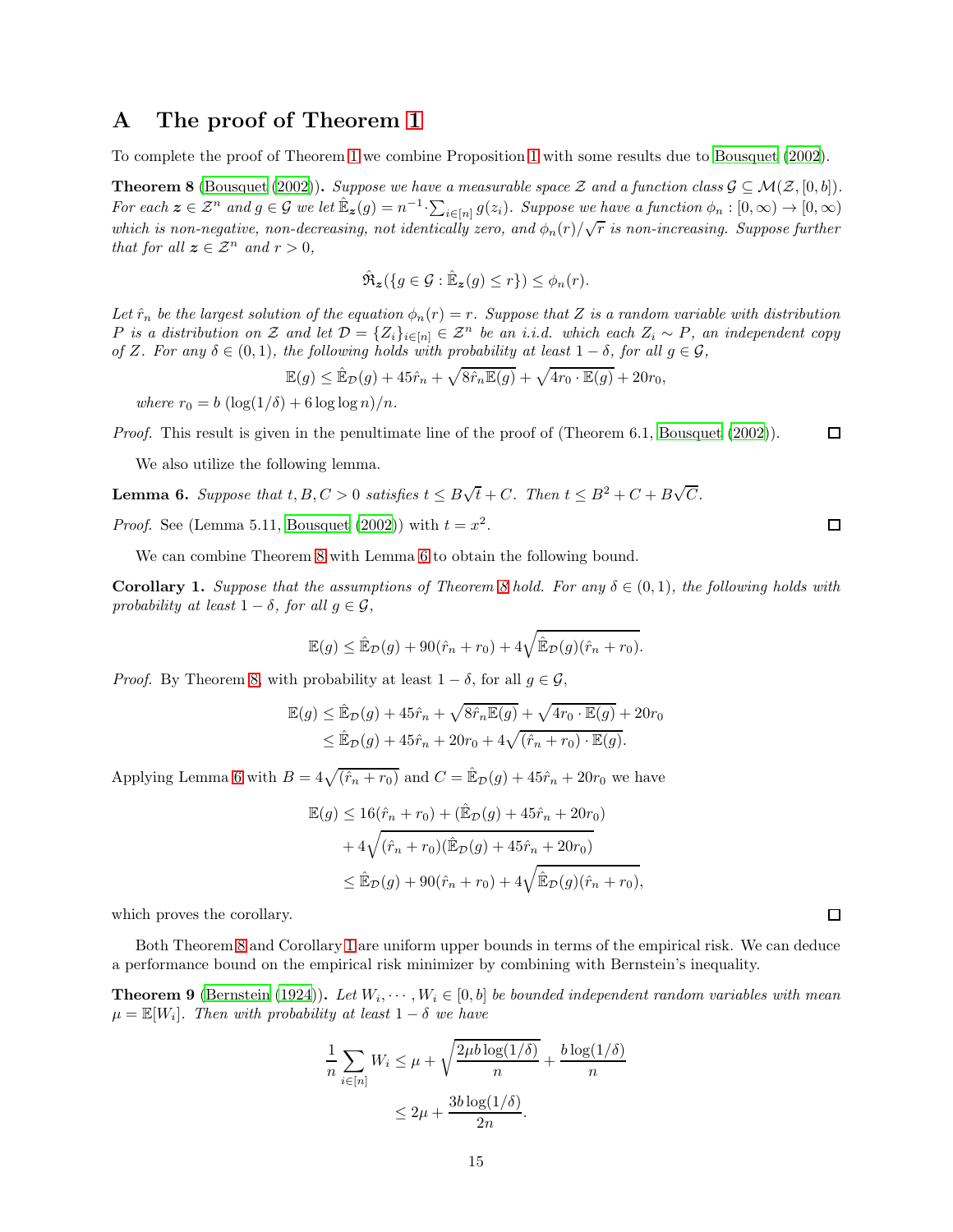Proof. See Theorem 2.10 from [Boucheron et al. \(2013](#page-13-2)).

<span id="page-15-0"></span>**Corollary 2.** Suppose that the assumptions of Theorem [8](#page-14-1) hold and choose  $g^* \in argmin_{g \in \mathcal{G}} \{ \mathbb{E}(g) \}$ . Given  $z \in \mathcal{Z}^n$  we choose  $\hat{g}_z \in argmin_{g \in \mathcal{G}} \{\hat{\mathbb{E}}_z(g)\}\$ . For any  $\delta \in (0,1)$ , the following holds with probability at least  $1-2\delta$ 

$$
\mathbb{E}(\hat{g}_{\mathcal{D}}) \leq \mathbb{E}(g^*) + 9\sqrt{\mathbb{E}(g^*) \cdot (\hat{r}_n + r_0)} + 100 (\hat{r}_n + r_0).
$$

*Proof.* By Corollary [1](#page-14-3) the following holds with probability at least  $1 - \delta$  over  $\mathcal{D}$ ,

$$
\mathbb{E}(\hat{g}_{\mathcal{D}}) \leq \hat{\mathbb{E}}_{\mathcal{D}}(\hat{g}_{\mathcal{D}}) + 90(\hat{r}_n + r_0) + 4\sqrt{\hat{\mathbb{E}}_{\mathcal{D}}(\hat{g}_{\mathcal{D}})(\hat{r}_n + r_0)}.
$$

Morever, by the definition of  $\hat{g}_D$  combined with Bernstein's inequality (Theorem [9\)](#page-14-4), with probability at least  $1 - \delta$ ,

$$
\hat{\mathbb{E}}_{\mathcal{D}}(\hat{g}_{\mathcal{D}}) \leq \hat{\mathbb{E}}_{\mathcal{D}}(g^*) \leq \mathbb{E}(g^*) + \sqrt{2\mathbb{E}(g^*) \cdot r_0} + r_0
$$
  

$$
\leq 2\mathbb{E}(g^*) + 3r_0.
$$

By the union bound we can combine the above two inequalities to show that with probability at least  $1 - 2\delta$ we have,

$$
\mathbb{E}(\hat{g}_{\mathcal{D}}) \leq \left( \mathbb{E}(g^*) + \sqrt{2\mathbb{E}(g^*) \cdot r_0} + r_0 \right) + 90(\hat{r}_n + r_0) + 4\sqrt{(2\mathbb{E}(g^*) + 3r_0)(\hat{r}_n + r_0)} \leq \mathbb{E}(g^*) + 9\sqrt{\mathbb{E}(g^*) \cdot (\hat{r}_n + r_0)} + 100(\hat{r}_n + r_0).
$$

We can now complete the proof of Theorem [1.](#page-4-0)

*Proof of Theorem [1.](#page-4-0)* First let  $\mathcal{G} = \mathcal{L} \circ \mathcal{F} = \{(x, y) \mapsto \mathcal{L}(f(x), y) : f \in \mathcal{F}\}\.$  Note that for  $g = \mathcal{L} \circ f$  with  $f \in \mathcal{F}$  and  $Z = (X, Y) \sim P$  we have  $\mathbb{E}_Z(g) = \mathcal{E}_\mathcal{L}(f, P)$  and given  $\mathbf{z} \in (\mathcal{X} \times \mathcal{Y})^n$  we have  $\mathbb{E}_\mathbf{z}(g) = \mathcal{E}_\mathcal{L}(f)$ . Note also that under this correspondence  $\mathcal{L} \circ \mathcal{F}|_{\mathbf{z}}^r = \{ g \in \mathcal{G} : \mathbb{E}_{\mathbf{z}}(g) \leq r \}.$  Now define  $\phi_n : [0, \infty) \to [0, \infty)$  by

$$
\phi_n(r) = \lambda r^{\theta} \left( 2^9 \sqrt{q} \cdot \log^{3/2} (e \beta nq) \cdot \mathfrak{R}_{nq}(\Pi \circ \mathcal{F}) + n^{-1/2} \right).
$$

Then  $\phi_n$  is non-negative, non-decreasing and  $\phi_n(r)/\sqrt{r}$  is non-increasing, since  $\theta \in [0,1/2]$ . Moreover, by Proposition [1,](#page-6-0) for each  $\boldsymbol{z} \in (\mathcal{X} \times \mathcal{Y})^n$ ,

$$
\hat{\mathfrak{R}}_{\mathbf{z}}\left(\{g \in \mathcal{G} : \mathbb{\hat{E}}_{\mathbf{z}}(g) \leq r\}\right) = \hat{\mathfrak{R}}_{\mathbf{z}}\left(\mathcal{L} \circ \mathcal{F}|_{\mathbf{z}}^r\right) \leq \phi_n(r).
$$

Note also that  $\hat{r}_n := \left(\lambda \left(2^9 \sqrt{q} \cdot \log^{3/2} (e \beta nq) \cdot \Re_{nq} (\Pi \circ \mathcal{F}) + n^{-1/2}\right)\right)^{\frac{1}{1-\theta}}$  is the largest solution to  $\phi_n(r) = r$ . Hence, the two bounds in Theorem [1](#page-14-3) follow from Corollaries 1 and [2,](#page-15-0) respectively. This completes the proof of Theorem [1.](#page-4-0)  $\Box$ 

For completeness we also give a proof of Theorem [2,](#page-5-0) which may be viewed as a mild generalization of Theorem 6 from [Lei et al. \(2019\)](#page-11-13). We use the following well known result.

<span id="page-15-1"></span>**Theorem 10** [\(Bartlett and Mendelson \(2002\)](#page-13-3)). Suppose we have a measurable space  $Z$  and a function class  $\mathcal{G} \subseteq \mathcal{M}(\mathcal{Z}, [0, b])$ . For each  $\boldsymbol{z} \in \mathcal{Z}^n$  and  $g \in \mathcal{G}$  we let  $\mathbb{E}_{\boldsymbol{z}}(g) = n^{-1} \cdot \sum_{i \in [n]} g(z_i)$ . Suppose that Z is a random variable with distribution P is a distribution on Z and let  $\mathcal{D} = \{Z_i\}_{i \in [n]} \in \mathcal{Z}^n$  be an i.i.d. which each  $Z_i \sim P$ , an independent copy of Z. For any  $\delta \in (0,1)$ , the following holds with probability at least  $1-\delta$ , for all  $g \in \mathcal{G}$ ,

$$
\left| \mathbb{E}_Z(g) - \hat{\mathbb{E}}_{\bm{z}}(g) \right| \leq 2 \mathbb{E}_{\mathcal{D}} \left[ \hat{\mathfrak{R}}_{\mathcal{D}}(\mathcal{G}) \right] + \sqrt{\frac{\log(2/\delta)}{2n}}.
$$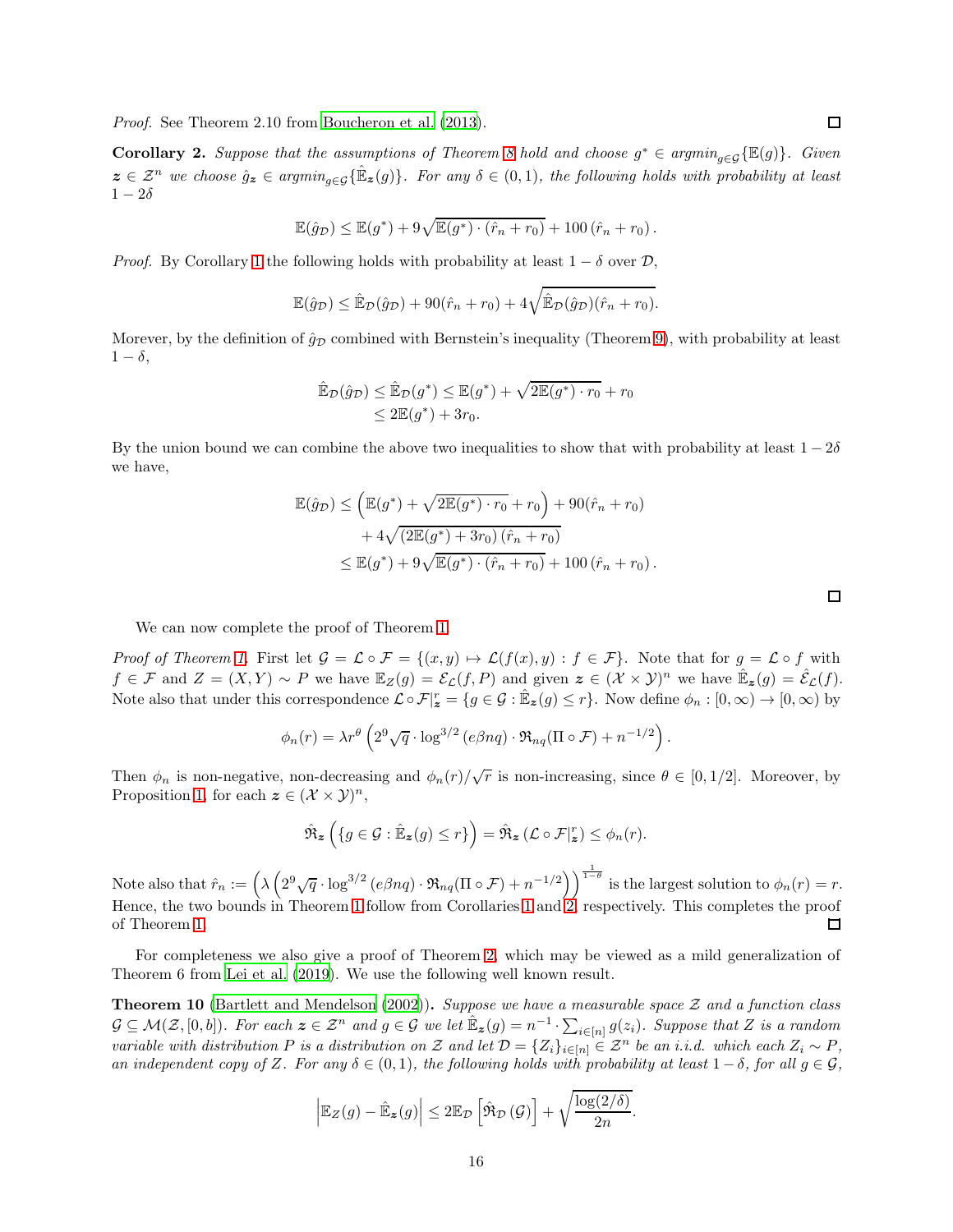Proof of Theorem [2.](#page-5-0) With the correspondence introduced in the proof of Theorem [1,](#page-4-0) Theorem [10](#page-15-1) implies that with probability at least  $1 - \delta$  over a sample  $\mathcal{D} = \{(X_i, Y_i)\}_{i \in [n]}$  with  $(X_i, Y_i) \sim P$  the following holds for all  $f \in \mathcal{F}$ ,

$$
\left|\mathcal{E}_{\mathcal{L}}(f,P) - \hat{\mathcal{E}}_{\mathcal{L}}(f,\mathcal{D})\right| \leq 2\mathbb{E}_{\mathcal{D}}\left[\hat{\mathfrak{R}}_{\mathcal{D}}\left(\mathcal{L}\circ\mathcal{F}\right)\right] + \sqrt{\frac{\log(2/\delta)}{2n}}.
$$

<span id="page-16-0"></span>Hence, the result follows from Proposition [1](#page-6-0) by taking  $r = b$  and  $\theta = 0$ .

### B The self-bounding Lipschitz condition

The proof of Lemma [1](#page-2-1) starts with the following lemma.

<span id="page-16-1"></span>**Lemma 7.** Suppose that  $\varphi : \mathbb{R} \to [0, \infty)$  is a non-negative differentiable function satisfying:

1. The derivative  $\varphi'(t)$  is non-negative on  $[0,\infty)$ ;

2. 
$$
\forall t_0, t_1 > 0, |\varphi'(t_1) - \varphi'(t_0)| \leq (\frac{\lambda}{2})^{\frac{1}{1-\theta}} \cdot |t_1 - t_0|^{\frac{\theta}{1-\theta}}.
$$

Then  $\forall t > 0$ ,  $\varphi'(t) \leq \lambda \cdot \varphi(t)^{\theta}$ . Moreover, for all  $t > 0$ ,  $\varphi(t) - \varphi(0) \leq \lambda \cdot \varphi(t)^{\theta} \cdot t$ .

*Proof.* Fix  $t > 0$  and take  $\Delta = 2\lambda^{-\frac{1}{\theta}} \cdot \varphi'(t)^{\frac{1-\theta}{\theta}}$ , which is positive by the first condition. By the non-negativity of  $\varphi$  and the mean value theorem there exists some  $s \in (t - \Delta, t)$ 

$$
0 \leq \varphi(t - \Delta) \leq \varphi(t) - \varphi'(s) \cdot \Delta
$$
  
\n
$$
\leq \varphi(t) - \varphi'(t) \cdot \Delta + |\varphi'(s) - \varphi'(t)| \cdot \Delta
$$
  
\n
$$
\leq \varphi(t) - \varphi'(t) \cdot \Delta + ((\lambda/2)^{\frac{1}{1-\theta}} \cdot \Delta^{\frac{\theta}{1-\theta}}) \cdot \Delta
$$
  
\n
$$
\leq \varphi(t) - \varphi'(t) \cdot \Delta + (\lambda \cdot \Delta/2)^{\frac{1}{1-\theta}}
$$
  
\n
$$
\leq \varphi(t) - 2(\varphi'(t)/\lambda)^{\frac{1}{\theta}} + (\varphi'(t)/\lambda)^{\frac{1}{\theta}}
$$
  
\n
$$
= \varphi(t) - (\varphi'(t)/\lambda)^{\frac{1}{\theta}},
$$

where the fourth inequality follows from the second condition. Rearranging completes the proof of the first part of the lemma.

To prove the second part of the lemma we apply the mean value theorem combined with the first part of the lemma to obtain for some  $s \in (0, t)$ ,

$$
\varphi(t) - \varphi(0) = \varphi'(s) \cdot t \leq (\lambda \cdot \varphi(s)^{\theta}) \cdot t \leq \lambda \cdot \varphi(t)^{\theta} \cdot t,
$$

where we used the non-negativity of  $\varphi'$  on  $[0,\infty)$  to ensure that  $\varphi(s) \leq \varphi(t)$ . This completes the proof of the lemma.

*Proof of Lemma [1.](#page-2-1)* Take  $u, v \in V$  and  $y \in V$ . Without loss of generality we assume that  $\mathcal{L}(u, y) \leq \mathcal{L}(v, y)$ and let  $\varphi_{u,y}$  be a function satisfying the conditions specified in the statement of the lemma. By combining the first two conditions with Lemma [7](#page-16-1) we see that  $\varphi_{u,y}(t) - \varphi_{u,y}(0) \leq \lambda \cdot \varphi_{u,y}(t) - t$ . Hence, by dividing through by  $\varphi_{u,y}(t)^\theta$  and applying  $\mathcal{L}(v, y) \leq \varphi_{u,y}(t)$  twice we have,

$$
\mathcal{L}(v, y)^{1-\theta} - \lambda \cdot t \leq \varphi_{u, y}(t)^{1-\theta} - \lambda \cdot t
$$
  
\n
$$
\leq \varphi_{u, y}(0) \cdot \varphi_{u, y}(t)^{-\theta}
$$
  
\n
$$
\leq \varphi_{u, y}(0) \cdot \mathcal{L}(v, y)^{-\theta}
$$
  
\n
$$
= \mathcal{L}(u, y) \cdot \mathcal{L}(v, y)^{-\theta}.
$$

Multiplying by  $\mathcal{L}(v, y)$ <sup> $\theta$ </sup> and rearranging we have  $\mathcal{L}(v, y) - \mathcal{L}(u, y) \leq \lambda \cdot \mathcal{L}(v, y)$ <sup> $\theta$ </sup>. Since  $\mathcal{L}(u, y) \leq \mathcal{L}(v, y)$  this completes the proof of the lemma.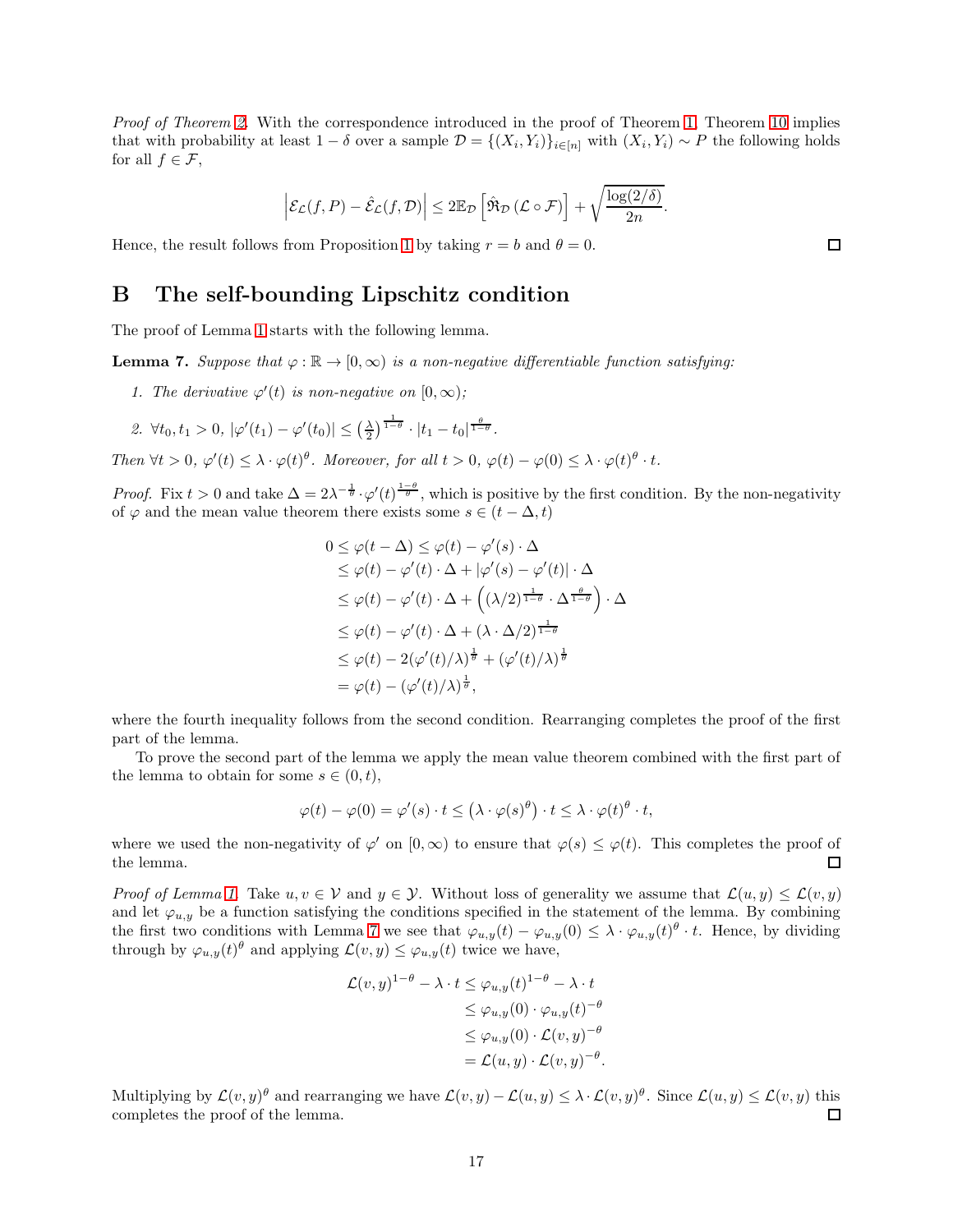*Proof of Lemma [2.](#page-2-0)* Take  $u, v \in V$  and  $y \in V$ . Without loss of generality we assume that  $\tilde{\mathcal{L}}(u, y) \leq \tilde{\mathcal{L}}(v, y)$ , so it suffices to show that

<span id="page-17-1"></span>
$$
\tilde{\mathcal{L}}(v, y) - \tilde{\mathcal{L}}(u, y) \leq \lambda \cdot \tilde{\mathcal{L}}(v, y)^{\theta} \cdot ||u - v||_{\infty}.
$$
\n(2)

If  $\mathcal{L}(u, y) \geq b$  then  $\tilde{\mathcal{L}}(v, y) = \tilde{\mathcal{L}}(u, y) = b$ , so [\(2\)](#page-17-1) clearly holds. Thus, we can assume  $\mathcal{L}(u, y) < b$ , so  $\mathcal{L}(u, y) = \mathcal{L}(u, y)$ . By the  $(\lambda, \theta)$  self-bounding Lipschitz condition for  $\mathcal{L}$  we have

$$
\mathcal{L}(v, y) - \tilde{\mathcal{L}}(u, y) = \mathcal{L}(v, y) - \mathcal{L}(u, y)
$$
  

$$
\leq \lambda \cdot \mathcal{L}(v, y)^{\theta} \cdot ||u - v||_{\infty}.
$$

Equivalently, we have

$$
\mathcal{L}(v, y)^{1-\theta} - \lambda \cdot ||u - v||_{\infty} \le \tilde{\mathcal{L}}(u, y) \cdot \mathcal{L}(v, y)^{-\theta}.
$$

Since  $\tilde{\mathcal{L}}(v, y) \leq \mathcal{L}(v, y)$ , we deduce

$$
\tilde{\mathcal{L}}(v, y)^{1-\theta} - \lambda \cdot ||u - v||_{\infty} \leq \tilde{\mathcal{L}}(u, y) \cdot \tilde{\mathcal{L}}(v, y)^{-\theta}.
$$

Rearranging gives [\(2\)](#page-17-1) and completes the proof of the lemma.

The following result shows an example application of Lemma [1.](#page-2-1) We may verify the self-bounding Lipschitz condition for other loss functions in a similar manner.

<span id="page-17-2"></span>**Proposition 2.** Take  $\mathcal{Y} = [q]$  and define the multinomial logistic loss  $\mathcal{L} : \mathcal{V} \times \mathcal{Y} \to [0, \infty)$  is defined by

$$
\mathcal{L}(u, y) = \log \left( \sum_{j \in [q]} \exp(u_j - u_y) \right),\,
$$

where  $u = (u_j)_{j \in [q]}$  and  $y \in [q]$ . It follows that  $\mathcal L$  is  $(\lambda, \theta)$ -self-bounding Lipschitz with  $\lambda = 1$  and  $\theta = 1/2$ .

The proof of Proposition [2](#page-17-2) requires the following elementary lemma.

<span id="page-17-3"></span>**Lemma 8.** Given any  $A > 0$  the function  $\varphi : \mathbb{R} \to (0, \infty)$  defined by  $\varphi(t) = \log(1 + A \cdot \exp(2t))$  is differentiable  $\varphi'(t_0) > 0$  and and  $|\varphi'(t_0) - \varphi'(t_1)| \leq |t_1 - t_0|$  for all  $t_0, t_1 \in \mathbb{R}$ .

Proof. We begin by computing the first three derivatives,

$$
\varphi'(t) = \frac{2A \cdot \exp(2t)}{1 + A \cdot \exp(2t)}
$$

$$
\varphi''(t) = \frac{4A \cdot \exp(2t)}{(1 + A \cdot \exp(2t))^2}
$$

$$
\varphi'''(t) = \frac{8A \cdot \exp(2t)}{(1 + A \cdot \exp(2t))^3} \cdot (1 - A \cdot \exp(2t)).
$$

Clearly we have  $\varphi'(t), \varphi''(t) > 0$  for all  $t \in \mathbb{R}$ . Moreover, by inspecting the third derivative we see that  $\varphi''$ has a unique maximum where  $A \cdot \exp(2t) = 1$ . This implies that  $\varphi$  is twice differentiable with  $|\varphi''(t)| \leq 1/4$ for all  $t \in \mathbb{R}$ . By the mean value theorem this yields  $|\varphi'(t_0) - \varphi'(t_1)| \leq |t_1 - t_0|$  for all  $t_0, t_1 \in \mathbb{R}$ .

Proof of Proposition [2.](#page-17-2) To complete the proof we  $A_{u,y} := \sum_{j\in[q]\setminus\{y\}} \exp(u_j - u_y)$  and define  $\varphi_{u,y}(t) :=$ log (1 +  $A_{u,y} \cdot \exp(2t)$ ). We can apply Lemma [8](#page-17-3) to confirm that  $\varphi_{u,y}$  satisfies the conditions of Lemma [1.](#page-2-1)<br>Hence, the conclusion of Proposition 2 follows from Lemma 1. Hence, the conclusion of Proposition [2](#page-17-2) follows from Lemma [1.](#page-2-1)

### <span id="page-17-0"></span>C Minimax lower bounds

In this section we present the proofs for Theorems [5](#page-9-0) and [6.](#page-9-2)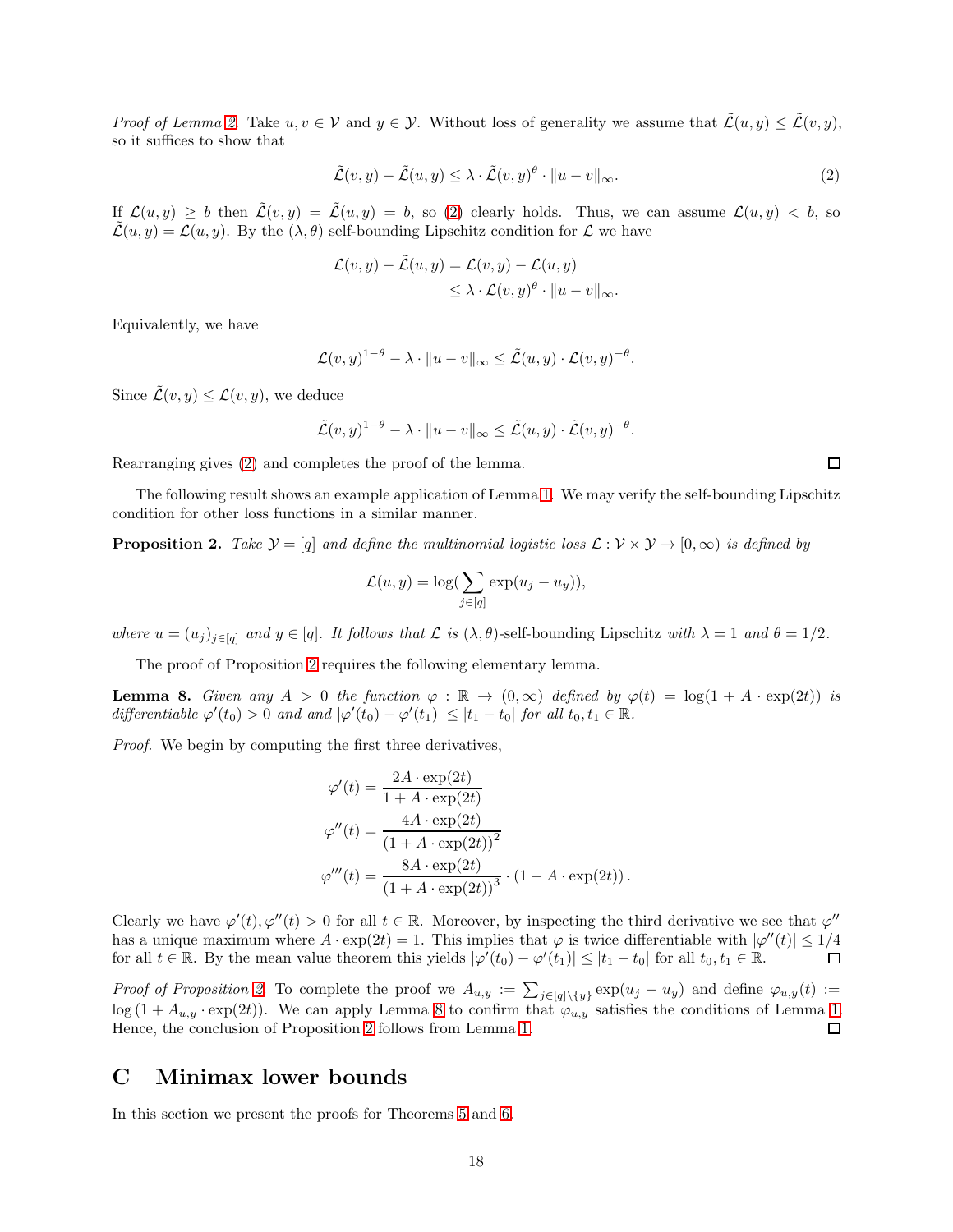### C.1 Proof of Theorem [5](#page-9-0)

We begin with Theorem [5,](#page-9-0) the proof of which consists of an upper bound (Proposition [3\)](#page-18-0) and a lower bound (Proposition [4\)](#page-18-1). Let  $\mathcal X$  be an infinite set and take  $\mathcal V = \mathcal Y = [-1,1]^q$ .

<span id="page-18-0"></span>**Proposition 3.** Suppose that  $\hat{\phi}$  is the empirical risk minimization algorithm which takes as input a sample  $\mathcal{D}=\{(X_i,Y_i)\}_{i\in[n]},$  and for a given function class  $\mathcal{F}\subseteq \mathcal{M}(\mathcal{X},\mathcal{V})$  and a loss function  $\mathcal{L},$  outputs an empirical risk minimizer  $\hat{\phi}_D \in \text{argmin}_{f \in \mathcal{F}} \{ \hat{\mathcal{E}}_L(f, D) \}.$  Suppose that  $\lambda \geq 1$ ,  $\theta \in [0, 1/2]$ ,  $n, q \in \mathbb{N}$  and  $\kappa \geq 1$ . Then given any  $(\lambda, \theta)$ -self-bounding Lipschitz loss function  $\mathcal{L}: \mathcal{V} \times \mathcal{Y} \to [0,1]$ , any function class  $\mathcal{F} \subseteq \mathcal{M}(\mathcal{X}, \mathcal{V})$ with  $\mathfrak{R}_{nq}(\Pi \circ \mathcal{F}) \leq \sqrt{\kappa/(nq)}$  and any  $(\mathcal{L}, \mathcal{F})$ -realizable problem P,

$$
\mathbb{E}_{\mathcal{D}}\left[\mathcal{E}_{\mathcal{L}}\left(\hat{\phi}_{\mathcal{D}}, P\right)\right] \leq (8C_1 + 1) \cdot \log^3\left(\exp\left(-\left(\lambda \cdot \sqrt{\frac{\kappa}{n}}\right)^{\frac{1}{1-\theta}}\right)\right).
$$

*Proof.* Since  $\mathbb{T} = (\mathcal{L}, P, \mathcal{F})$  is a realizable problem, there exists  $f^* \in \mathcal{F}$  with  $\mathcal{E}_{\mathcal{L}}(f^*, P) = 0$ . By applying the second part of Theorem [1](#page-4-0) we see that with probability at least  $1 - n^{-1}$  of  $\mathcal{D}$ ,

$$
\mathcal{E}_{\mathcal{L}}\left(\hat{\phi}_{\mathcal{D}}, P\right) \leq C_1 \cdot \Gamma^{\lambda, \theta}_{n, q, 1/n}(\mathcal{F}),
$$

where

$$
\Gamma_{n,q,1/n}^{\lambda,\theta}(\mathcal{F}) = \left(\lambda \left(\sqrt{q} \cdot \log^{3/2} (enq) \cdot \mathfrak{R}_{nq}(\Pi \circ \mathcal{F}) + \frac{1}{\sqrt{n}}\right)\right)^{\frac{1}{1-\theta}} + \frac{1}{n} \cdot (\log(n) + \log(\log n))
$$
  

$$
\leq \left(\lambda \left(\log^{3/2} (enq) \cdot \sqrt{\frac{\kappa}{n}} + \frac{1}{\sqrt{n}}\right)\right)^{\frac{1}{1-\theta}} + \frac{2\log(n)}{n}
$$
  

$$
\leq 4\log^3 (enq) \cdot \left(\lambda \cdot \sqrt{\frac{\kappa}{n}}\right)^{\frac{1}{1-\theta}} + \frac{2\log(n)}{n} \leq 8\log^3 (enq) \cdot \left(\lambda \cdot \sqrt{\frac{\kappa}{n}}\right)^{\frac{1}{1-\theta}},
$$

where the final inequality uses the fact that  $\lambda, \kappa \ge 1$  and  $\theta \le 1/2$  so  $1/(1 - \theta) \le 2$ . Hence, given that the non-negative loss function  $\mathcal L$  is bounded above by 1 we can take expectations and obtain,

$$
\mathbb{E}\left[\mathcal{E}_{\mathcal{L}}\left(\hat{\phi}_{\mathcal{D}}, P\right)\right] \leq C_1 \left(8 \log^3\left(\text{enq}\right) \cdot \left(\lambda \cdot \sqrt{\frac{\kappa}{n}}\right)^{\frac{1}{1-\theta}}\right) + \frac{1}{n} \leq (8C_1 + 1) \cdot \log^3\left(\text{enq}\right) \cdot \left(\lambda \cdot \sqrt{\frac{\kappa}{n}}\right)^{\frac{1}{1-\theta}}.
$$

This completes the proof of the proposition.

The lower bound is more interesting as it requires constructing a family of examples where no strategy does well.

<span id="page-18-1"></span>**Proposition 4.** Given any  $\lambda \geq 1$ ,  $\theta \in [0, 1/2]$ ,  $n, q \in \mathbb{N}$ ,  $\kappa \leq n/\lambda^2$  and  $\mathcal{V} = \mathcal{Y} = [-1, 1]^q$ , there exists a  $(\lambda, \theta)$ -self-bounding Lipschitz loss function  $\mathcal{L}: \mathcal{V} \times \mathcal{Y} \to [0,1]$  and a function class  $\mathcal{F} \subseteq \mathcal{M}(\mathcal{X}, \mathcal{V})$  with  $\mathfrak{R}_{nq}(\Pi \circ \mathcal{F}) \leq \sqrt{\kappa/(nq)}$  such that for any algorithm  $\hat{\phi}$ , which takes as input a sample  $\mathcal{D} = \{(X_i, Y_i)\}_{i \in [n]} \in$  $(X \times Y)^n$  and outputs a function  $\hat{\phi}_D \in \mathcal{F}$ , there exists a  $(\mathcal{L}, \mathcal{F})$ -realizable problem P with the following lower bound

$$
\mathbb{E}_{\mathcal{D}}\left[\mathcal{E}_{\mathcal{L}}\left(\hat{\phi}_{\mathcal{D}}, P\right)\right] \geq 2^{-8} \cdot \left(\lambda \cdot \sqrt{\frac{\kappa}{n}}\right)^{\frac{1}{1-\theta}}.
$$

For the purpose of the proof we utilize a variant of the loss function considered in Example [4.](#page-4-3) For each  $\lambda \geq 1, \theta \in [0, 1/2]$  we define a loss function  $\mathcal{L}_{\lambda,\theta} : \mathcal{V} \times \mathcal{Y} \to [0, 1]$  by

$$
\mathcal{L}_{\lambda,\theta}(u,y) := \min \left\{ \frac{1}{2^5} \cdot (\lambda \cdot ||u - y||_{\infty})^{\frac{1}{1-\theta}}, 1 \right\}.
$$

<span id="page-18-2"></span>**Lemma 9.** Given any  $\lambda \geq 1$ ,  $\theta \in [0, 1/2]$  the loss function  $\mathcal{L}_{\lambda,\theta} : \mathcal{V} \times \mathcal{Y} \to [0, 1]$  is  $(\lambda, \theta)$ -self-bounding Lipschitz.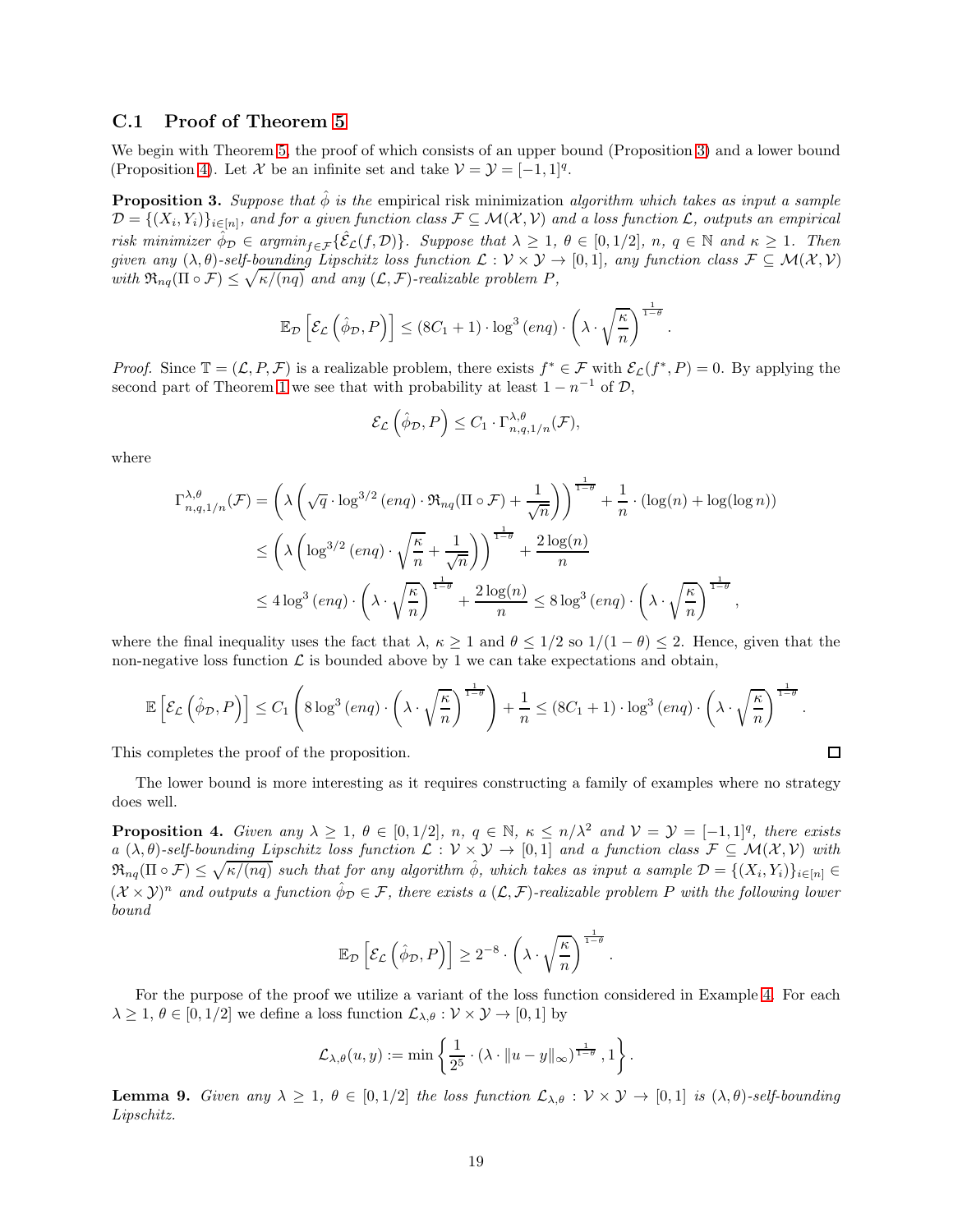Before proving Lemma [9](#page-18-2) let's recall a couple of standard lemmas.

<span id="page-19-0"></span>**Lemma 10.** Given any  $a, b > 0$  and  $\gamma \in [0, 1]$  we have  $(a + b)^{\gamma} \le a^{\gamma} + b^{\gamma} \le 2^{1-\gamma} \cdot (a + b)^{\gamma}$ .

*Proof.* Since  $\gamma \leq 1$ ,  $z \mapsto z^{\gamma}$  is concave, so by Jensen's inequality we have

$$
\frac{a}{a+b} \cdot (a+b)^{\gamma} = \frac{a}{a+b} \cdot (a+b)^{\gamma} + \frac{b}{a+b} \cdot 0^{\gamma} \le \left(\frac{a}{a+b} \cdot (a+b) + \frac{b}{a+b} \cdot 0\right)^{\gamma} = a^{\gamma}
$$

Similarly,  $\frac{b}{a+b} \cdot (a+b)^{\gamma} \leq b^{\gamma}$ . Summing up these two inequalities yields the lower bound. The upper bound also follows from Jensen's inequality.  $\Box$ 

<span id="page-19-1"></span>**Lemma 11.** Given  $\gamma \in [0,1]$  the function  $g : \mathbb{R} \to \mathbb{R}$  defined by  $g(z) = sign(z) \cdot |z|^\gamma$  satisfies  $|g(z_1) - g(z_0)| \le$  $2^{1-\gamma} \cdot |z_1-z_0|^{\gamma}$  for all  $z_0, z_1 \in \mathbb{R}$ .

*Proof.* Take  $z_0, z_1 \in \mathbb{R}$ . Without loss of generality we may assume that  $|z_1| \ge |z_0|$ . If  $sign(z_1) = sign(z_0)$ then

$$
|g(z_1)-g(z_0)|=|z_1|^{\gamma}-|z_0|^{\gamma}\leq (|z_1|-|z_0|)^{\gamma}=|z_1-z_0|^{\gamma},
$$

where the inequality follows from Lemma [10](#page-19-0) by taking  $a = |z_0|$  and  $b = |z_1| - |z_0|$ . On the other hand, if  $sign(z_1) \neq sign(z_0)$  then

$$
|g(z_1) - g(z_0)| = |z_1|^{\gamma} + |z_0|^{\gamma} \le 2^{1-\gamma} \cdot (|z_1| + |z_0|)^{\gamma} = 2^{1-\gamma} \cdot |z_1 - z_0|^{\gamma}.
$$

Proof of Lemma [9.](#page-18-2) By Lemma [2](#page-2-0) it suffices to verify that the loss function  $\mathcal{L}_{\lambda,\theta}^{\sharp}: \mathcal{V} \times \mathcal{Y} \to [0,\infty)$ , defined by

$$
\mathcal{L}_{\lambda,\theta}^{\sharp}(u,y) := \frac{1}{2^5} \cdot (\lambda \cdot ||u - y||_{\infty})^{\frac{1}{1-\theta}}
$$

is  $(\lambda, \theta)$ -self-bounding Lipschitz. For the special case of  $\theta = 0$  this follows straightforwardly from the definitions. Hence, we may assume without loss of generality that  $\theta \in (0, 1/2]$ . To demonstrate that  $\mathcal{L}^{\sharp}_{\lambda, \theta}$  is  $(\lambda, \theta)$ -self-bounding Lipschitz for  $\theta \in (0, 1/2]$  $\theta \in (0, 1/2]$  $\theta \in (0, 1/2]$  we apply Lemma 1 with  $\varphi_{u,y} : \mathbb{R} \to [0, \infty)$  defined by

$$
\varphi_{u,y}(t) := \frac{1}{2^5} \cdot (\lambda \cdot |||u - y||_{\infty} + t|)^{\frac{1}{1-\theta}}.
$$

We now check properties  $1 - 4$  for Lemma [1.](#page-2-1) Property 1 is immediate from the definition. Property 2 follows straightforwardly from the triangle inequality. By computing the derivative we have

$$
\varphi_{u,y}'(t) = \frac{\lambda^{\frac{1}{1-\theta}}}{2^5(1-\theta)} \cdot \text{sign}\left(\|u-y\|_{\infty} + t\right) \cdot \|\|u-y\|_{\infty} + t^{\frac{\theta}{1-\theta}}
$$

Hence  $\varphi_{u,y}$  is differentiable with non-negative derivative on  $[0,\infty)$ , so property 3 holds. Finally, by Lemma [11](#page-19-1) we have that for all  $t_0, t_1 \in \mathbb{R}$ 

$$
\left|\varphi_{u,y}'(t_1) - \varphi_{u,y}'(t_0)\right| \leq \frac{(2\lambda)^{\frac{1}{1-\theta}}}{2^5(1-\theta)} \cdot |t_1 - t_0|^{\frac{\theta}{1-\theta}} \leq \left(\frac{\lambda}{2}\right)^{\frac{1}{1-\theta}} \cdot |t_1 - t_0|^{\frac{\theta}{1-\theta}},
$$

which confirms Property 4. Thus, we may apply Lemma [1](#page-2-1) to show that  $\mathcal{L}_{\lambda,\theta}^{\sharp}$ , and hence  $\mathcal{L}_{\lambda,\theta}$  is  $(\lambda,\theta)$ -selfbounding Lipschitz.

 $\Box$ 

.

We also introduce a function class  $\mathcal F$  defined as follows. First let  $\ell_2$  denote the canonical Hilbert space constructed by  $\ell_2 = \{(a_r)_{r \in \mathbb{N}} : \sum_{r \in \mathbb{N}} (a_r)^2 < \infty\}$  with the standard inner product  $\langle a, b \rangle = \sum_{r \in \mathbb{N}} a_r \cdot b_r$ for  $a = (a_r)_{r \in \mathbb{N}}, b = (b_r)_{r \in \mathbb{N}} \in \overline{\ell_2}$ , and  $\|\cdot\|_2$  the corresponding norm. Let  $\mathbb{H}_q = (\ell_2)^q = \{(\overline{a_r^j})_{j \in [q], r \in \mathbb{N}} :$  $\sum_{r \in \mathbb{N}, j \in [q]} (a_r^j)^2 < \infty$ , with the inner product  $\langle a, b \rangle_{\mathbb{H}_q} = \sum_{j \in [q]} \langle a^j, b^j \rangle$  for  $a = (a^j)_{j \in [q]}$ ,  $b = (b^j)_{j \in [q]} \in \mathbb{H}_q$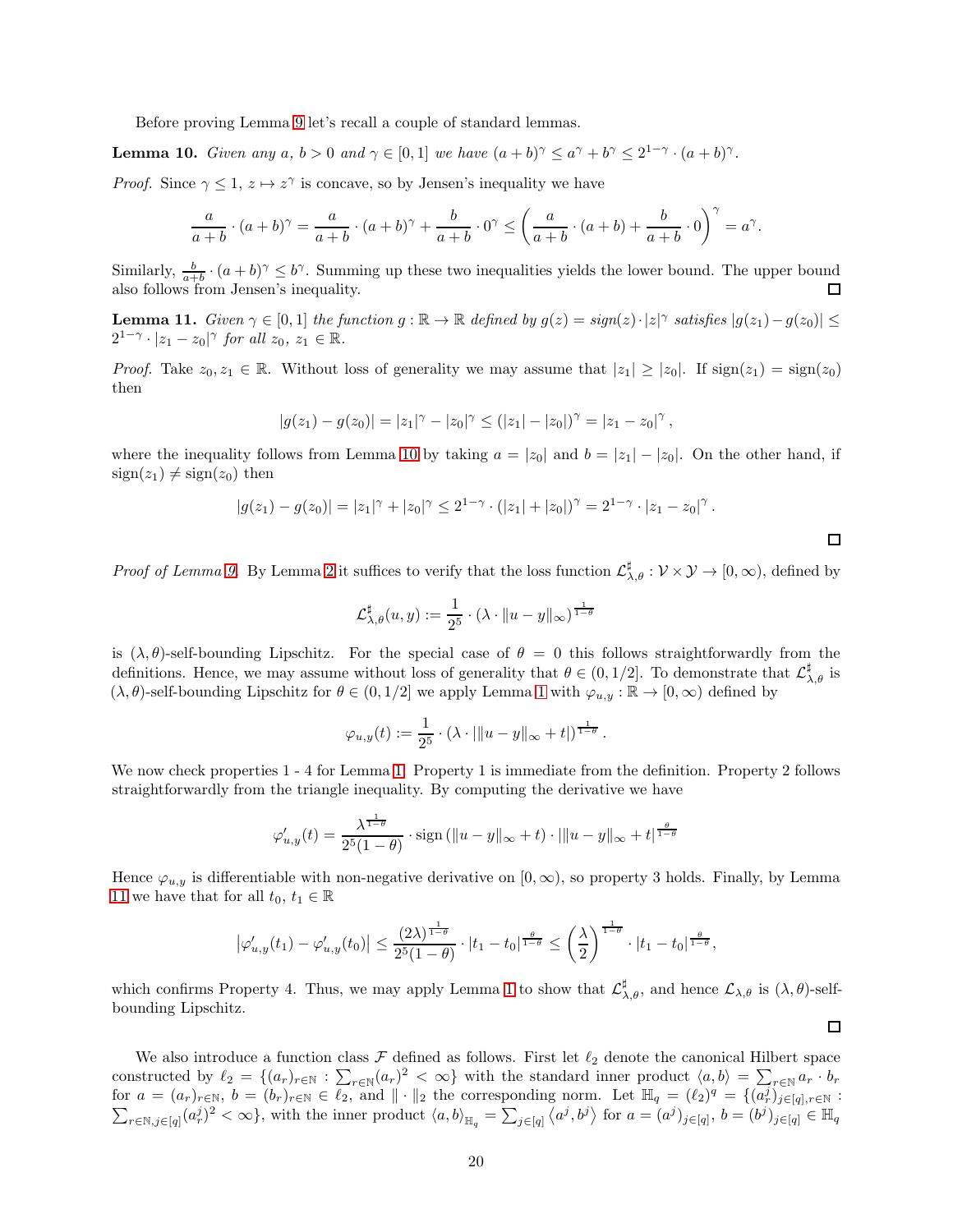and  $\|\cdot\|_{\mathbb{H}_q}$  the corresponding Hilbert space norm. We also let  $\|\cdot\|_{\infty}$  be the norm on  $\mathbb{H}_q$  defined by  $||a||_{\infty} = \sup_{j \in [q], r \in \mathbb{N}} \{|a_r^j|\}$  for  $a = (a_r^j)_{j \in [q], r \in \mathbb{N}} \in \mathbb{H}_q$ . Note that whilst  $\mathbb{H}_q$  is isomorphic to  $\ell_2$  it is useful in this instance to view  $\mathbb{H}_q$  as a distinct space. For each  $t \in \mathbb{N}$  we let  $e(t) = (e(t)_r)_{r \in \mathbb{N}} \in \ell_2$  denote the r-th canonical basis element where  $e(t)_t = 1$  and  $e(t)_r = 0$  for  $r \in \mathbb{N}\backslash\{t\}$ . In addition, we let  $\{e(t, k)\}_{t \in \mathbb{N}, k \in [q]}$  be the canonical basis for  $\mathbb{H}_q$  defined by  $e(t,k) = (e(t,k)^j)_{j \in [q]} \in \mathbb{H}_q$  where  $e(t,k)^k = e(t) \in \ell_2$  and  $e(t,k)^j =$  $0 \in \ell_2$  for  $j \in [q] \backslash \{k\}$ . Let  $\omega : \mathcal{X} \to \mathbb{N}$  be any surjective map, which must exist as X has infinite cardinality. Given  $\kappa > 0$  we let  $\mathcal{W}_{\kappa} := \{ w \in \mathbb{H}_q \text{ with } ||w||_{\infty} \leq 1 \text{ and } ||w||_{\mathbb{H}_{\kappa}} \leq \sqrt{\kappa} \}.$  For each  $w = (w^j)_{j \in [q]} \in \mathcal{W}_{\kappa}$ , we define  $f_w: \mathcal{X} \to \mathcal{V}$  by  $f_w(x) = (\langle w^j, e(\omega(x)) \rangle)_{j \in [q]} \in \mathcal{V}$ . Finally, we let  $\mathcal{F} := \{f_w: w \in \mathcal{W}_\kappa\}.$ 

**Lemma 12.** We have  $\Re_{nq}(\Pi \circ \mathcal{F}) \leq \sqrt{\kappa/(nq)}$ .

*Proof.* It suffices to show that for all  $z = (z_s)_{s \in [nq]}$  with  $z_s = (x_s, j_s) \in \mathcal{X} \times [q]$ , we have  $\mathbb{R}_z(\Pi \circ \mathcal{F}) \leq \sqrt{\kappa/(nq)}$ . For each  $s \in [nq]$  take  $t_s \in \mathbb{N}$  so that  $t_s = \omega(x_s)$ . We then have

$$
\mathfrak{R}_{nq}(\Pi \circ \mathcal{F}) = \sup_{\tilde{\mathcal{G}} \subseteq \Pi \circ \mathcal{F}: |\tilde{\mathcal{G}}| < \infty} \mathbb{E}_{\sigma} \left( \sup_{g \in \tilde{\mathcal{G}}} \frac{1}{nq} \sum_{s \in [nq]} \sigma_{s} \cdot g(z_{s}) \right)
$$
\n
$$
= \sup_{\tilde{\mathcal{F}} \subseteq \mathcal{F}: |\tilde{\mathcal{F}}| < \infty} \mathbb{E}_{\sigma} \left( \sup_{g \in \tilde{\mathcal{G}}} \frac{1}{nq} \sum_{s \in [nq]} \sigma_{s} \cdot (\Pi \circ f)(x_{s}, j_{s}) \right)
$$
\n
$$
= \sup_{\tilde{\mathcal{W}}_{\kappa} \subseteq \mathcal{W}_{\kappa}: |\tilde{\mathcal{W}}_{\kappa}| < \infty} \mathbb{E}_{\sigma} \left( \sup_{w \in \tilde{\mathcal{W}}_{\kappa}} \frac{1}{nq} \sum_{s \in [nq]} \sigma_{s} \cdot \pi_{j_{s}} \cdot (f_{w}(x_{s})) \right)
$$
\n
$$
= \sup_{\tilde{\mathcal{W}}_{\kappa} \subseteq \mathcal{W}_{\kappa}: |\tilde{\mathcal{W}}_{\kappa}| < \infty} \mathbb{E}_{\sigma} \left( \sup_{w \in \tilde{\mathcal{W}}_{\kappa}} \frac{1}{nq} \sum_{s \in [nq]} \sigma_{s} \cdot \langle w^{j_{s}}, e(\omega(x_{s})) \rangle \right)
$$
\n
$$
= \sup_{\tilde{\mathcal{W}}_{\kappa} \subseteq \mathcal{W}_{\kappa}: |\tilde{\mathcal{W}}_{\kappa}| < \infty} \mathbb{E}_{\sigma} \left( \sup_{w \in \tilde{\mathcal{W}}_{\kappa}} \frac{1}{nq} \sum_{s \in [nq]} \sigma_{s} \cdot \langle w^{j_{s}}, e(\omega(x_{s})) \rangle \right)
$$
\n
$$
= \sup_{\tilde{\mathcal{W}}_{\kappa} \subseteq \mathcal{W}_{\kappa}: |\tilde{\mathcal{W}}_{\kappa}| < \infty} \mathbb{E}_{\sigma} \left( \sup_{w \in \tilde{\mathcal{W}}_{\kappa}} \frac{1}{nq} \sum_{s \in [nq]}
$$

where the penultimate inequality follows from Jensen's inequality.

We now take  $\Sigma := \{-1, +1\}^{2n}$  and define a family of distributions  $\{P(\sigma)\}_{{\sigma \in \Sigma}}$  as follows. First, for each  $r \in [2n]$  we choose  $x^{(r)} \in \omega^{-1}(r) \subseteq \mathcal{X}$  and let  $\mu$  be the uniform measure on the set  $\{x^{(r)}\}_{r \in [2n]}$ , so  $\mu({x^{(r)}}) = 1/(2n)$  for  $r \in [2n]$ . We then fix  $\Delta = \sqrt{\kappa/(2n)}$ . The choice of  $\Delta$  will be explained shortly. For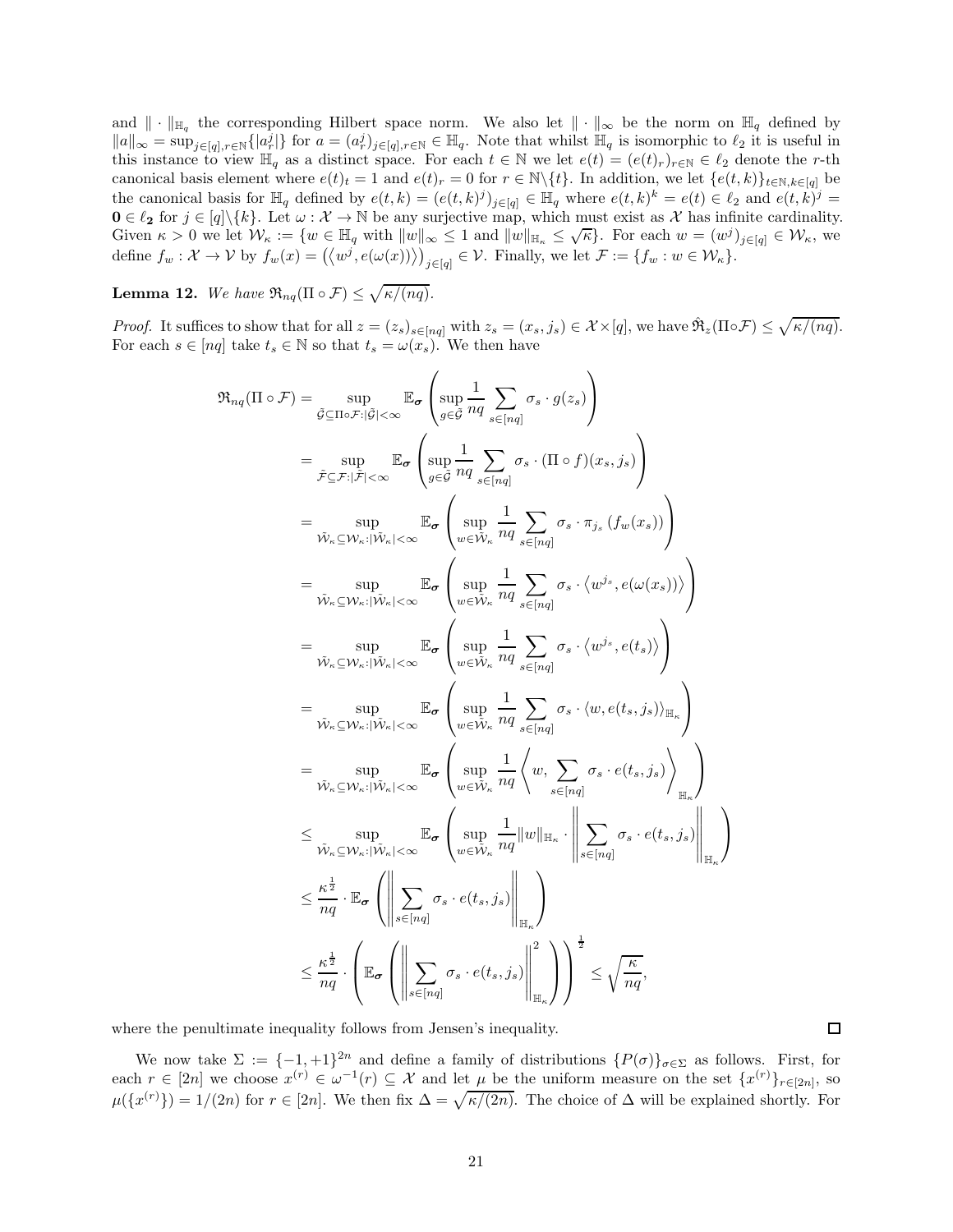each  $\sigma = (\sigma_r)_{r \in [2n]} \in \Sigma$  we define  $w(\sigma) = (w(\sigma)_r^j)_{j \in [q], r \in \mathbb{N}} \in \mathbb{H}_q$  by

$$
w(\sigma)_r^j = \begin{cases} \Delta \cdot \sigma_r & \text{for } j = 1 \text{ and } r \in [2n] \\ 0 & \text{otherwise.} \end{cases}
$$

The choice of  $\Delta$  is maximal so that for all  $\sigma \in \Sigma$ ,  $\|w(\sigma)\|_{\infty} \leq 1$  and  $\|w(\sigma)\|_{\mathbb{H}_q} \leq \sqrt{\kappa}$ , which ensures that  $f_{w(\sigma)} \in \mathcal{F}$ . Indeed, since  $\kappa \leq n \cdot \lambda^{-2}$  and  $\lambda \geq 1$ , we have  $\Delta \in [0,1]$  and so  $||w(\sigma)||_{\infty} \leq 1$ . Moreover,  $||w(\sigma)||_{\mathbb{H}_q} = \sqrt{\sum_{r \in [2n]} \Delta^2} = \sqrt{\kappa}$ . Thus, for all  $\sigma \in \Sigma$ ,  $f_{w(\sigma)} \in \mathcal{F}$ . Finally, for each  $\sigma \in \Sigma$  we let  $P(\sigma)$  be the unique distribution on  $\mathcal{X} \times \mathcal{Y}$  such that  $P(\sigma)_{X} = \mu$  is the marginal distribution over  $\mathcal{X}$  and for each  $x \in \mathcal{X}$ , the conditional distribution of Y given X is  $P(\sigma)_{Y|x}$  is concentrated on the single point  $f_{w(\sigma)}(x)$ .

<span id="page-21-1"></span>**Lemma 13.** For all  $\sigma \in \Sigma$ , the probability distribution  $P(\sigma)$  is a  $(\mathcal{L}, \mathcal{F})$ -realizable problem.

*Proof.* It suffices to show that for each  $\sigma \in \Sigma$ ,  $\mathcal{E}_{\mathcal{L}}(f_{w(\sigma)}, P(\sigma)) = 0$ , since  $f_{w(\sigma)} \in \mathcal{F}$ . Moreover, this follows from the fact that for each  $x \in \mathcal{X}$ , the conditional distribution of Y given X is  $P(\sigma)_{Y|x}$  is concentrated on the single point  $f_{w(\sigma)}(x)$  and by construction  $\mathcal{L}(y, y) = 0$  for all  $y \in \mathbb{R}$ , so

$$
\mathcal{E}_{\mathcal{L}}(f_{w(\sigma)}, P(\sigma)) = \mathbb{E}_{(X,Y)\sim P(\sigma)}(\mathcal{L}(f_{w(\sigma)}(X), Y)) = \mathbb{E}_{X\sim\mu}(\mathcal{L}(f_{w(\sigma)}(X), f_{w(\sigma)}(X))) = 0.
$$

 $\Box$ 

We now show that no mapping  $\phi$  can do well on a large set of possible distributions.

<span id="page-21-0"></span>**Lemma 14.** Take  $A \subseteq [2n]$  and choose  $\{\sigma_r\}_{r \in A} \in \{-1, +1\}^A$ . Given any mapping  $\phi \in \mathcal{M}(\mathcal{X}, \mathcal{V})$  we have

$$
\mathbb{E}_{\{\sigma_r\}_{r\in[2n]\setminus A}}\left[\mathcal{E}_{\mathcal{L}}\left(\phi, P(\sigma)\right)\right] \geq \frac{2n-|A|}{2^7 \cdot n} \cdot (\lambda \cdot \Delta)^{\frac{1}{1-\theta}}.
$$

where  $\{\sigma_r\}_{r \in [2n]\setminus A}$  is sampled from the uniform distribution on  $\{-1,+1\}^{[2n]\setminus A}$  and  $\sigma = \{\sigma_r\}_{r \in [2n]} \in \Sigma$ . *Proof.* Observe that for each  $\sigma = {\{\sigma_s\}_{s \in [2n]}} \in \Sigma$ ,

$$
\mathcal{E}_{\mathcal{L}}(\phi, P(\sigma)) = \mathbb{E}_{(X,Y)\sim P(\sigma)} [\mathcal{L}(\phi(X), Y)]
$$
  
\n
$$
= \mathbb{E}_{X\sim\mu} [\mathcal{L}(\phi(X), f_{w(\sigma)}(X))]
$$
  
\n
$$
= \frac{1}{2n} \sum_{s\in[2n]} \mathcal{L}(\phi(x^{(s)}), f_{w(\sigma)}(x^{(s)}))
$$
  
\n
$$
= \frac{1}{2n} \sum_{s\in[2n]} \min \left\{ \frac{1}{2^5} \cdot \left( \lambda \cdot \left\| \phi(x^{(s)}) - (\left\langle w(\sigma)^j, e(\omega(x^{(s)})) \right\rangle \right)_{j\in[q]} \right\|_{\infty} \right\}^{\frac{1}{1-\theta}}, 1 \right\}
$$
  
\n
$$
\geq \frac{1}{2n} \sum_{s\in[2n]} \min \left\{ \frac{1}{2^5} \cdot \left( \lambda \cdot \left| \pi_1(\phi(x^{(s)})) - \left\langle w(\sigma)^1, e(s) \right\rangle \right| \right)^{\frac{1}{1-\theta}}, 1 \right\}
$$
  
\n
$$
= \frac{1}{2n} \sum_{r\in[2n]} \min \left\{ \frac{1}{2^5} \cdot \left( \lambda \cdot \left| \pi_1(\phi(x^{(s)})) - w(\sigma)^1_s \right| \right)^{\frac{1}{1-\theta}}, 1 \right\}
$$
  
\n
$$
\geq \frac{1}{2n} \sum_{s\in[2n]\setminus A} \min \left\{ \frac{1}{2^5} \cdot \left( \lambda \cdot \left| \pi_1(\phi(x^{(s)})) - \Delta \cdot \sigma_s \right| \right)^{\frac{1}{1-\theta}}, 1 \right\}.
$$

Observe also that for any  $\hat{y} \in \mathbb{R}$ , we have  $\min_{\sigma_r \in \{-1, +1\}} \{|\hat{y} - \Delta \cdot \sigma_r|\} \geq \Delta$ , by considering the cases  $\hat{y} \geq 0$ and  $\hat{y} < 0$ . Moreover, since  $\Delta = \sqrt{\kappa/(2n)}$  and  $\kappa \leq n \cdot \lambda^{-2}$  we also have  $\lambda \cdot \Delta \leq 1$ . Thus, for all  $\hat{y} \in \mathbb{R}$ ,

$$
\min_{\sigma_r \in \{-1, +1\}} \left\{ \min \left\{ \frac{1}{2^5} \cdot (\lambda \cdot |\hat{y} - \Delta \cdot \sigma_r|)^{\frac{1}{1-\theta}}, 1 \right\} \right\} \ge \frac{1}{2^5} \cdot (\lambda \cdot \Delta)^{\frac{1}{1-\theta}}.
$$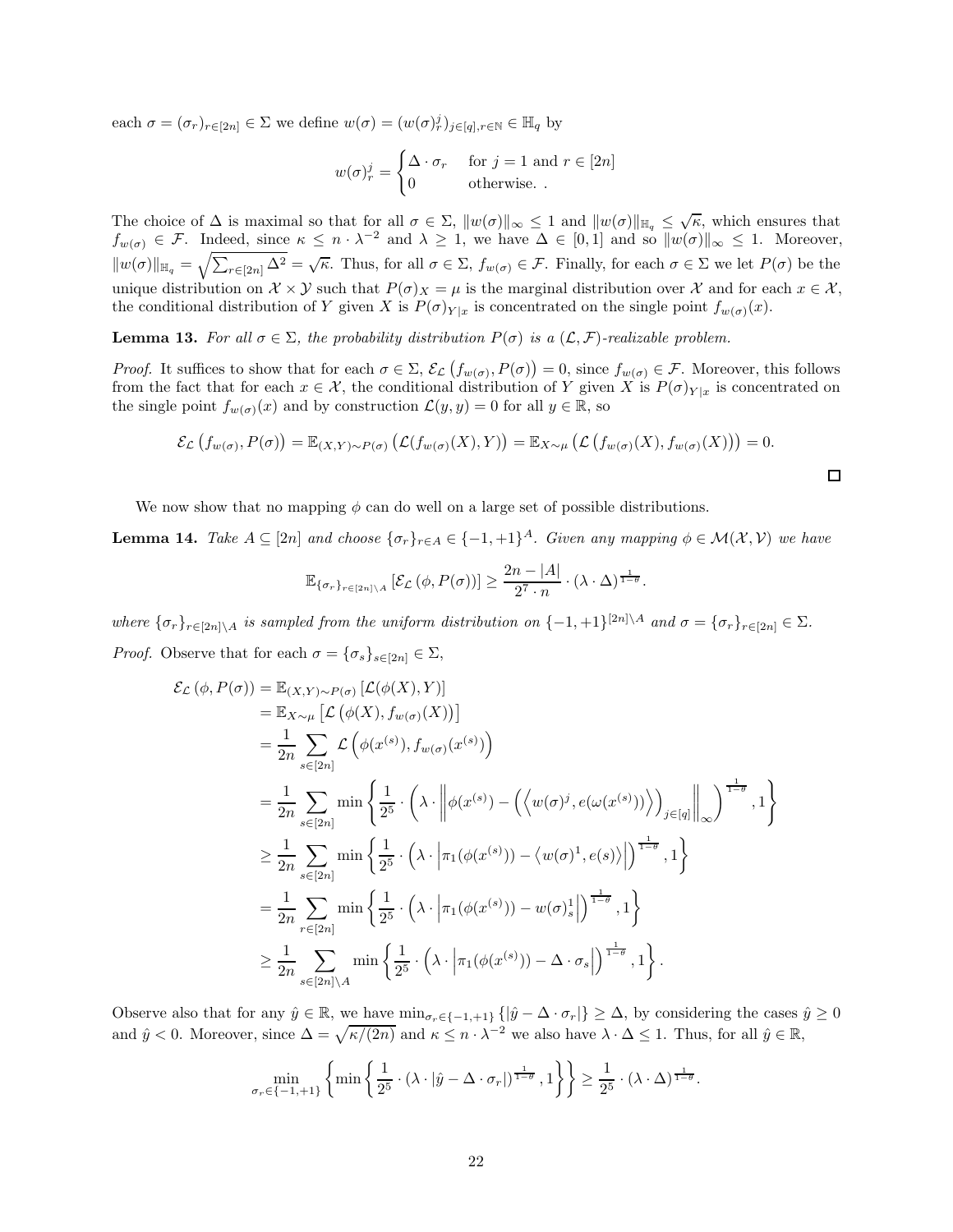Putting these observations together we have,

$$
\mathbb{E}_{\{\sigma_r\}_{r\in[2n]\backslash A}}\left[\mathcal{E}_{\mathcal{L}}\left(\phi, P(\sigma)\right)\right]
$$
\n
$$
= \frac{1}{2^{2n-|A|}} \sum_{\{\sigma_r\}_{r\in[2n]\backslash A}\in\{-1,+1\}^{[2n]\backslash A}} \mathcal{E}_{\mathcal{L}}\left(\phi, P(\sigma)\right)
$$
\n
$$
\geq \frac{1}{2^{2n-|A|} \cdot 2n} \sum_{\{\sigma_r\}_{r\in[2n]\backslash A}\in\{-1,+1\}^{[2n]\backslash A}} \sum_{s\in[2n]\backslash A} \min\left\{\frac{1}{2^5} \cdot \left(\lambda \cdot \left|\pi_1(\phi(x^{(s)})) - \Delta \cdot \sigma_s\right|\right)^{\frac{1}{1-\theta}}, 1\right\}
$$
\n
$$
\geq \frac{1}{2 \cdot 2n} \sum_{s\in[2n]\backslash A} \sum_{\sigma_s \in \{-1,+1\}} \min\left\{\frac{1}{2^5} \cdot \left(\lambda \cdot \left|\pi_1(\phi(x^{(s)})) - \Delta \cdot \sigma_s\right|\right)^{\frac{1}{1-\theta}}, 1\right\}
$$
\n
$$
\geq \frac{1}{2 \cdot 2n} \sum_{s\in[2n]\backslash A} \frac{1}{2^5} \cdot (\lambda \cdot \Delta)^{\frac{1}{1-\theta}} = \frac{2n-|A|}{2^6 \cdot 2n} \cdot (\lambda \cdot \Delta)^{\frac{1}{1-\theta}}.
$$

For each  $\mathbf{x} = \{x_i\}_{i \in [n]} \in \mathcal{X}^n$  we let  $A(\mathbf{x}) = \{\omega(x_i)\}_{i \in [n]} \subseteq [2n]$ . We have the following independence property.

 $\Box$ 

<span id="page-22-0"></span>**Lemma 15.** Given any  $\boldsymbol{x} = \{x_i\}_{i \in [n]} \in \mathcal{X}^n$ ,  $\mathcal{D} = \{(x_i, f_{w(\sigma)}(x_i))\}_{i \in [n]}$  does not depend upon  $\{\sigma_r\}_{r \in [2n] \setminus A(x)}$ . *Proof.* For each  $i \in [n]$ , we have  $f_{w(\sigma)}(x_i) = (\langle w(\sigma)^j, e(\omega(x_i)) \rangle)_{j \in [q]} = (\Delta \cdot \sigma_{\omega(x_i)}, 0, \cdots, 0)$ . Hence,  $\mathcal{D} =$  $\{(x_i, f_{w(\sigma)}(x_i))\}_{i \in [n]}$  does not depend upon  $\{\sigma_r\}_{r \in [2n] \setminus A(x)}$ .  $\Box$ 

This leads to the following expectation lower bound.

<span id="page-22-1"></span>**Lemma 16.** Suppose we have algorithm  $\hat{\phi}$ , which takes as input a sample  $\mathcal{D} = \{(X_i, Y_i)\}_{i \in [n]} \in (\mathcal{X} \times \mathcal{Y})^n$ and outputs a mapping  $\hat{\phi}_{\mathcal{D}} \in \mathcal{F}$ . Then we have,

$$
\mathbb{E}_{\sigma}\left[\mathbb{E}_{\mathcal{D}\sim P(\sigma)^n}\left(\mathcal{E}_{\mathcal{L}}\left(\hat{\phi}_{\mathcal{D}}, P(\sigma)\right)\right)\right] \geq \frac{1}{2^7} \cdot (\lambda \cdot \Delta)^{\frac{1}{1-\theta}}.
$$

*Proof.* By Lemma [15](#page-22-0) a data set of the form  $\{(x_i, f_{w(\sigma)}(x_i))\}_{i\in[n]}$  for some  $\boldsymbol{x} = \{x_i\}_{i\in[n]} \in \mathcal{X}^n$  and  $\sigma =$  $\{\sigma_r\}_{r\in [2n]}$  is determined solely by x and  $\{\sigma_r\}_{r\in A(x)}$ , so we write  $\mathcal{D}(\bm{x}, \{\sigma_r\}_{r\in A(x)}) = \{(x_i, f_{w(\sigma)}(x_i))\}_{i\in [n]}$ . Recall that for each  $\sigma \in \Sigma$  we let  $P(\sigma)$  has marginal distribution  $\mu$  and for each  $x \in \mathcal{X}$ , the conditional distribution of Y given X is  $P(\sigma)_{Y|x}$  is concentrated on the single point  $f_{w(\sigma)}(x)$ . Thus, by Lemma [14](#page-21-0) we have

$$
\mathbb{E}_{\sigma}\left[\mathbb{E}_{\mathcal{D}\sim P(\sigma)^n}\left[\mathcal{E}_{\mathcal{L}}\left(\hat{\phi}_{\mathcal{D}},P(\sigma)\right)\right]\right] = \mathbb{E}_{\sigma}\left[\mathbb{E}_{\mathbf{X}=\{X_i\}_{i\in[n]}\sim\mu^n}\left[\mathcal{E}_{\mathcal{L}}\left(\hat{\phi}_{\{(X_i,f_{w(\sigma)}(X_i))\}_{i\in[n]}},P(\sigma)\right)\right]\right]
$$
\n
$$
= \mathbb{E}_{\mathbf{X}\sim\mu^n}\left[\mathbb{E}_{\sigma}\left[\mathcal{E}_{\mathcal{L}}\left(\hat{\phi}_{\mathcal{D}(\mathbf{X},\{\sigma_r\}_{r\in A(\mathbf{X})})},P(\sigma)\right)\right]\right]
$$
\n
$$
= \mathbb{E}_{\mathbf{X}\sim\mu^n}\left[\mathbb{E}_{\{\sigma_r\}_{r\in A(\mathbf{X})}}\left[\mathbb{E}_{\{\sigma_r\}_{r\in[2n]\setminus A(\mathbf{X})}}\left[\mathcal{E}_{\mathcal{L}}\left(\hat{\phi}_{\mathcal{D}(\mathbf{X},\{\sigma_r\}_{r\in A(\mathbf{X})})},P(\sigma)\right)\right]\right]\right]
$$
\n
$$
\geq \mathbb{E}_{\mathbf{X}\sim\mu^n}\left[\mathbb{E}_{\{\sigma_r\}_{r\in A(\mathbf{X})}}\left[\frac{2n-|A(\mathbf{X})|}{2^7\cdot n}\cdot(\lambda\cdot\Delta)^{\frac{1}{1-\theta}}\right]\right] \geq 2^{-7}\cdot(\lambda\cdot\Delta)^{\frac{1}{1-\theta}}.
$$

We can now complete the proof of Proposition [4.](#page-18-1)

*Proof of Proposition [4.](#page-18-1)* Recall that  $\Delta = \sqrt{\kappa/(2n)}$ , so by Lemma [16](#page-22-1) there exists at least one  $\sigma \in \Sigma$  for which

$$
\mathbb{E}_{\mathcal{D}}\left[\mathcal{E}_{\mathcal{L}}\left(\hat{\phi}_{\mathcal{D}}, P(\sigma)\right)\right] \geq 2^{-8} \cdot \left(\lambda \cdot \sqrt{\frac{\kappa}{n}}\right)^{\frac{1}{1-\theta}}.
$$

Moreover, by Lemma [13](#page-21-1) For all  $\sigma \in \Sigma$ , the probability distribution  $P(\sigma)$  is a  $(\mathcal{L}, \mathcal{F})$ -realizable problem. This completes the proof of the lower bound. completes the proof of the lower bound.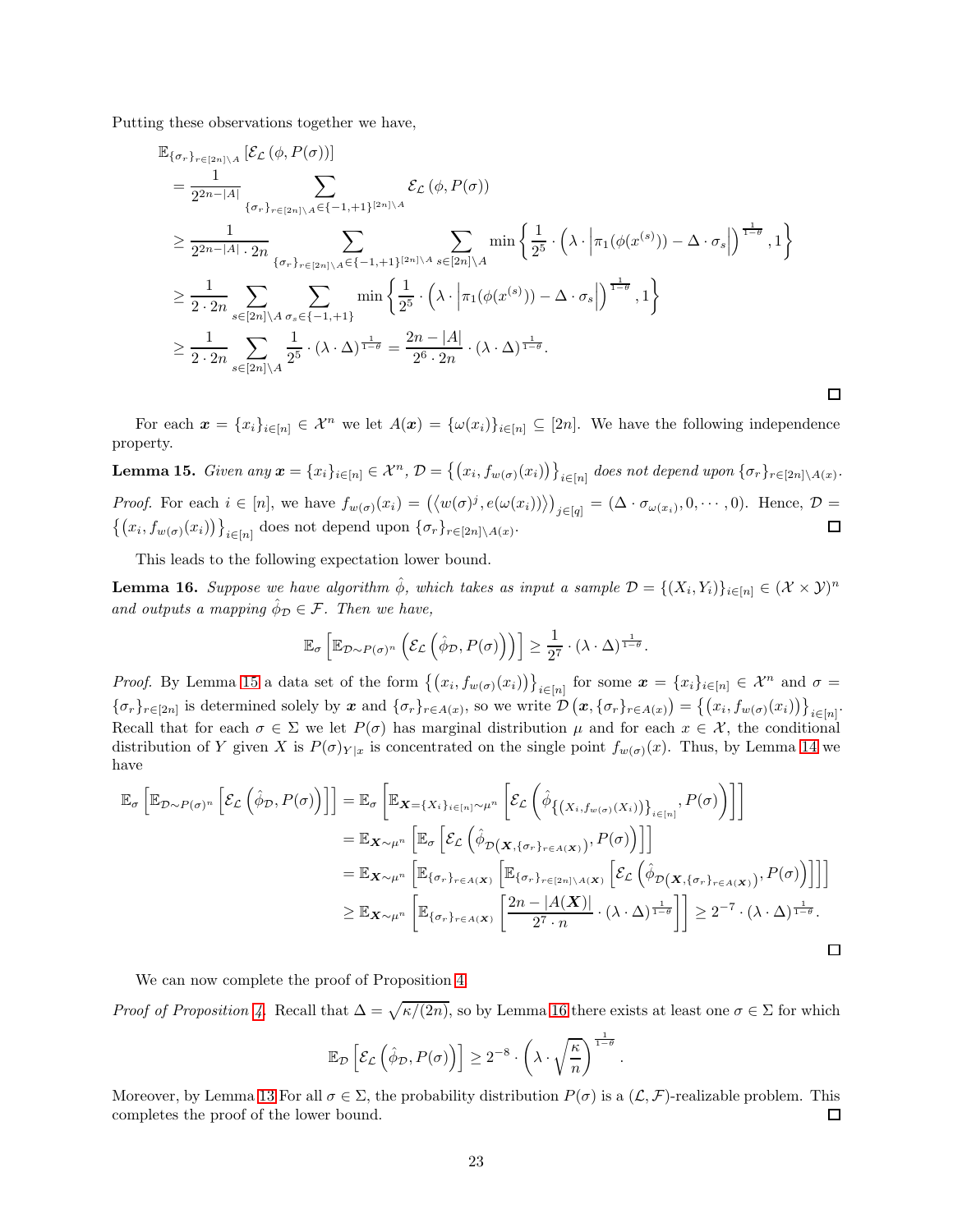### C.2 Proof of Theorem [6](#page-9-2)

In this section we take  $\mathcal{X} = \{(x_r)_{r \in \mathbb{N}} : \sum_{r \in \mathbb{N}} x_r^2 \leq 1\}$ ,  $\mathcal{Y} = \{-1, +1\}$  and  $\mathcal{V} = \mathbb{R}$ , and investigate the bounded exponential loss  $\mathcal{L}_{\exp}(u, y) = \min\{1, \exp(-u \cdot y)\}.$ 

<span id="page-23-4"></span>**Lemma 17.** Given any  $\theta \in [0,1]$  and  $\lambda = 1$ , the bounded exponential loss  $\mathcal{L}_{exp}$  is  $(\lambda, \theta)$ -self-bounding Lipschitz.

*Proof.* Fix  $\theta \in [0, 1]$ . We must show that for all  $u, v \in \mathbb{R}$  and  $y \in \{-1, +1\}$ ,

$$
|\mathcal{L}_{\exp}(u, y) - \mathcal{L}_{\exp}(v, y)| \le \max\{\mathcal{L}_{\exp}(u, y), \mathcal{L}_{\exp}(v, y)\}^{\theta} \cdot |u - v|.
$$
 (3)

It suffices to prove the claim for the case  $y = +1$ , since  $\mathcal{L}_{\exp}(u, -1) = \mathcal{L}_{\exp}(-u, +1)$ , so the claim for  $y = -1$ will follow. Moreover, without loss of generality we may assume that  $\mathcal{L}_{exp}(u, y) \leq \mathcal{L}_{exp}(v, y)$  which entails  $v \leq u$  since  $u \mapsto \mathcal{L}_{exp}(u, 1) = \min\{1, e^{-u}\}\$ is non-increasing. There are three cases. Firstly, if  $v \leq u \leq 0$ then  $\mathcal{L}_{\text{exp}}(v, y) = \mathcal{L}_{\text{exp}}(u, y)$  so the claim [\(3\)](#page-23-0) holds trivially. Secondly, we consider the case  $0 \le v \le u$ . By the mean value theorem there exists some  $w \in [v, u]$  so that

$$
|\mathcal{L}_{\exp}(u, y) - \mathcal{L}_{\exp}(v, y)| = e^{-v} - e^{-u} = e^{-w} \cdot |u - v|
$$
\n(4)

$$
\leq (e^{-v})^{\theta} \cdot |u - v| \tag{5}
$$

$$
= \max\{\mathcal{L}_{\exp}(u, y), \mathcal{L}_{\exp}(v, y)\}^{\theta} \cdot |u - v|.
$$
 (6)

This proves the claim [\(3\)](#page-23-0) in the second case where  $0 \le v \le u$ . Finally, we turn to the case where  $v \le 0 \le u$ . Here we apply the second case [\(4\)](#page-23-1) to obtain

$$
|\mathcal{L}_{\exp}(u, y) - \mathcal{L}_{\exp}(v, y)| = |\mathcal{L}_{\exp}(u, y) - \mathcal{L}_{\exp}(0, y)|
$$
  
\n
$$
\leq \max \{ \mathcal{L}_{\exp}(u, y), \mathcal{L}_{\exp}(0, y) \}^{\theta} \cdot |u|
$$
  
\n
$$
\leq \max \{ \mathcal{L}_{\exp}(u, y), \mathcal{L}_{\exp}(v, y) \}^{\theta} \cdot |u - v|.
$$

This covers all possible cases and completes the proof of the lemma.

To prove Theorem [6,](#page-9-2) we shall relate the bounded exponential loss  $\mathcal{L}_{\exp}$  to the standard zero one loss  $\mathcal{L}_{0,1} : \mathbb{R} \times \{-1, +1\} \to \{0, 1\}$  by  $\mathcal{L}_{0,1}(u, y) = \mathbf{1}\{u \cdot y \leq 0\}$ . We shall utilize the following classical result due to [Ehrenfeucht et al. \(1989](#page-12-15)) (see also Theorem 3.6, [Mohri et al. \(2012](#page-13-4))).

<span id="page-23-2"></span>**Theorem 11** [\(Ehrenfeucht et al. \(1989](#page-12-15))). Let X be any measurable space and  $\mathcal{H} \subseteq \mathcal{M}(\mathcal{X}, \{-1, +1\})$  of VC dimension at least  $d > 1$ . Then, given any learning algorithm  $\hat{\phi}$  which takes as input a sample  $\mathcal{D} =$  $\{(X_i,Y_i)\}_{i\in[n]}$  and outputs  $\hat{\phi}_D \in \mathcal{H}$ , there exists a probability distribution  $\mu$  on X and a function  $\phi^* \in \mathcal{H}$ with the following property. Suppose that  $P_{\mu,\phi^*}$  is the unique probability distribution on  $\mathcal{X}\times\mathcal{Y}$  such that  $\mu$ is the marginal distribution over X, and for each  $x \in \mathcal{X}$ , the conditional distribution of Y given X,  $P_{Y|x}$  is concentrated on the point  $\phi^*(x)$ . Then given a sample  $\mathcal{D} = \{(X_i, Y_i)\}_{i \in [n]}$  with  $(X_i, Y_i) \sim P_{\mu, \phi^*}$  i.i.d., the following holds with probability at least 1/100,

$$
\mathcal{E}_{\mathcal{L}_{0,1}}\left(\hat{\phi}_{\mathcal{D}}, P_{\mu,\phi^*}\right) \geq \frac{d-1}{32 \cdot n}.
$$

The proof of Theorem [6](#page-9-2) consists in showing that if the bound in Theorem [1](#page-4-0) held for some  $\theta \in (1/2, 1]$ then we could produce an algorithm which contradicts the lower bound in Theorem [11.](#page-23-2) We require the following conversion from  $\mathcal{M}(\mathcal{X}, \mathbb{R})$  to  $\mathcal{M}(\mathcal{X}, \{-1, +1\})$ . Given  $f \in \mathcal{M}(\mathcal{X}, \mathbb{R})$  we let  $\phi_f \in \mathcal{M}(\mathcal{X}, \{-1, +1\})$ denote the map given by

$$
\phi_f(x) = \text{sign}(f(x)) = \begin{cases}\n+1 & \text{if } f(x) \ge 0, \\
-1 & \text{if } f(x) < 0.\n\end{cases}
$$

<span id="page-23-3"></span>**Lemma 18.** Given any  $f \in \mathcal{M}(\mathcal{X}, \mathbb{R})$  and any probability distribution P on  $\mathcal{X} \times \mathcal{Y}$  we have  $\mathcal{E}_{\mathcal{L}_{0,1}}(\phi_f, P) \leq$  $\mathcal{E}_{\mathcal{L}_{\text{exp}}}(f, P).$ 

<span id="page-23-1"></span><span id="page-23-0"></span>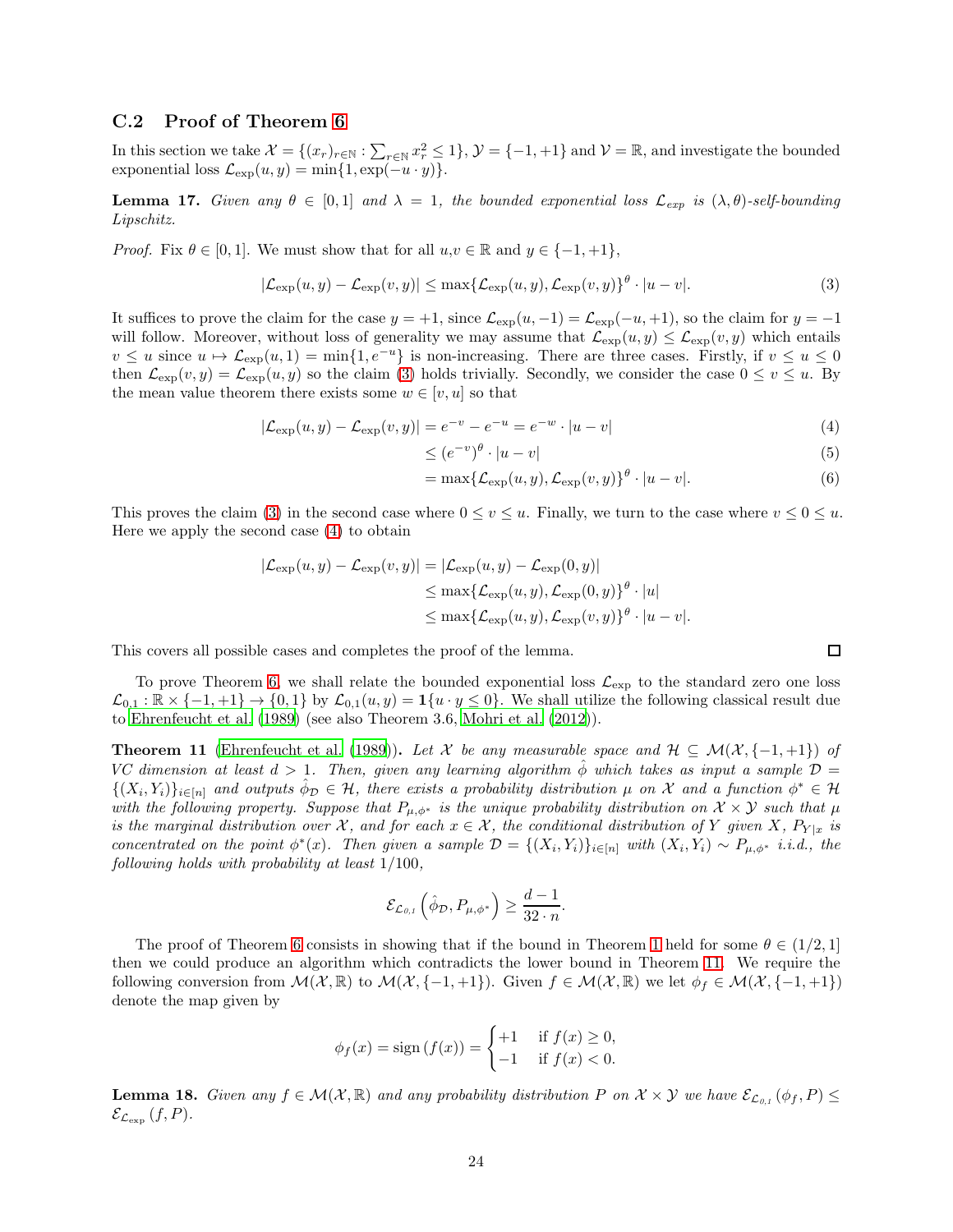*Proof.* It suffices to show that for any  $x \in \mathcal{X}$  and  $y \in \{-1, +1\}$  we have  $\mathcal{L}_{0,1}(\phi_f(x), y) \leq \mathcal{L}_{exp}(f(x), y)$ . Suppose  $\mathcal{L}_{0,1}(\phi_f(x), y) = 1$ , so  $\phi_f(x) \cdot y \le 0$  so  $f(x) \cdot y \le 0$ , so  $1 = \mathcal{L}_{exp}(f(x), y) = \mathcal{L}_{0,1}(\phi_f(x), y)$ . Otherwise,  $\mathcal{L}_{0,1}(\phi_f(x), y) = 0 \le \mathcal{L}_{exp}(f(x), y)$ .  $\mathcal{L}_{0,1}(\phi_f(x), y) = 0 \leq \mathcal{L}_{\exp}(f(x), y).$ 

We take  $\mathcal{X} = \ell_2 = \{(x_r)_{r \in \mathbb{N}} : \sum_{r \in \mathbb{N}} x_r^2 < \infty\}$ . For each  $d \in \mathbb{N}$  we take

$$
\mathcal{H}_d = \left\{ \text{sign}(\langle w, x \rangle) : w = (w_r)_{r \in \mathbb{N}} \in \ell_2 \text{ with } w_r = 0 \text{ for } r > d \right\}.
$$

<span id="page-24-0"></span>**Lemma 19.** For all  $d \in \mathbb{N}$  the function class  $\mathcal{H}_d$  has VC dimension d and for each  $n \in \mathbb{N}$  we have

$$
\mathfrak{R}_n(\mathcal{H}_d) \leq \sqrt{\frac{2d \log(en/d)}{n}}.
$$

Proof. See [Mohri et al. \(2012\)](#page-13-4), Chapter 3 (Corollary 3.1, Example 3.2 and Corollary 3.3).

We can now conclude the proof by contradiction.

*Proof of Theorem [6.](#page-9-2)* Now given  $\beta \geq 1$  and  $d \in \mathbb{N}$  we define a corresponding algorithm  $\hat{\phi}^{\beta,d}$  as follows. Let  $\mathcal{F}_{\beta,d} = \{\beta \cdot h : h \in \mathcal{H}_d\}.$  Given a data sample  $\mathcal{D} = \{(X_i, Y_i)\}_{i \in [n]} \in (\mathcal{X} \times \mathcal{Y})^n$ , we choose  $\hat{f}_{\mathcal{D}} \in \mathcal{F}_{\beta,d}$  by applying empirical risk minimization within the class  $\mathcal{F}_{\beta,d}$  with respect to the bounded exponential loss  $\mathcal{L}_{\text{exp}}$ . We then take  $\hat{\phi}_{\mathcal{D}}^{\beta,d} := \beta^{-1} \cdot \hat{f}_{\mathcal{D}} \in \mathcal{H}_d$ . By Theorem [11](#page-23-2) and Lemma [19](#page-24-0) there exists a probability distribution  $\mu$  on X and a function  $\phi^* \in \mathcal{H}_d$  such that given a sample  $\mathcal{D} = \{(X_i, Y_i)\}_{i \in [n]}$  with  $(X_i, Y_i) \sim P_{\mu, \phi^*}$  i.i.d., the following holds with probability at least 1/100,

<span id="page-24-3"></span>
$$
\mathcal{E}_{\mathcal{L}_{0,1}}\left(\hat{\phi}_{\mathcal{D}}^{\beta,d}, P_{\mu,\phi^*}\right) \ge \frac{d-1}{32 \cdot n}.
$$

Note also that by construction  $\hat{\phi}_{\mathcal{D}}^{\beta,d}(x) = \text{sign}(\hat{f}_{\mathcal{D}}(x))$  for each  $x \in \mathcal{X}$ , so by Lemma [18](#page-23-3) the following holds with probability at least  $1/100$  over  $\mathcal{D}$ ,

$$
\mathcal{E}_{\mathcal{L}_{\exp}}\left(\hat{f}_{\mathcal{D}}, P_{\mu,\phi^*}\right) \ge \mathcal{E}_{\mathcal{L}_{0,1}}\left(\hat{\phi}_{\mathcal{D}}^{\beta,d}, P_{\mu,\phi^*}\right) \ge \frac{d-1}{32 \cdot n}.\tag{7}
$$

By the construction of  $P_{\mu,\phi^*}$ , we have  $Y_i = \phi^*(X_i)$  for all  $i \in [n]$ , with probability one. Moreover,  $\phi^* \in \mathcal{H}_d$ , so  $f^* = \beta \cdot \phi^* \in \mathcal{F}_{\beta,d}$ . Hence, for each  $i \in [n]$ ,  $\mathcal{L}(f^*(X_i), Y_i) = \min\{1, \exp(-f^*(X_i) \cdot Y_i)\} = \exp(-\beta)$ . Thus, with probability one over the sample  $\mathcal{D}$ ,

<span id="page-24-2"></span><span id="page-24-1"></span>
$$
\hat{\mathcal{E}}_{\mathcal{L}_{\exp}}(\hat{f}_{\mathcal{D}}, \mathcal{D}) \le \hat{\mathcal{E}}_{\mathcal{L}_{\exp}}(f^*, \mathcal{D}) \le \exp(-\beta),\tag{8}
$$

since  $\hat{f}_\mathcal{D}$  is the empirical risk minimizer.

Now suppose, for the purpose of a reductio ad absurdam, that there exists some  $\theta \in (1/2, 1]$  such that the bound in Theorem [1](#page-4-0) holds. By Lemma [17](#page-23-4) the loss  $\mathcal{L}_{exp}$  is  $(1, \theta)$ -self-bounding Lipschitz. Hence, there exists a numerical constant  $C_0$  such that for any  $n \in \mathbb{N}$  and  $\delta \in (0,1)$ ,

$$
\mathcal{E}_{\mathcal{L}_{\exp}}\left(\hat{f}_{\mathcal{D}}, P_{\mu,\phi^*}\right) \leq \hat{\mathcal{E}}_{\mathcal{L}_{\exp}}(\hat{f}_{\mathcal{D}}, \mathcal{D}) + C_0 \cdot \left(\sqrt{\hat{\mathcal{E}}_{\mathcal{L}_{\exp}}(\hat{f}_{\mathcal{D}}, \mathcal{D}) \cdot \tilde{\Gamma}_{n,\delta}^{\theta}(\mathcal{F}_{\beta,d})} + \tilde{\Gamma}_{n,\delta}^{\theta}(\mathcal{F}_{\beta,d})\right),\tag{9}
$$

where

$$
\tilde{\Gamma}_{n,\delta}^{\theta}(\mathcal{F}_{\beta,d}) := \left(\log^{3/2}\left(e\beta n\right) \cdot \mathfrak{R}_{n}(\mathcal{F}_{\beta,d}) + \frac{1}{\sqrt{n}}\right)^{\frac{1}{1-\theta}} + \frac{1}{n} \cdot \left(\log(1/\delta) + \log(\log n)\right)
$$
\n
$$
\leq \left(\beta \cdot \log^{2}\left(e\beta n\right) \cdot \sqrt{\frac{2d}{n}} + \frac{1}{\sqrt{n}}\right)^{\frac{1}{1-\theta}} + \frac{1}{n} \cdot \left(\log(1/\delta) + \log(\log n)\right).
$$

For the second inequality follows from Lemma [19](#page-24-0) since

$$
\mathfrak{R}_n(\mathcal{F}_{\beta,d}) = \beta \cdot \mathfrak{R}_n(\mathcal{H}_d) \leq \beta \cdot \sqrt{\frac{2d \log(en/d)}{n}} \leq \beta \cdot \log^{1/2}(e\beta n) \cdot \sqrt{\frac{2d}{n}}.
$$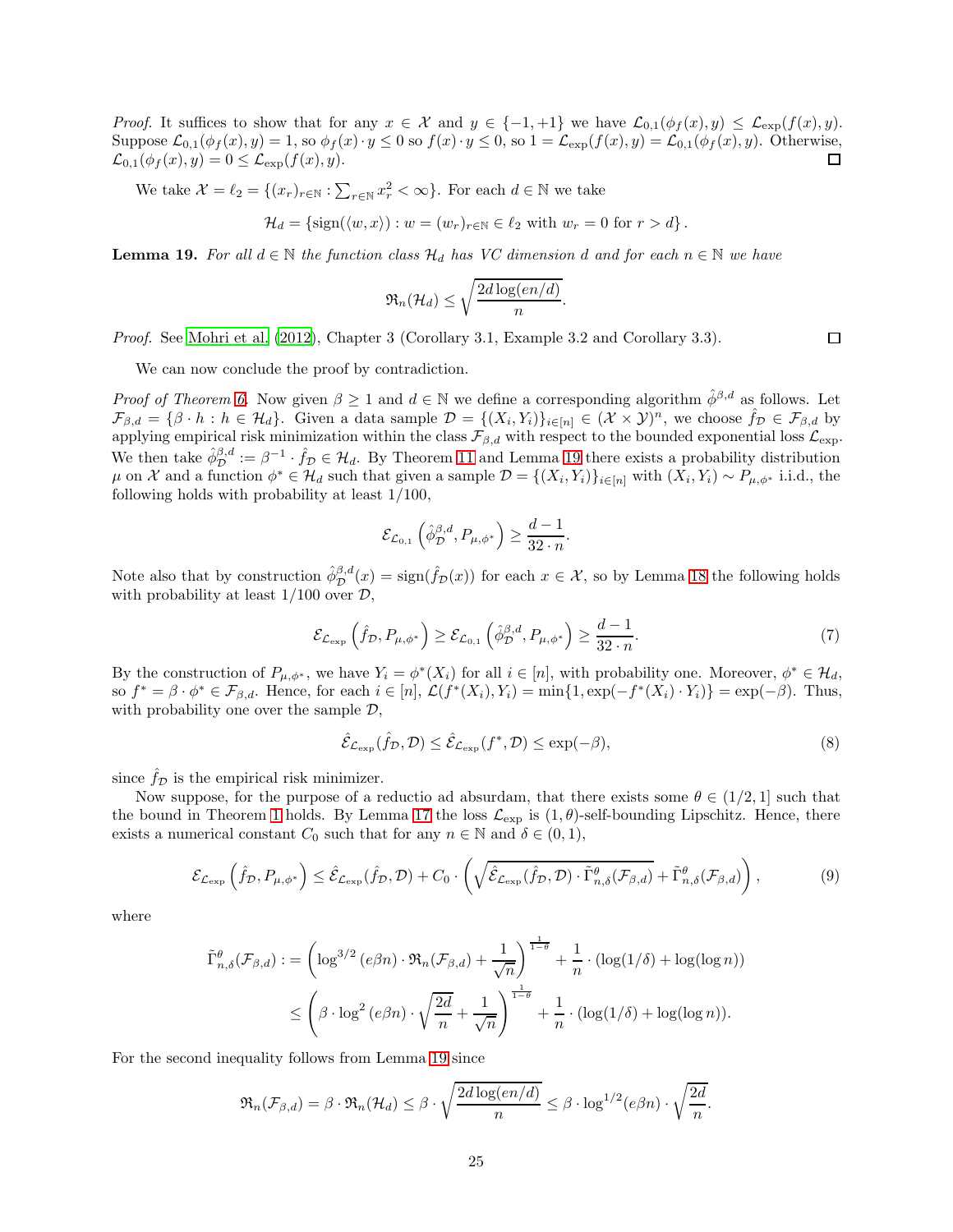Now take  $\beta = \log n$ ,  $d = \sqrt{n}$  and  $\delta = 1/n$ , so by combining with [\(8\)](#page-24-1) we have

$$
\hat{\mathcal{E}}_{\mathcal{L}_{\exp}}(\hat{f}_{\mathcal{D}}, \mathcal{D}) \le \exp(-\beta) = \frac{1}{n} \le \tilde{\Gamma}_{n,\delta}^{\theta}(\mathcal{F}_{\beta,d})
$$
\n
$$
\le \left(\beta \cdot \log^2(e\beta n) \cdot \sqrt{\frac{2d}{n}} + \frac{1}{\sqrt{n}}\right)^{\frac{1}{1-\theta}} + \frac{1}{n} \cdot (\log(1/\delta) + \log(\log n))
$$
\n
$$
\le \left(\log n \cdot \log^2(e\log n \cdot n) \cdot \sqrt{\frac{2n^{1/2}}{n}} + \frac{1}{\sqrt{n}}\right)^{\frac{1}{1-\theta}} + \frac{2\log n}{n}
$$
\n
$$
\le 100 \cdot \log^6(e \cdot n) \cdot n^{-\frac{1}{4(1-\theta)}}.
$$

Moreover, by [\(9\)](#page-24-2) this implies that with probability at least  $1/n$  we have

$$
\mathcal{E}_{\mathcal{L}_{\exp}}\left(\hat{f}_{\mathcal{D}}, P_{\mu,\phi^*}\right) \leq (1+2C_0) \cdot \tilde{\Gamma}_{n,\delta}^{\theta}(\mathcal{F}_{\beta,d}) \leq (1+2C_0) \cdot 100 \cdot \log^6(e \cdot n) \cdot n^{-\frac{1}{4(1-\theta)}}.
$$

On the other hand, by [\(7\)](#page-24-3) the following holds with probability at least  $1/100$  for  $n \geq 4$ ,

$$
\mathcal{E}_{\mathcal{L}_{\exp}}\left(\hat{f}_{\mathcal{D}}, P_{\mu,\phi^*}\right) \ge \frac{d-1}{32 \cdot n} = \frac{\sqrt{n}-1}{32 \cdot n} \ge 2^{-6} \cdot n^{-1/2}.\tag{10}
$$

Finally, since  $\theta > 1/2$  we have  $1/(4(1 - \theta)) > 1/2$ , so letting  $n \to \infty$  and combining the previous two inequalities gives a contradiction. This contradiction implies that the bound in Theorem [1](#page-4-0) cannot remain true for  $\theta \in (1/2, 1]$ .  $\Box$ 

### <span id="page-25-0"></span>D Application to gradient boosting

In this section we complete the proof of Theorem [7.](#page-10-0) This follows from Theorem [1](#page-4-0) via the Lemma [5,](#page-10-1) which we shall prove first. Throughout this section we shall assume that  $\mathcal{X} = \mathbb{R}^d$ . We first define function classes  $\overline{\mathcal{H}}_{p,\tau} \subseteq \mathcal{M}(\mathcal{X},\mathbb{R}^q)$  and  $\mathcal{H}_{p,\tau} \subseteq \mathcal{M}(\mathcal{X},[-1,1]^q)$  as follows. Firstly, given  $\tau > 0$  we let  $\Lambda_{\tau} := \{(a_j)_{j \in [q]} :$  $\sum_{j\in[q]}|a_j|\leq\tau\}$ . In addition, we let  $\mathcal{T}_{p,d}$  be the set of decision trees  $t:\mathbb{R}^d\to[p]$  with p leaves, where each internal node performs a binary split along a single feature. We let  $\mathcal{H}_{p,\tau}$  consists of all functions of the form  $h(x) = (w_{t(x),j})_{j \in [q]}$ , where  $t \in \mathcal{T}_{p,d}$ , and  $\boldsymbol{w} = (w_{l,j})_{(l,j) \in [p] \times [q]} \in (\Lambda_\tau)^p$ , i.e. for each  $l \in [p]$ , we have  $(w_{lj})_{j\in[q]} \in \Lambda_{\tau}$ . We also have  $\mathcal{H}_{p,\tau} = \overline{\mathcal{H}}_{p,\tau} \cap \mathcal{M}(\mathcal{X},[-1,1]^q)$ , which is equivalent to the definition given in Section [5.](#page-9-1) For the purpose of the proof it is useful to focus on the function classes  $\overline{\mathcal{H}}_{p,\tau}$  for which the output magnitudes are not restricted. This will be necessary for a re-weighting trick in Lemma [22.](#page-27-0) We now prove Lemma [5](#page-10-1) and Theorem [7.](#page-10-0) We begin with the following lemma.

<span id="page-25-1"></span>**Lemma 20.** For all  $m \in \mathbb{N}$  and  $\mathbf{z} \in (\mathcal{X} \times [q])^m$  we have,

$$
\hat{\mathfrak{R}}_{\mathbf{z}}\left(\Pi \circ \overline{\mathcal{H}}_{p,\tau}\right) \leq 2\tau \cdot \sqrt{\frac{p \cdot \log(2 \cdot \max\{d \cdot m, q\})}{m}}.
$$

We begin by counting the number of possible partitions that can be made by a decision tree in  $\mathcal{T}_{p,d}$  on a given sequence of points. Given a sequence  $\boldsymbol{x} = (x_i)_{i \in [m]} \in \mathcal{X}^m$  we let  $\mathcal{T}_{p,d}(\boldsymbol{x}) := \{(t(x_i))_{i \in [m]} : t \in \mathcal{T}_{p,d}\} \subseteq$  $[p]^{m}.$ 

<span id="page-25-2"></span>**Lemma 21.** For all  $m \in \mathbb{N}$  and  $\boldsymbol{x} \in \mathcal{X}^m$ ,  $|\mathcal{T}_{p,d}(\boldsymbol{x})| \leq (d \cdot (m+1))^{p-1}$ .

*Proof.* First note that for decision trees  $t \in \mathcal{T}_{p,d}$  with p leaves which makes binary splits, there are at most  $p-1$  internal splits. By allowing for *trivial splits* (where all points go along a single branch) we may assume that there exactly  $p-1$  splits. Each split is a along one of d-dimensions and there at most  $m+1$  possible ways of performing a binary split of  $\{x_i\}_{i\in[m]}$  along a single feature. Putting these facts together proves the lemma. lemma.

We shall utilize Massart's lemma.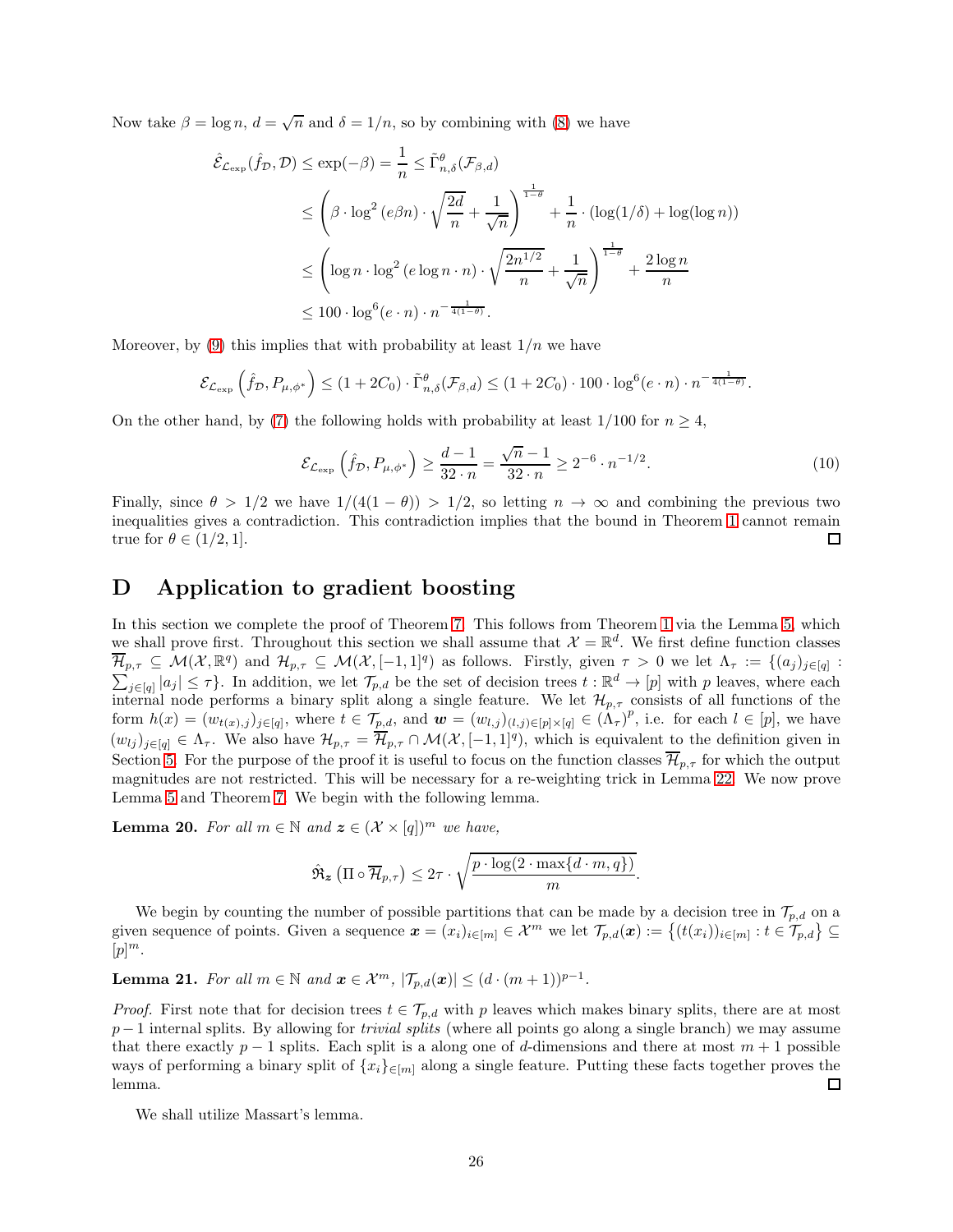<span id="page-26-0"></span>**Theorem 12** [\(Massart \(2000](#page-13-5))). Given a bounded set  $A \subseteq \mathbb{R}^m$  we have,

$$
\mathbb{E}_{\sigma}\left(\sup_{(a_i)_{i\in[m]}\in A} \frac{1}{m} \sum_{i\in m} \sigma_i \cdot a_i\right) \leq \sup_{\mathbf{a}\in A} \|\mathbf{a}\|_2 \cdot \frac{\sqrt{2\log|A|}}{m},
$$

where  $\sigma_i \in \{-1, +1\}$  are independent Rademacher random variables.

Proof. See Theorem 3.3 from [Mohri et al. \(2012\)](#page-13-4).

We complete the proof of Lemma [20](#page-25-1) as follows.

Proof of Lemma [20.](#page-25-1) Let  $\{e(j)\}_{j\in[q]} \subseteq \mathbb{R}^q$  be the canonical orthonormal basis. Let  $\Lambda_1^{\text{ex}} \subseteq \Lambda_1$  denote the subset of extreme points in  $\Lambda_1$ , so  $\Lambda_1^{\text{ex}} = \{u \cdot e(j) : u \in \{-1, +1\} \text{ and } j \in [q]\}.$  Note that  $|\Lambda_1^{\text{ex}}| = 2q$ . Now  $f(x, z = (z_i)_{i \in [m]} \in (\mathcal{X} \times [q])^m$  with each  $z_i = (x_i, j_i)$  and let  $\boldsymbol{x} = (x_i)_{i \in [m]} \in \mathcal{X}^m$ . For each  $\boldsymbol{\sigma} = (\sigma_i)_{i \in [m]} \in$  $\{-1,+1\}^m$  we have,

$$
\sup_{g \in \Pi \circ \overline{\mathcal{H}}_{p,\tau}} \left\{ \frac{1}{m} \sum_{i \in [m]} \sigma_i \cdot g(z_i) \right\} = \sup_{h \in \overline{\mathcal{H}}_{p,\tau}} \left\{ \frac{1}{m} \sum_{i \in [m]} \sigma_i \cdot (\Pi \circ h)(x_i, j_i) \right\}
$$
\n
$$
= \sup_{h \in \overline{\mathcal{H}}_{p,\tau}} \left\{ \frac{1}{m} \sum_{i \in [m]} \sigma_i \cdot \pi_{j_i}(h(x_i)) \right\}
$$
\n
$$
= \sup_{t \in \mathcal{T}_{p,d}} \left\{ \sup_{w \in (\Lambda_r)^p} \left\{ \frac{1}{m} \sum_{i \in [m]} \sigma_i \cdot w_{t(x_i), j_i} \right\} \right\}
$$
\n
$$
= \sup_{(l_i)_{l \in [m]} \in \mathcal{T}_{p,d}} \left\{ \sup_{w \in (\Lambda_r)^p} \left\{ \frac{1}{m} \sum_{i \in [m]} \sigma_i \cdot w_{t(j_i)} \right\} \right\}
$$
\n
$$
= \sup_{(l_i)_{l \in [m]} \in \mathcal{T}_{p,d}} \left\{ \sup_{w \in (\Lambda_r)^p} \left\{ \frac{1}{m} \sum_{i \in [m]} \sum_{i \in [m]} \sigma_i \cdot w_{t,j_i} \right\} \right\}
$$
\n
$$
= \sup_{(l_i)_{l \in [m]} \in \mathcal{T}_{p,d}} \left\{ \sup_{w \in (\Lambda_r)^p} \left\{ \frac{1}{m} \sum_{r \in [p]} \sup_{(w_{r,s})_{s \in [q]} \in \Lambda_r} \left\{ \sum_{s \in [q]} w_{r,s} \left( \sum_{i:l_i = r \cdot k} \sigma_i \right) \right\} \right\}
$$
\n
$$
\leq \sup_{(l_i)_{l \in [m]} \in \mathcal{T}_{p,d}} \left\{ \frac{1}{m} \sum_{r \in [p]} \sup_{(w_{r,s})_{s \in [q]} \in \Lambda_r} \left\{ \left( \sum_{s \in [q]} w_{r,s} \left( \sum_{i:l_i = r \cdot k} \sigma_i \right) \right\} \right\}
$$
\n
$$
\leq \tau \cdot \sup_{(l_i)_{l \in [m]} \in \mathcal{T}_{p
$$

where the first inequality follows from Hölder's inequality. By taking expectations over Rademacher random